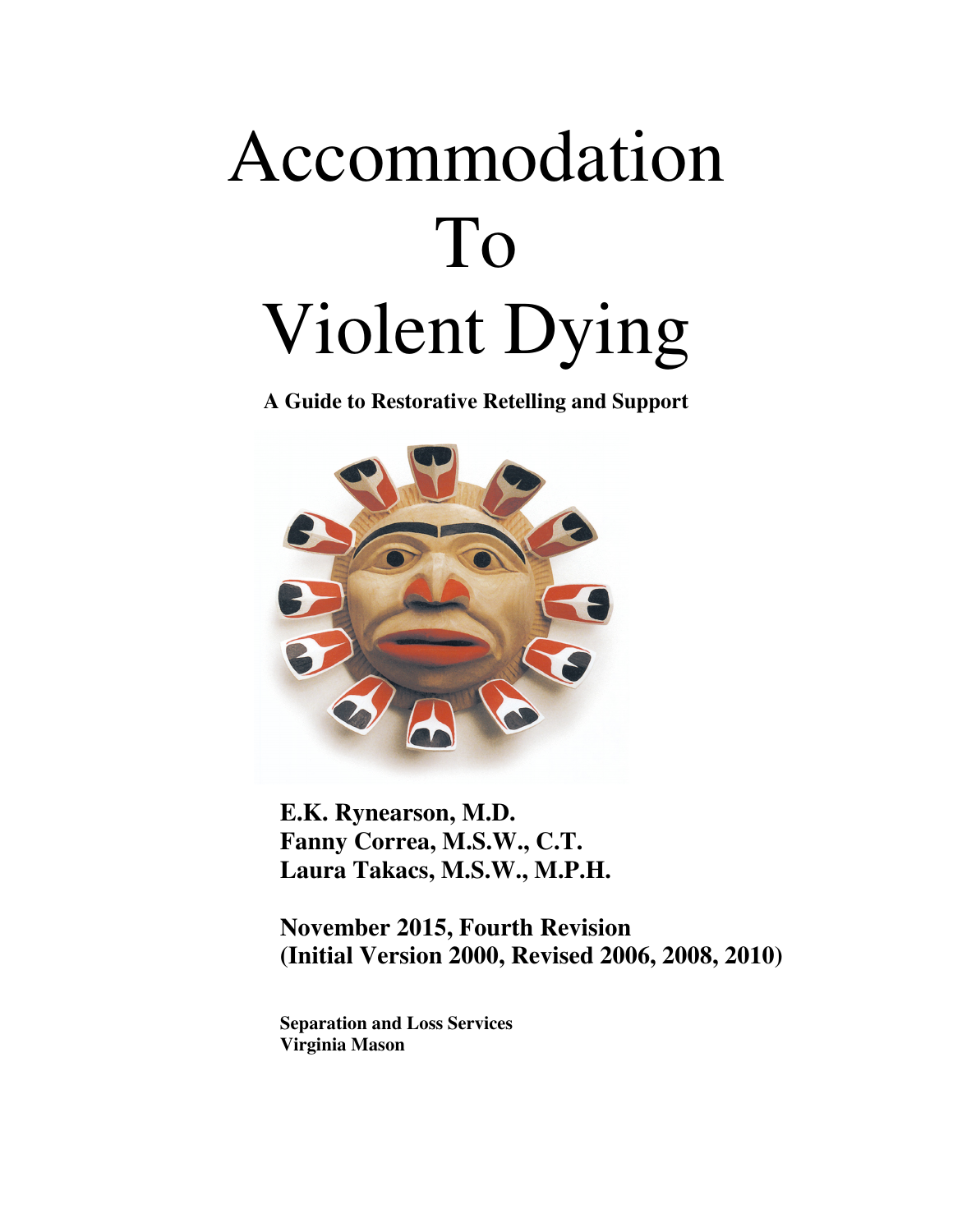#### **ACKNOWLEDGEMENTS**

There are many who have contributed to this community based support program for family members after violent death, but we specifically acknowledge the professional colleagues who collaborated in designing and implementing the process of screening and intervention here described:

| Chiz Norton MSW, Clinical Director      | $1984 - 1993$    |
|-----------------------------------------|------------------|
| Cindy Sinnema BA, Clinical Director     | $1993 - 1996$    |
| Jennifer Favell PhD, Clinical Director  | $1996 - 2000$    |
| Fanny Correa, MSW, Clinical Director    | $2000 - 2015$    |
| Laura Takacs, MSW, Clinical Director    | $2015$ - present |
| Sandi Espiritu, LMHC, Group Facilitator | $2006$ - present |
| Alison Sands, MSW, Group Facilitator    | $2011$ - present |
| John Powers, LICSW, Group Facilitator   | $2012$ - present |
| Phyllis Rogers, LMHC, Group Facilitator | $2015$ - present |

This project was supported by Grant No.1999-4174-WA-VF; awarded by the Office for Victims of Crime, Office of Justice Programs and the U.S. Department of Justice.

Points of view in this document are those of the authors and do not necessarily represent the official position or policies of the U.S. Department of Justice.

Funding for continued training and research was supported by the Dart Foundation.

| Contact Information: | Laura Jeffs, Program Coordinator                            |  |
|----------------------|-------------------------------------------------------------|--|
|                      | Separation and Loss Services, Virginia Mason Medical Center |  |
|                      | P.O. Box 1930, D1-SPL                                       |  |
|                      | Seattle, WA 98111                                           |  |
|                      | Phone: (206) 223-6398 Fax: (206) 223-6803                   |  |
|                      | Email: laura.jeffs@virginiamason.org                        |  |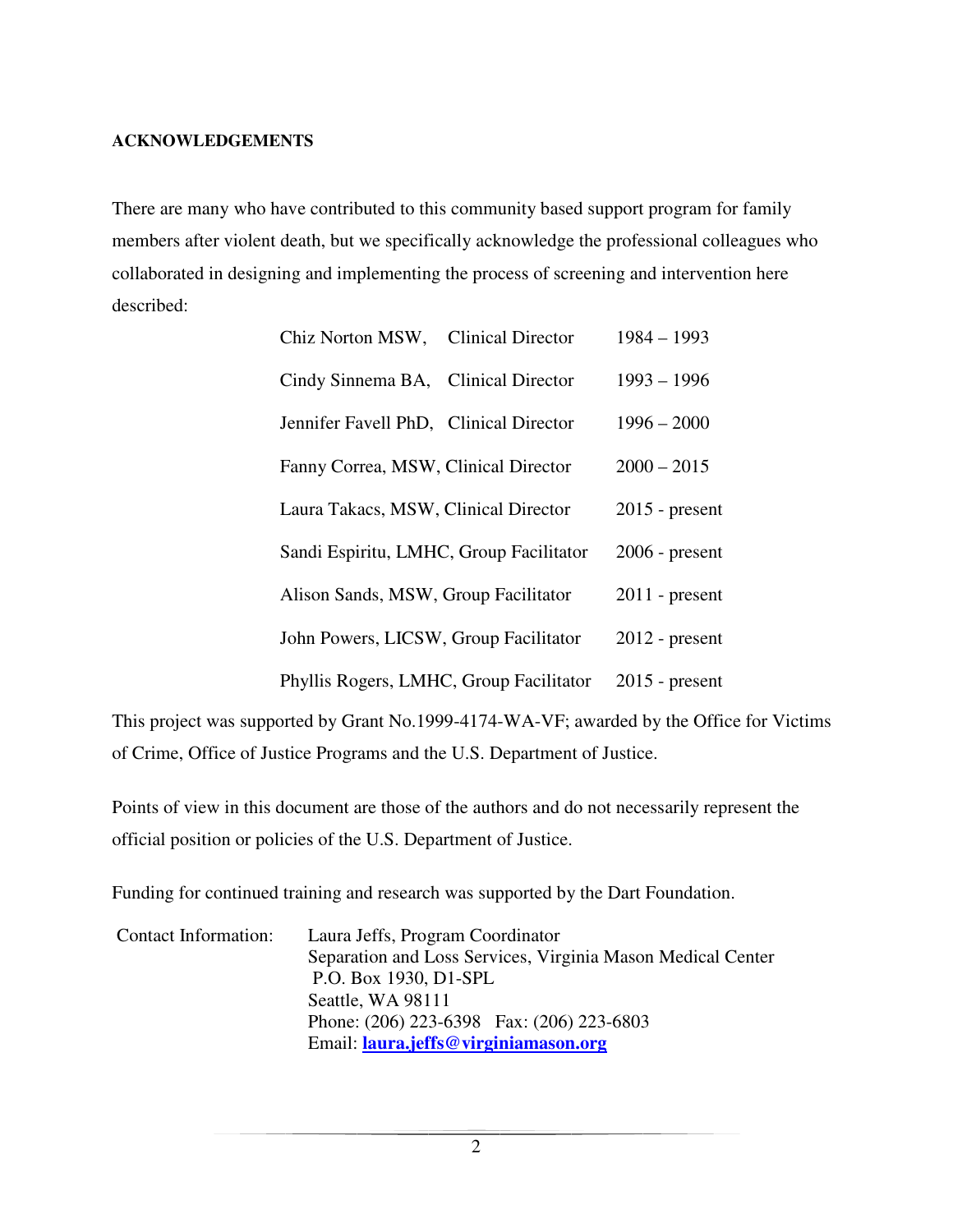# **VIOLENT DEATH BEREAVEMENT SOCIETY**

**Mission**: The Violent Death Bereavement Society (**www.vdbs.org**) serves as a centralized forum of information and training for service providers of loved ones and family members after violent death with the following objectives:

- 1) *Training* to sponsor lectures and workshops for service providers caring for loved ones and family members after violent death to plan and initiate community-based support services including clinical guidelines for support, screening and focused interventions.
- 2) *Referral and Consultation* to maintain a national registry of experienced clinicians, service providers and regional experts for consultation.
- 3) *Study and Research* to maintain an updated resource of research reports and literature on the occurrence, recognition and support of bereavement after violent death.
- 4) *Affiliation* to form a non-profit organization of service providers with elected officers and board to organize and sponsor periodic regional and national meetings for updated lectures, workshops and symposiums on violent death.

The Violent Death Bereavement Society is a consultative resource providing contact information on innovative interventions, research design and an updated resource of references.

For more information you may visit our website: **www.vdbs.org**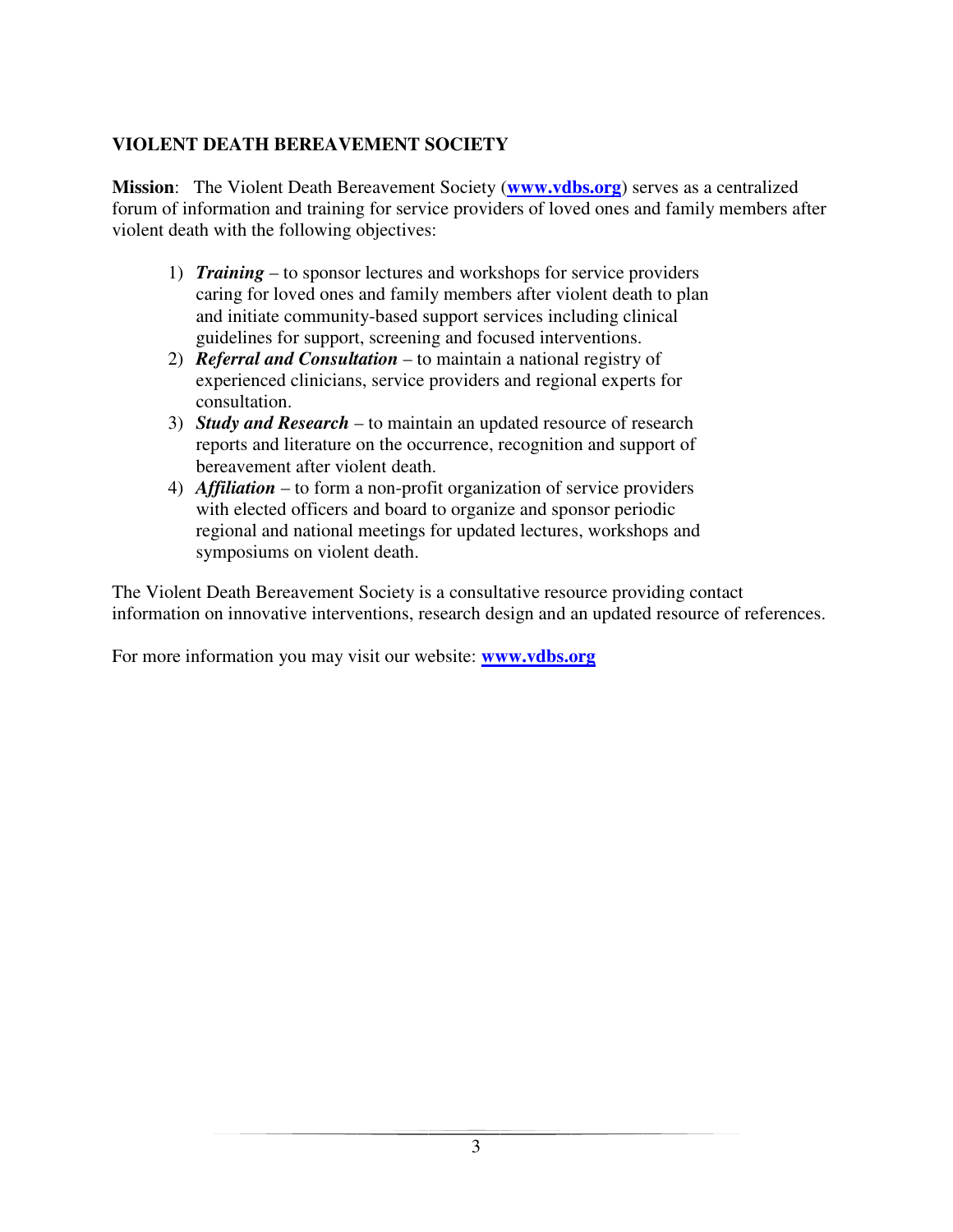# **TABLE OF CONTENTS**

|     |                                                                                  | 1                                                        |
|-----|----------------------------------------------------------------------------------|----------------------------------------------------------|
|     |                                                                                  |                                                          |
|     |                                                                                  | $\overline{3}$                                           |
| I.  |                                                                                  | 6                                                        |
|     |                                                                                  | 6<br>8<br>9<br>11<br>13                                  |
| II. |                                                                                  | 16                                                       |
| Ш.  | Introduction to Restorative Retelling Groups ----------------------------------- | 19                                                       |
|     | • Restorative Retelling Group Outline (Groups 1-11) ---------------------------  | 19<br>20<br>20<br>21<br>22<br>22<br>23<br>23<br>24<br>25 |
| IV. |                                                                                  | 46                                                       |
| V.  |                                                                                  | 48                                                       |
|     |                                                                                  | 50<br>51<br>51                                           |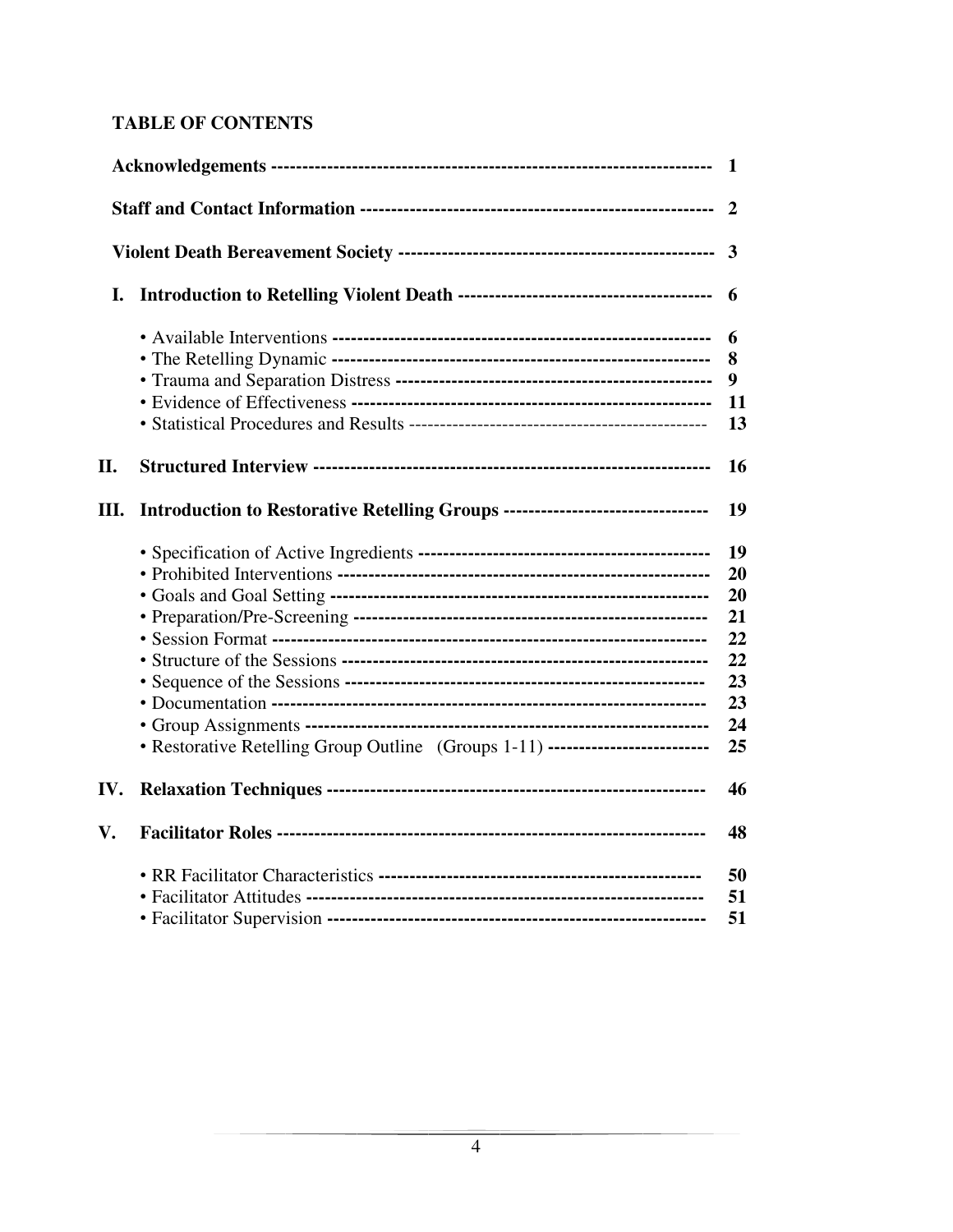# **TABLE OF CONTENTS (Continued):**

| VI.   |                                                                            | 53 |
|-------|----------------------------------------------------------------------------|----|
|       |                                                                            | 53 |
|       |                                                                            | 55 |
|       |                                                                            | 57 |
|       | • Active Procedure: Control and Hope for Change -------------------------- | 58 |
|       |                                                                            | 59 |
| VII.  |                                                                            | 60 |
|       |                                                                            | 60 |
|       |                                                                            | 60 |
|       |                                                                            | 61 |
|       |                                                                            | 62 |
|       | 4. Restorative Retelling Group Evaluation -------------------------------  | 63 |
|       |                                                                            | 64 |
|       |                                                                            | 65 |
|       |                                                                            | 66 |
|       |                                                                            | 67 |
|       |                                                                            | 68 |
|       |                                                                            | 69 |
| VIII. | Recent Literature on Complicated Grief and Violent Death ----------- 70    |    |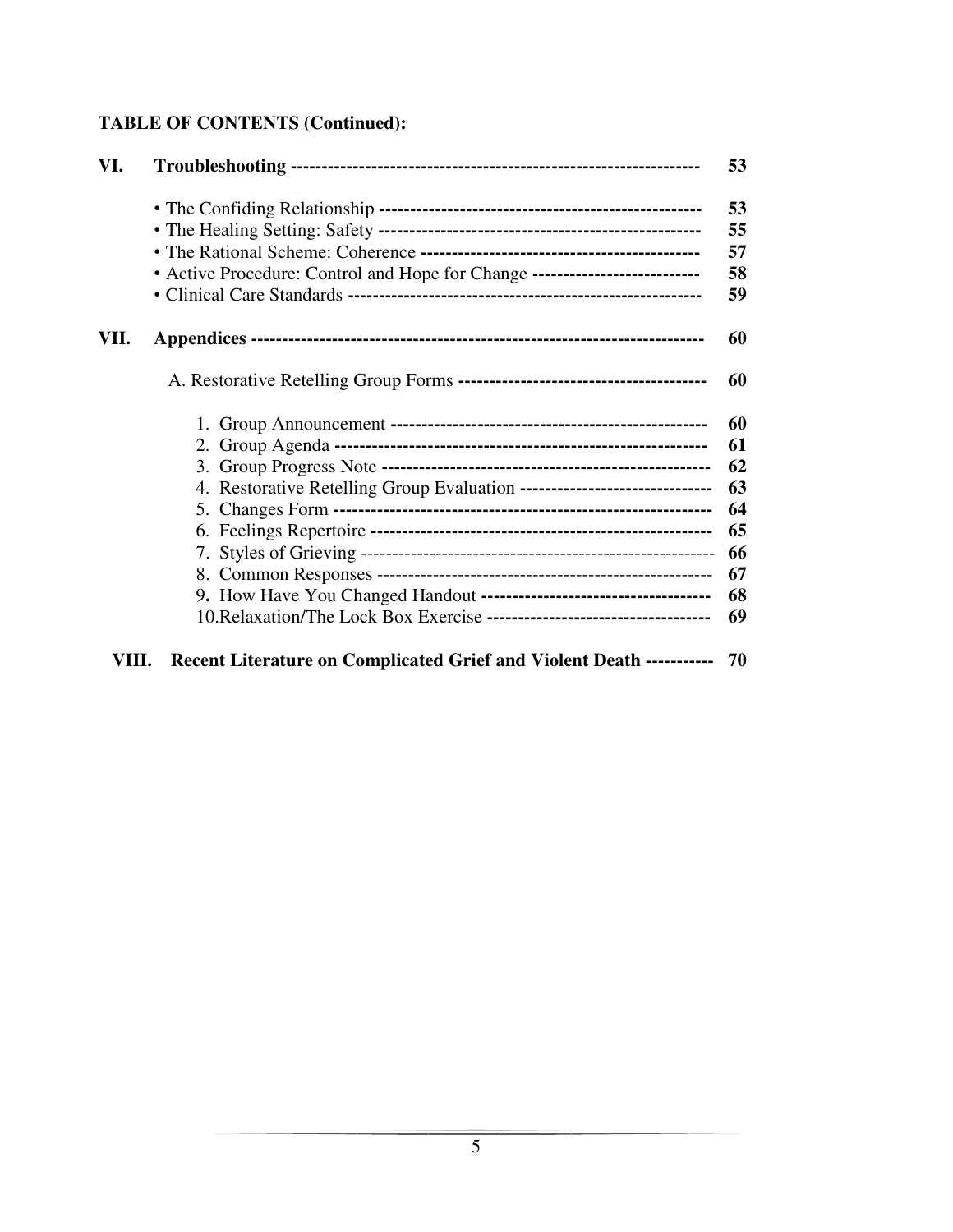#### **I. INTRODUCTION TO RETELLING VIOLENT DEATH**

Violent dying from homicide, suicide, accident, combat or terrorist attack accounts for nearly 10% of annual deaths worldwide, and clinical studies document the commonality of a syndrome of combined trauma distress (intrusive thoughts, flashbacks and dreams of the dying – even though the dying was rarely witnessed) and separation distress (pining and searching for the deceased) in close friends and family members (Rynearson, 1999). This syndrome usually diminishes within months of the death, but may be associated with a prolonged and dysfunctional bereavement syndrome in a minority of family members and friends (Amick-McMullan A., Kilpatrick, D., Vernon, L., Smith, A., 1989, Parkes, C., 1993). Mothers of children who died violently are at highest risk for prolonged trauma distress (20 % remain highly traumatized 5 years after the death) because of their intense care giving attachment, no matter the age of the child (Murphy, 1999). Young children who witness the violent dying of a family member are also at high risk for prolonged distress, presumably because of their intense dependent attachment upon the deceased.

When the violent dying is deemed a criminal act (terrorism, homicide or criminal negligence) the media, medical examiner, police and judicial system begin a mandatory, public announcement and inquiry of the dying to find and punish whoever was responsible. The public retelling of the violent dying story is very different th33an the public respect for the family's privacy in retelling a natural death. Once declared criminal, the public and media demand a spotlighted reenactment of the dying that in, some cases, becomes voyeuristic. Public repetition of the dying reenactment may heighten the distress of friends and family members.

#### **Available Interventions**

Beginning in the 1970's, peer-led support groups offered the first interventions specific for friends and family members bereaved by violent dying. While these groups continue to provide crucial services of advocacy and support, there are no criteria for participation, formal agenda, session format, explicit goals or limitation on sessions or membership. In the absence of standardization of intervention procedures and eligibility criteria, it is difficult to determine the efficacy of peer-led interventions.

6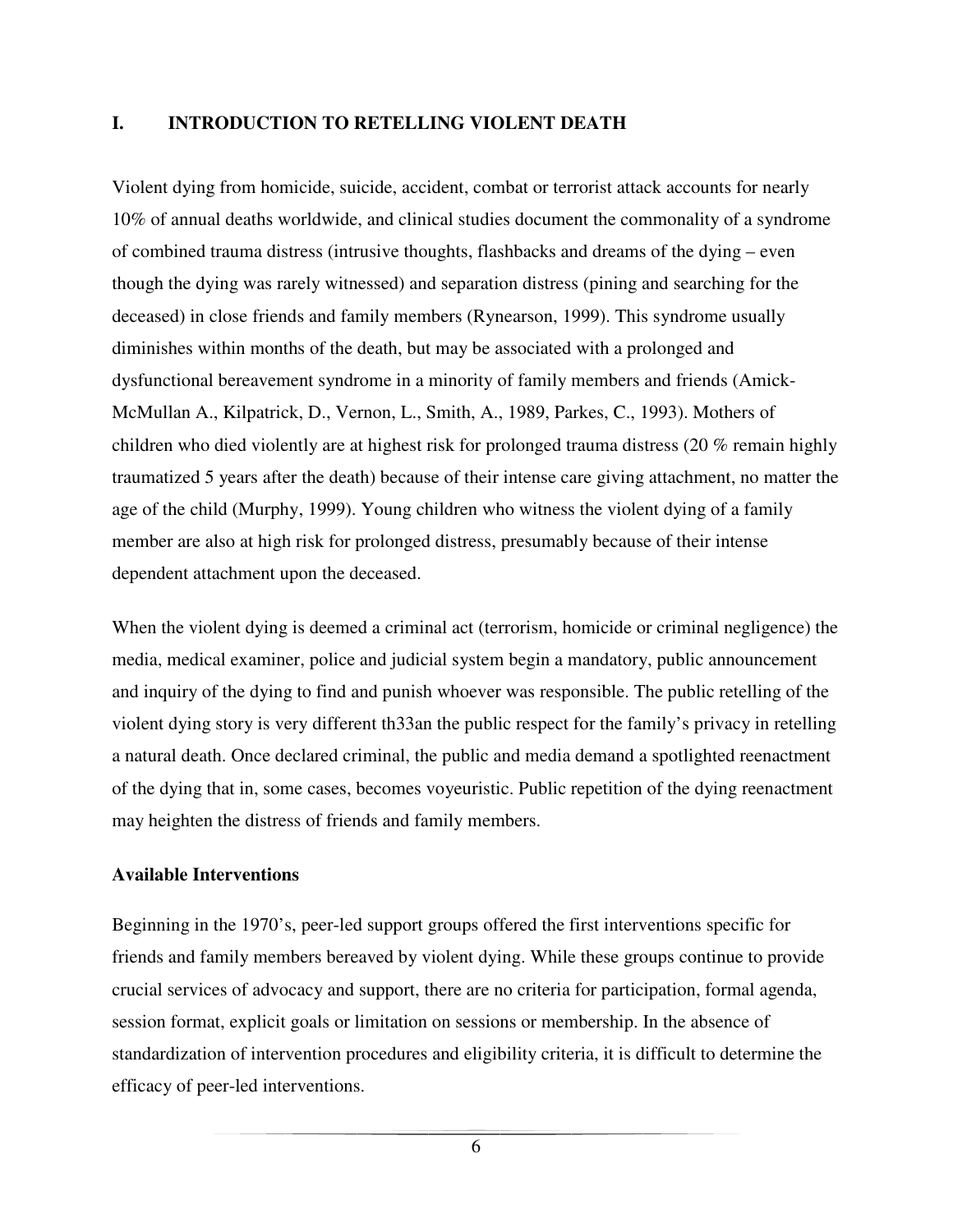In 1978, one of the authors (Edward K. Rynearson, MD) volunteered as a psychiatric consultant in peer led support groups for family members after homicidal death and a subsequent report (Rynearson, 1984) described the specific syndromal combination of trauma and separation distress he noted in dysfunctional family members. The association of intense post-traumatic responses with non-accommodation also demonstrated the limitations and complications of an open ended, unstructured group format.

The dropout rate for new members was unnecessarily high because intensely distressed subjects were not screened for traumatic co-morbidity and could not tolerate immersion in the violent dying stories of the other members. With that recognition, the group leader was urged to assess the level of trauma in potential members and provide those with high trauma distress individual support before being prematurely exposed to the stories of other family members. This insight served as a screening guideline for the group leader and led to a more detailed appraisal of the psychological imprint of the dying imagery and its reprocessing as a story during treatment.

While the clinical literature on the psychological effects and management of bereavement after violent death has been largely descriptive and anecdotal, there are several more rigorous and promising research and outcome studies of adolescents and adults grief stricken following violent dying measuring the effects of time limited-interventions for grief related dysfunction:

1) Pynoos and collaborators at the National Child Traumatic Stress Network include an extensive list of references on their website (www.NCTSN.org) describing school-based protocols for screening and measurement of time-limited interventions for children exposed to violent death associated with homicide, disaster and warfare.

2) Salloum and collaborators established a community-based program for adolescents in a crime-ridden, intra-urban setting, and developed a time-limited, group intervention for adolescents with bereavement after violent death. Following a decade of pragmatic, schoolbased protocol for identification and support of highly distressed youngsters, Salloum and coworkers completed a series of studies documenting its effectiveness (Salloum – 1998, 1999, 2001, 2005).

7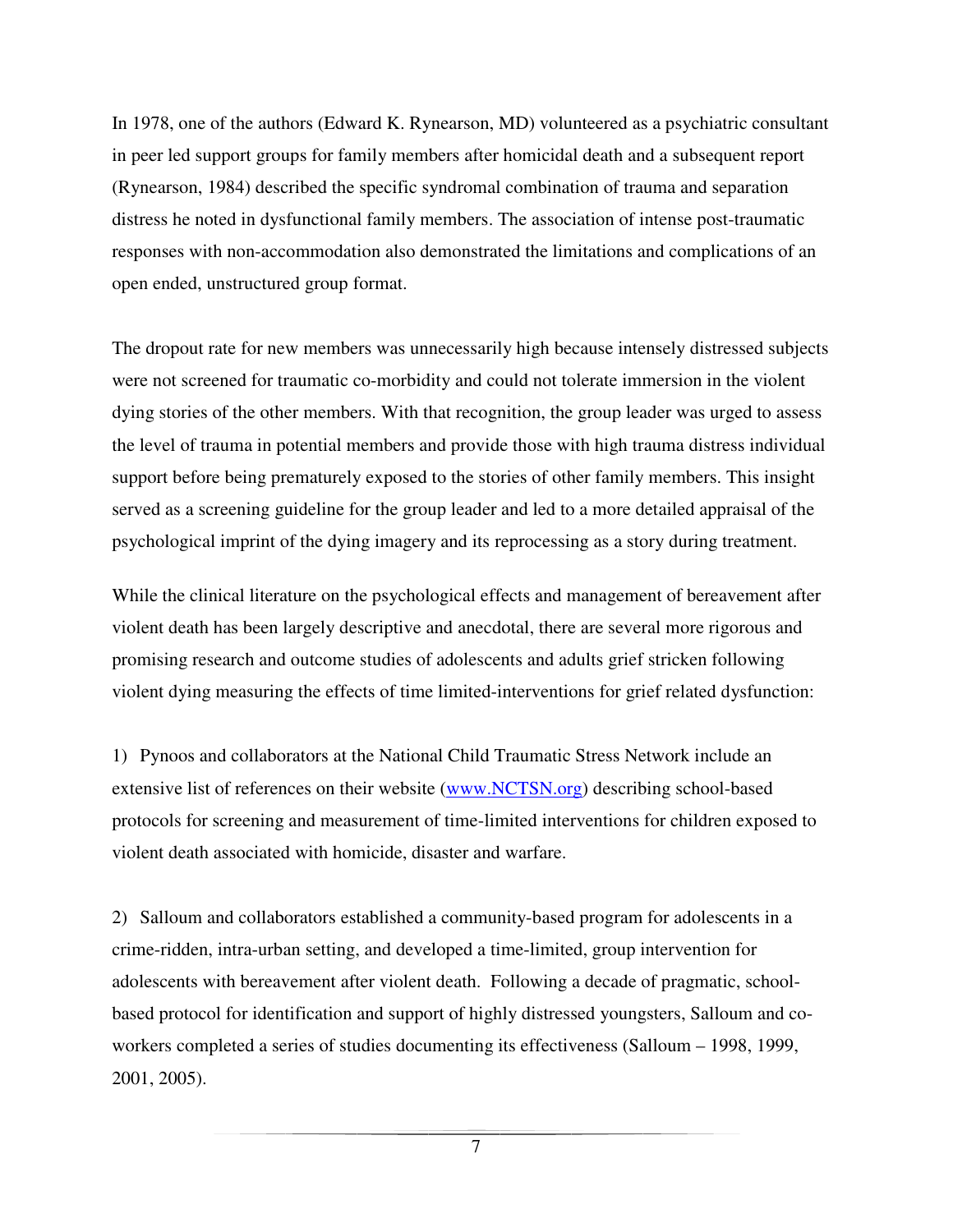3) There have been recent reports (Shear – 2001, 2005) demonstrating the effectiveness of individual, time-limited intervention with adult subjects presenting with complicated grief.

Though the sample from the most recent study was heterogeneous (subjects presented with complicated grief after natural death and violent dying) those subjects grieved by violent dying were responsive to the author's specific intervention – more effective than Interpersonal Psychotherapy (IPT) with which it was compared.

We have treated over 2,000 family members through a community-based protocol with a dynamic clinical model, a systematic process for screening for high-risk and specific short-term group intervention (Restorative Retelling) to deal with the combined distress of trauma and grief associated with prolonged and intense violent dying imagery (Rynearson, 1999) herein described.

### **The Retelling Dynamic: A Basis for the Clinical Model**

Since a small minority of violent deaths are witnessed by family members or loved ones, they are in the ironic position of retelling the story of a violent dying in which they played no part. Further, it is the repetitive, imaginary retelling of this dying story, lasting for many months that is associated with dysfunction and need for assistance (Rynearson, 1995). Since the dying "story" is paramount in non-accommodation, retelling and revising the story is a primary focus in restoring the patient and a conceptual model has been developed to clarify the process of reconstructive narration.

A fundamental way the mind first processes violent dying is to imagine and retell it. The story form is a basic mental paradigm of coherence. Constructing a story around an experience of any kind, including a traumatic experience, brings order and meaning (Neimeyer, 2000). The story form provides a beginning, middle and an ending – with characters who share and mutually resolve needs and conflicts, and the story celebrates and endorses social values at the same time. Apparently after a violent dying, the mind reflexively relives the dying moments of the person as a story, and because there was a caring relationship, it is intolerable to imagine their terror and helplessness. There is no way that the violent dying of a loved one can end with meaning, only an empty absurdity. This never should have happened.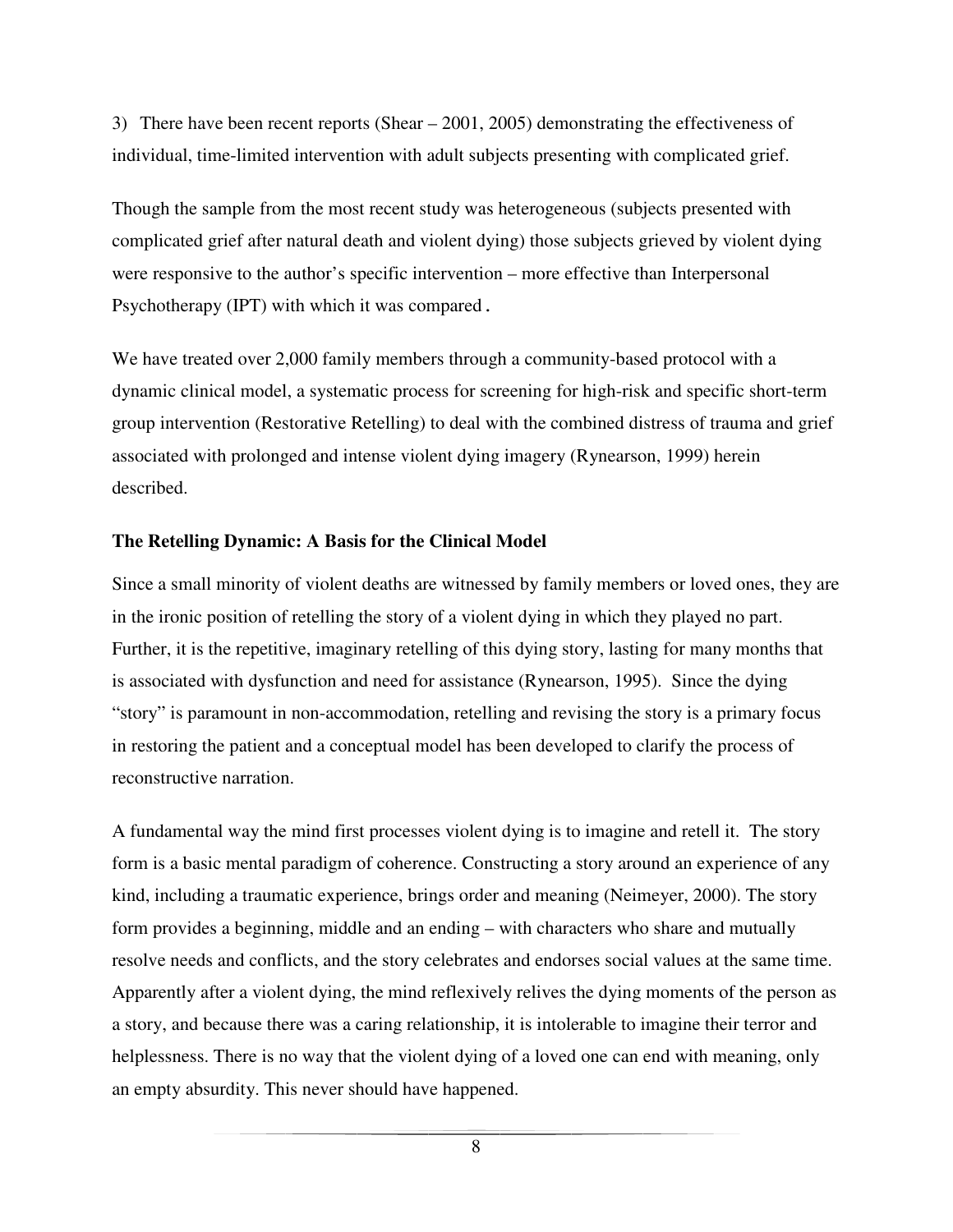Unwitnessed, the imaginary action of the violent dying story assumes a surreal perspective, fashioned from fragments of criminal justice and media reports, distorted by vivid, private fantasy. The imagined story of the victim's dying cannot fully register as "real".

The **reenactment** story of the violent dying is a primary response, and recurs as a repetitive thought, flashback or nightmare for days, weeks or months after the death.

# **There are other secondary stories that occur concurrently and their purpose is to make the dying "unhappen":**

- Story of **remorse** *"I am somehow responsible for the dying. I should have prevented it from happening, and I wish that I had died instead."*
- Story of **retaliation** *"Someone else is responsible for the dying. I am going to find that person and get even."*
- Story of **protection "***I can't allow this to happen to anyone else who is close to me. I need them close to me so I know that we are safe."*

These repetitive stories fill the mind. Most family members and loved ones are able to accommodate by engaging in a spontaneous restorative retelling and meaningful reunion rituals of the deceased with family, friends and community. The story of the life of the deceased gains ascendancy and becomes stronger than the story of their dying

When a violent death occurs from an act of terrorism, suicide, homicide or accident, the coroner, criminal justice agencies and the media are all involved in retelling the dying to obtain retribution for the deceased and punishment for the perpetrator. Sometimes the public retelling of the dying by all these entities is inaccurate, insensitive, misleading and complicates the private retelling. It is difficult for the family member or friend to finally accommodate to the dying until this public processing of the dying story has been completed.

# **Trauma and Separation Distress to Violent Dying**

The Restorative Retelling (RR) model proposes that trauma distress and separation distress are concurrent responses – trauma distress to violent dying and separation distress to death. While the thoughts, feelings and behaviors of trauma and separation distress are not specific, they are roughly separable into two syndromes:

9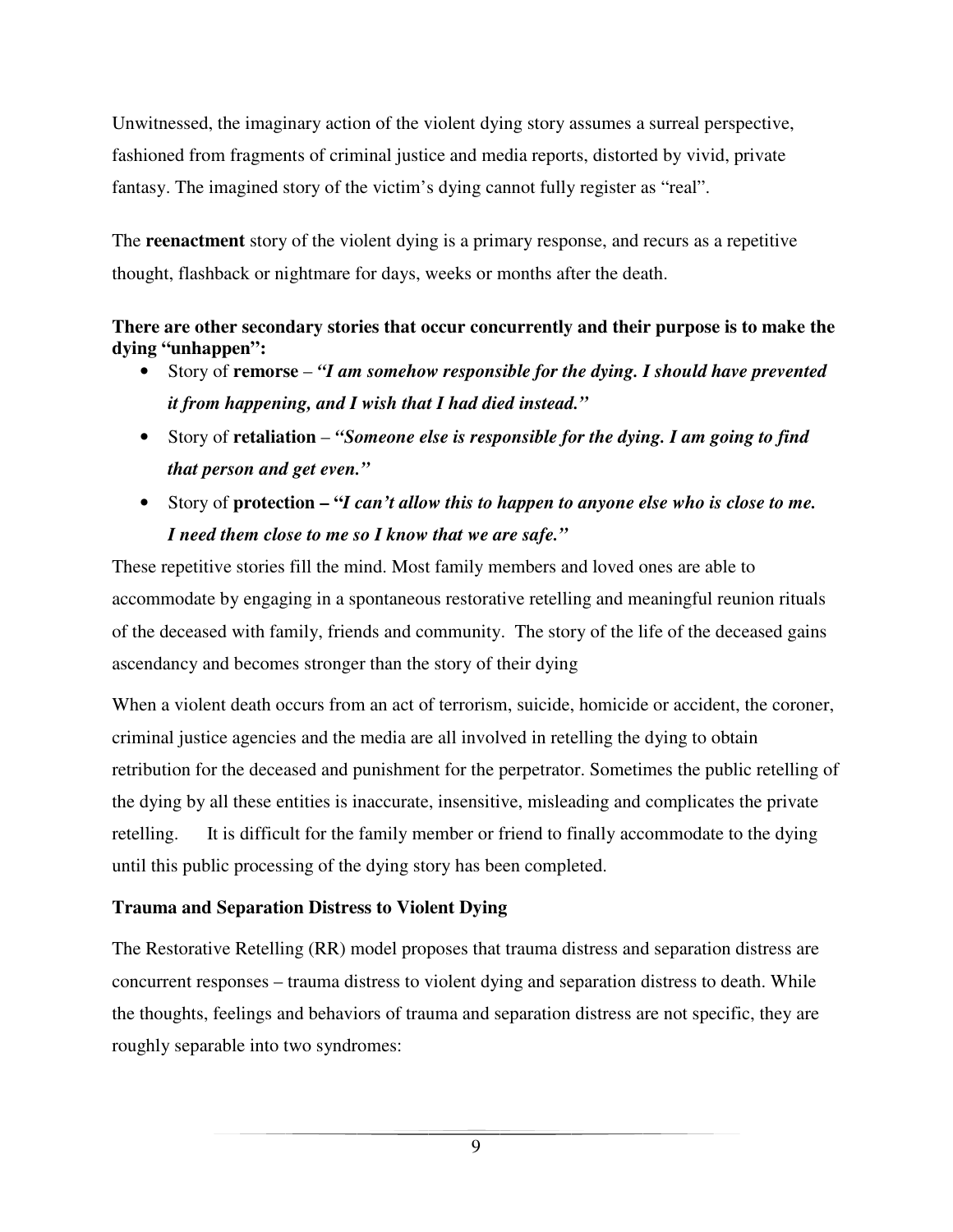# **Table 1**

|                 | <b>Trauma Distress</b> | <b>Separation Distress</b> |
|-----------------|------------------------|----------------------------|
| <b>Thoughts</b> | Reenactment            | Reunion                    |
| <b>Feelings</b> | Fear                   | Longing                    |
| <b>Behavior</b> | Avoidance              | Searching                  |

Clinical dysfunction is associated with repetitive, intrusive, and enervating images and stories as the memories of the deceased; the dying and the observing self simultaneously converge and merge:

- *Dysfunctional images and stories of the deceased contain their terror and helplessness as they were dying.*
- *Dysfunctional images and stories of the dying recur as an involuntary witnessing of a disintegratory drama that cannot be controlled.*
- *Dysfunctional images and stories of the self, persist as being remorseful, retaliatory, or ultimate protector for remaining friends and family members.*

The short-term, focused intervention described in this manual is designed to specifically address the dysfunctional retelling of traumatic reenactment and possessive images of remorse, retaliation and need to protect.

**Restorative Retelling (RR)** intervention is designed to moderate internalized trauma and separation distress. Trauma distress takes neuropsychological precedence over separation distress. Since the dysfunctional images and stories are primarily related to the trauma of the dying, supportive strategies to deal with trauma distress are the initial goals of the intervention. Before dealing with separation distress, someone who is highly traumatized by violent dying needs to be stabilized and, intervention initially focuses on restoring the subject's capacity for maintaining a sense of **safety, separateness and autonomy** from the dying experience. We call these preverbal capacities, **resilience**, and without them the subject will be overwhelmed in the dying imagery and stories. Without resilience the observant self risks disintegrating in the same, nameless swirl of terror and helplessness as the deceased.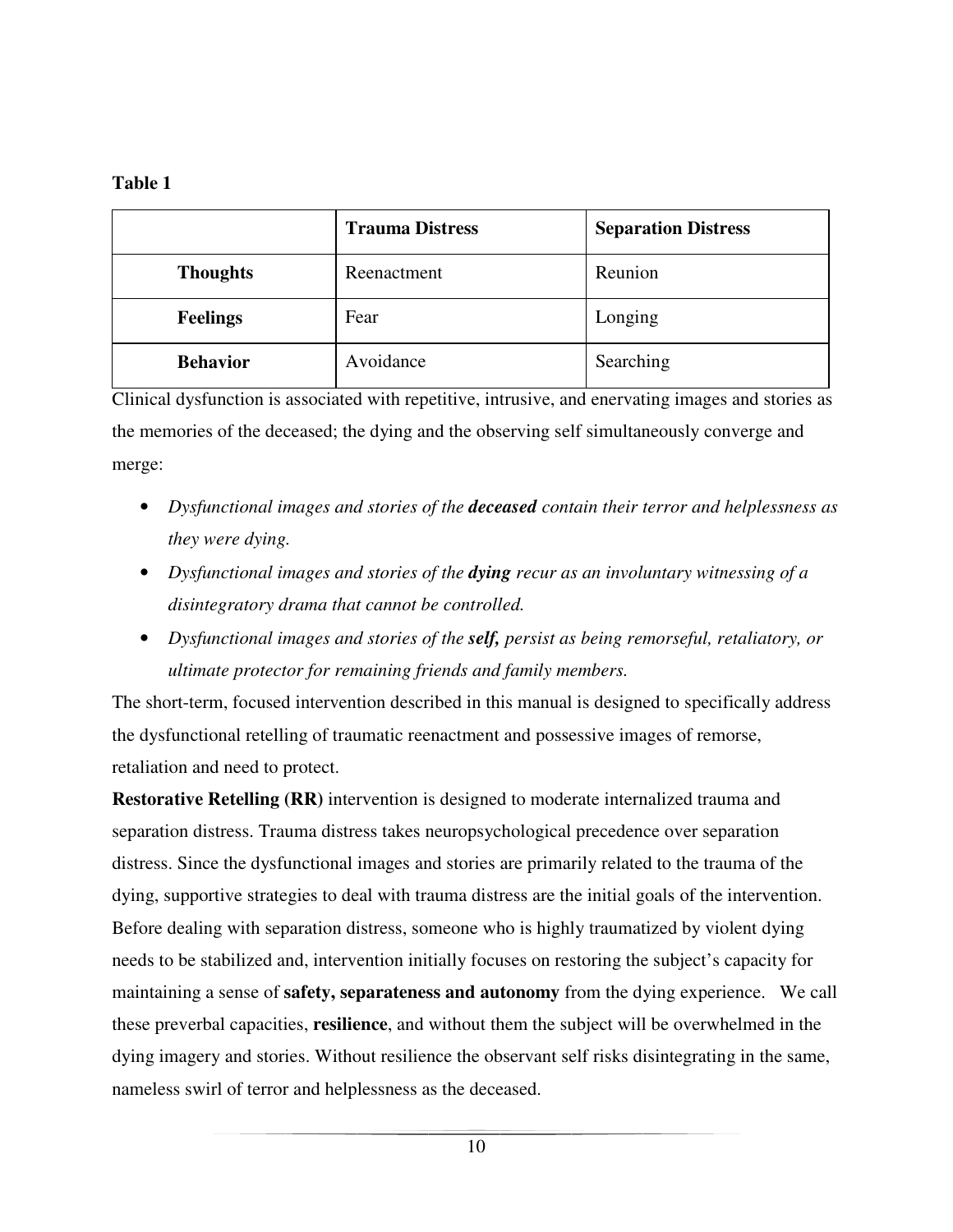The intervention is applied in a closed, time-limited group (two hour sessions for 10 consecutive weeks) with a written agenda and format (Rynearson, 1999). Potential members are screened to assess for co-morbidity (disorders of depression, PTSD, substance abuse) and exclusion criteria (active psychosis, active substance abuse, intellectual handicap, severe Axis II disorder).

The theory, agenda and goals of the intervention are directly shared with participants through discussion and handouts. We propose to each member that modification of dysfunctional images and stories of the deceased, the dying, and the self, diminish**es** the distress responses of trauma and separation.

Intervention first focuses on strategies to restore resilience, then exercises to retell and celebrate the living memory of the deceased and self, then exercises of "exposure" and retelling of the dying story. This restorative retelling reestablishes a vital image of the deceased and self that transcends the dying so the family member or loved one can reengage with their own living through and beyond the stories of the violent dying (Rynearson, 2001).

The intervention is based on the clinical fundamentals of early crisis support followed by enhancement of skills for stress reduction before re-exposure to the retelling of the violent dying story.

# **Evidence of Effectiveness**

We have completed open trial outcome studies on over 200 adult outpatients who sought and completed Restorative Retelling group intervention for distress secondary to violent death at one of two sites - Seattle (Rynearson 2006, Rheingold 2015) or San Diego (Saindon 2014) from 1999 through 2011.

Preparatory to a controlled outcome study, these studies were confined to measurements of change in distress before and after an open trial of the intervention to: (1) document an association of diminished distress with intervention, and (2) ensure that intervention was associated with a low rate of complications and drop out.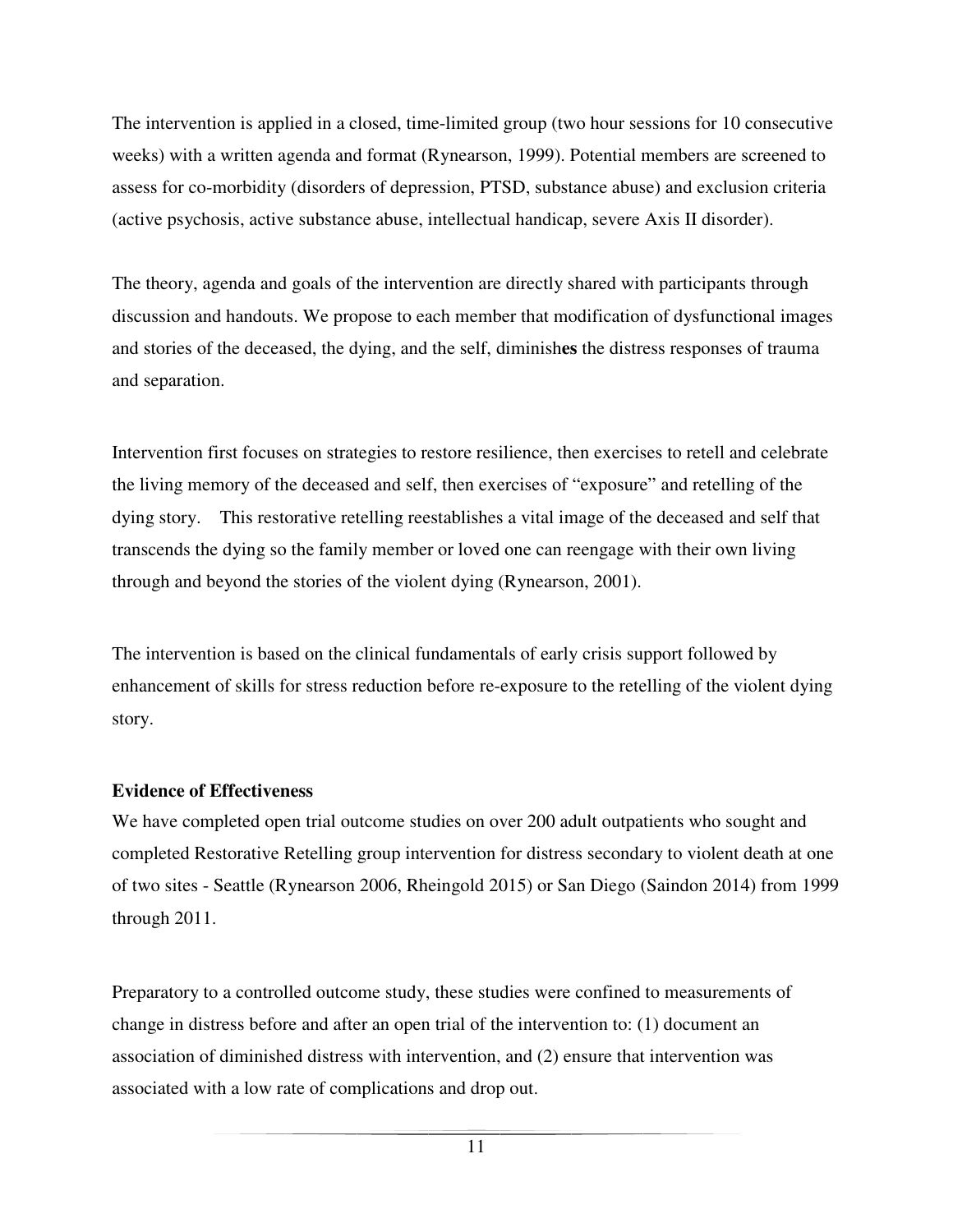It should be emphasized that only a tiny minority of community members spontaneously seeks psychological assistance, so these subjects represent a biased sub sample of the community who were highly distressed by the violent death (Rynearson, 1995).

All subjects were assessed in a semi-structured, individual interview to provide requisite crisis support, before enrollment.

All subjects completed the following standardized measures of distress:

- **VOCA Assessments: Baseline** a self-report measure which helps clinician understand the individuals exposure to the death and the relationship with the deceased
- **Beck Depression Inventory (BDI)** a self-report measure of clinical depression
- **Death Imagery Scale (DIS-R)** a self-report measure of death related imagery (reenactment, rescue, revenge, reunion and remorse)
- **Complicated Grief Assessment** (CGA) a self-report measure of death related trauma and separation distress
- **Impact of Events Scale Revised (IES-R)** a self-report measure of death related trauma
- **PCL-5** a self-report measure to measure post-traumatic stress disorder.

The same measures were repeated at the end of the intervention for comparative analysis.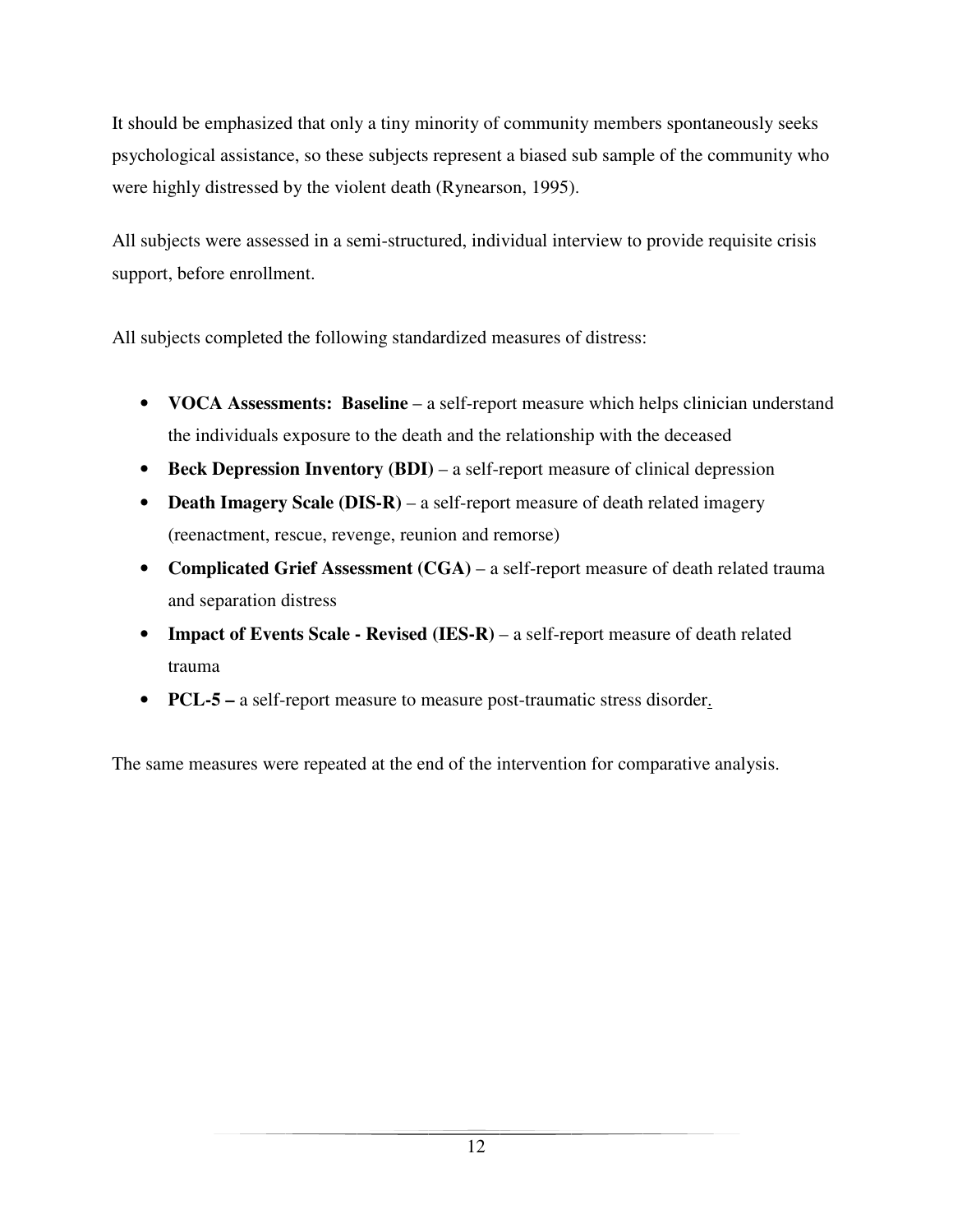### **Statistical Procedures and Results**

Means and standard deviations were calculated for the assessed continuous measures (e.g., age, time from loss); frequency distributions were calculated for categorical measures (e.g., violent mode of death by homicide, suicide, accident).

T-tests were used to compare pre-post means for each psychological distress outcome measure (e.g., testing to reject the null hypothesis of no difference between baseline and follow-up means). Pearson correlation coefficients were used to determine factors significantly associated with the outcome distress measures. A repeated measures analysis of variance then modeled the effects of each factor found to be significantly bivariately associated with an outcome measure. Specifically, these models simultaneously estimated the effects of treatment group, psychiatric treatment history, witnessing the victim die, prior worry about the victim, attachment and dependence on the victim on each outcome summary score, adjusting for the within-subject effects of time (pre-post differences).

# **Results**

The reader may review the specific outcome results in each of the studies cited in the reference list, but collectively the data describe the subjects as predominantly Caucasian (70%), female (70%), adults (45 years) who were well educated (60% college graduates), and reported a high frequency of previous mental health treatment (30%) and psychiatric diagnosis (25%). Nearly all (98%) were related to the deceased (30% parent of deceased child, 25% child of deceased parent, 15% sibling, 7% spouse, 13% other). The majority of the violent deaths were homicidal (70% homicide, 15% suicide, 15% accident).

The intervention began more than 6 months after the violent death. The interval between pre and post self-report measures was 3.6 months.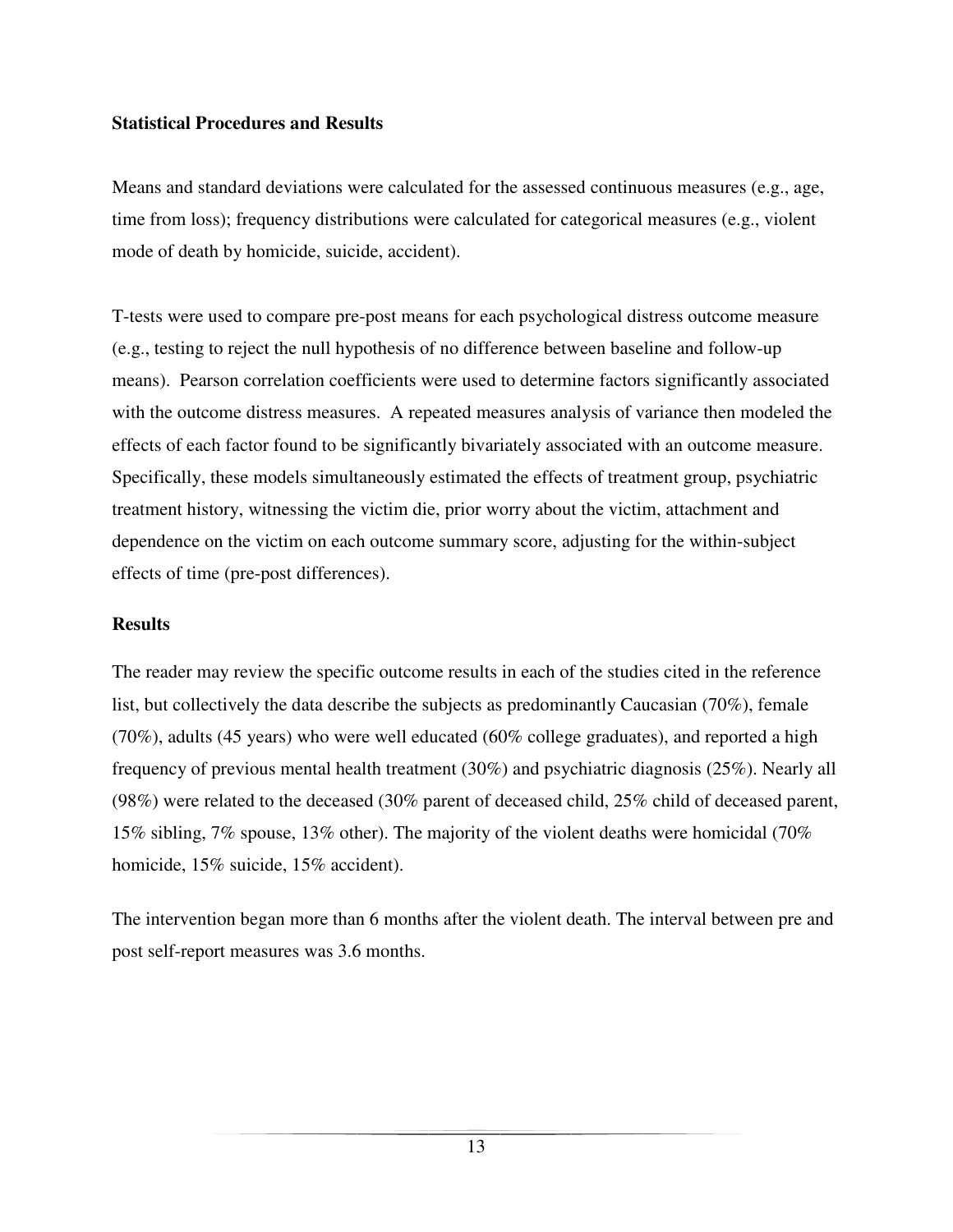While there were minor variations in raw scores across studies, the mean scores of the BDI, DIS, CGA and RIES-R before intervention were significantly elevated, suggesting a high level of generalized distress that followed a highly significant (p <0.05 to 0.0001) decrease on all measures of distress coincident with the intervention.

These pilot studies demonstrate that participation in an open trial of the Restorative Retelling intervention in highly distressed subjects within the first year of the violent death of a loved one is correlated with significant improvement on standardized measures of depression (BDI), death imagery (DIS), and trauma and separation distress (ITG and IES-R).

Intervention was marked by a high degree of engagement in participation (less than 20% of subjects dropped out of groups at either site), and there were no reported complications.

It would be misleading to disregard the spontaneous improvement these subjects might have realized within the same time interval (3.6 months) without intervention. A comparison of subjects randomly assigned to a different intervention or a non-intervention control group that might validate the effectiveness of RR awaits study; however, this report's documentation of improvement in highly distressed subjects should not be dismissed. It could be held that a highly distressed cohort would not show such robust improvement in so short a time without intervention.

The results of this pilot data reinforce the intuitive recognition of the power of the peer group as a matrix for stress reduction and supportive re-exposure for highly distressed family members after violent death. The study also demonstrates that time-limited and agenda-limited RR group therapies are replicable in other sites, well received by participants and not associated with high dropout rate.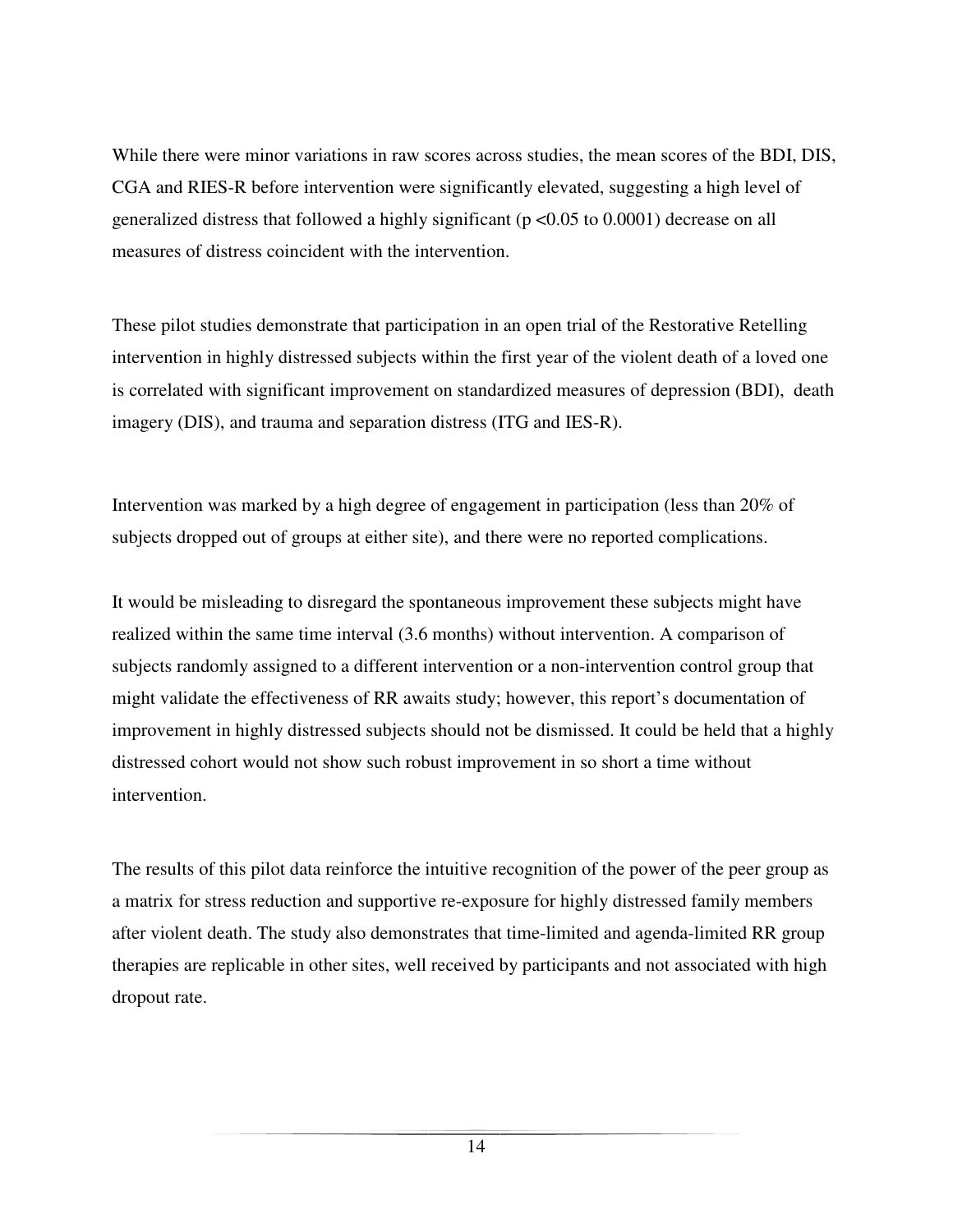# **\* UPDATE:**

In 2015, the new self-report measures utilized by this program are:

- **VOCA Assessments: Baseline** a self-report measure which helps clinician understand the individuals exposure to the death and the relationship with the deceased
- **Beck Depression Inventory (BDI)** a self-report measure of clinical depression
- **Death Imagery Scale (DIS-R)** a self-report measure of death related imagery (reenactment, rescue, revenge, reunion and remorse)
- **Complicated Grief Assessment** (CGA) a self-report measure of death related trauma and separation distress
- **The PROMIS Global Health Assessment** a self-report measure to assess healthrelated quality of life.
- **PROMIS-29 Profile V2.0-** a self-report measure to assess mental health quality of life.
- **PCL-5** a self-report measure to measure post-traumatic stress disorder.

**Copies of these standardized measures and their scoring are available upon request.**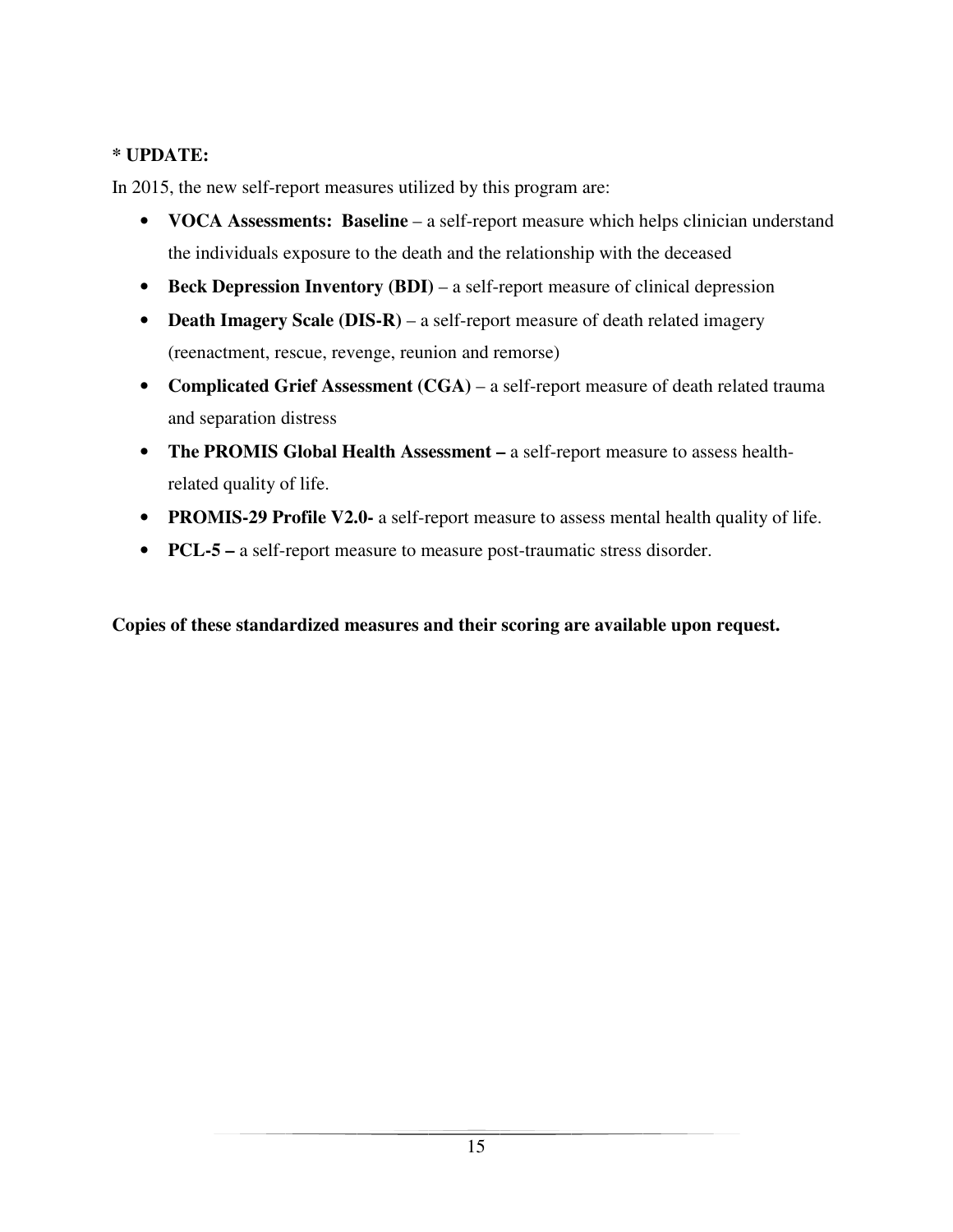### II. STRUCTURED INTERVIEW

It is crucial that the interviewer actively stabilizes the subject during the initial interview – before a detailed inquiry about the violent death. The initial goal of support includes the active reinforcement of resilience – enhancing skills of self-comforting, establishing a "boundary" or emotional distance from the reenactment and an active summoning of hopeful and vital imagery.

This is not the time for a diagnosis, or searching for past traumas and vulnerabilities. Someone highly distressed after a violent death needs clarification and direction during the initial session and questions should search for inner and outer resources of resilience and support.

# **Interview**:

# *Previous history of trauma*

What helped you cope?

# *Previous history of death*

What helped you cope?

# *Resources of support*

Family, friends, work, church or spirituality – concept of death.

# *Co-morbidity*

- Previous counseling, psychiatric treatment, medications, hospitalization
- Previous Psychiatric Diagnosis Major Depressive Disorder, Post Traumatic Stress Disorder, Chemical Dependency, Anxiety Disorder, Obsessive Compulsive Disorder

# *Contraindications to Restorative Retelling Intervention*

- Active drug or alcohol abuse
- Intellectual handicap with diminished memory functioning and affective control
- Active psychosis
- Incapacity for trust, disclosure, safety, control and hope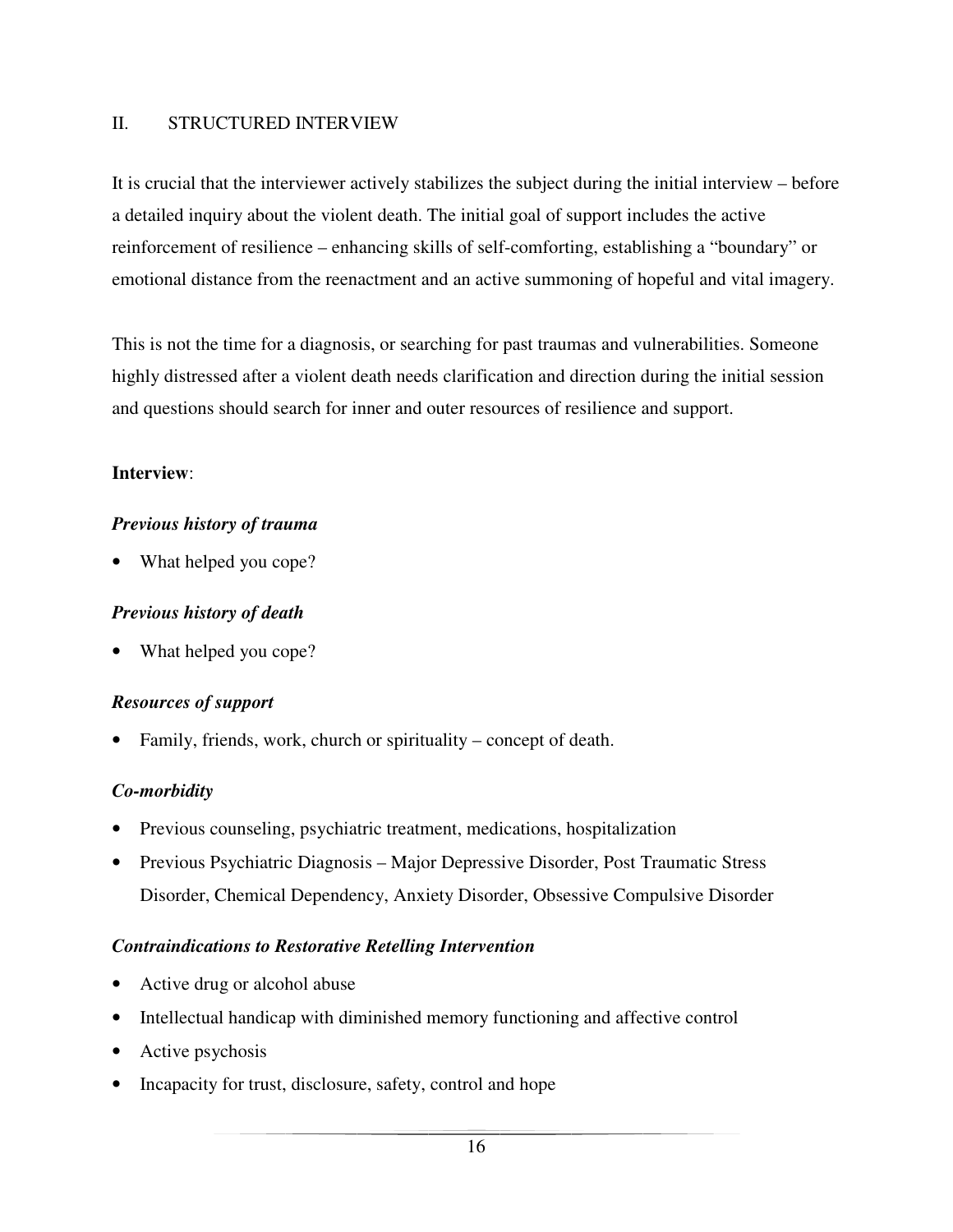# **TRIAGE**

# **Clinicians should reflect on the following:**

# • **Is the individual currently working with a mental health counselor?** Would you recommend that the individual consider this? Think about whether you feel the individual has characterologic traits that would make it difficult for him/her to work in a group, particularly a short-term group whose focus is on violent loss. Do you worry this person might not be able to modulate their feelings in the group, or will be overwhelmed with feelings of fear or sadness? Or do they perhaps need individual counseling before participating in the group in order to

address serious problems and symptoms related to sexual abuse, domestic abuse, or a difficult marriage?

If you have these concerns, rather than "reject" that individual for participation in the group, suggest the need for limits and the support which individual counseling can provide.

• **How is the individual sleeping? Eating? Focusing? Making decisions?** Are they able to meet school or work obligations? Socially isolating? Having panic attacks? Flashbacks? Nightmares? Auditory or visual hallucinations? Managing anger? Feeling hyper vigilant? Noticing an exaggerated startle response?

# • **Has the individual sought an evaluation regarding medication?** We suggest this when someone reports panic attacks, disordered sleep, moderate to severe generalized anxiety, and/or clinical depression.

- **Does he/she have suicidal thoughts?** If so, follow up with a suicide risk assessment and consider whether group is the most appropriate treatment at this time.
- **In your assessment, do you have concerns that the individual has a character disorder, is semi-paranoid, narcissistic, avoidant or borderline, for example?** If so, think about the overall make-up of your group. Before you decide to take this individual into the group, make sure you don't have others with similar difficulties.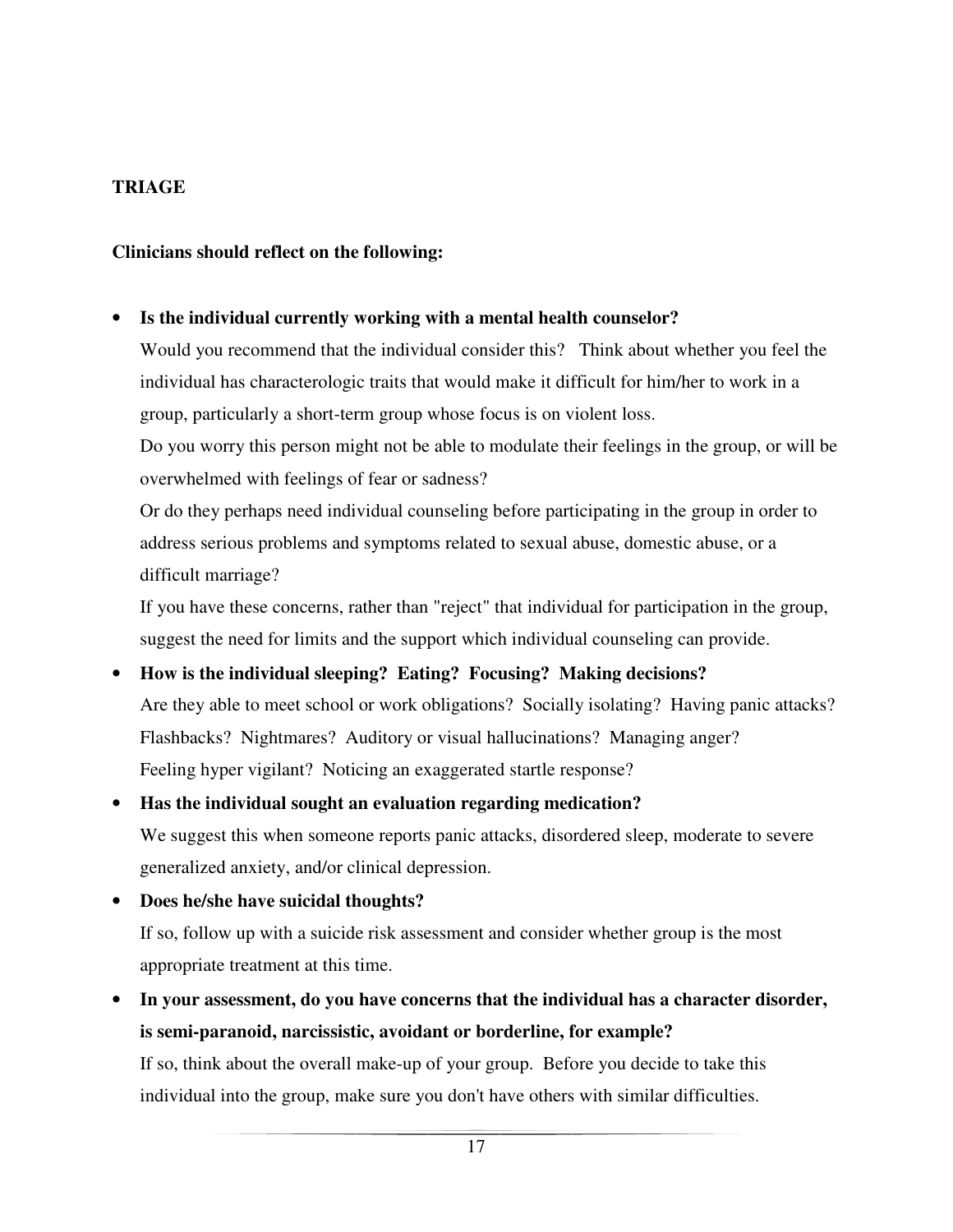**What makes borderline or narcissistic individuals difficult to work with in a group are manipulative traits, demands to be center stage, unempathic responses, difficulty in perceiving and valuing others' points of view and impulsivity. Take into consideration the effects this individual might have on your group (and on you).**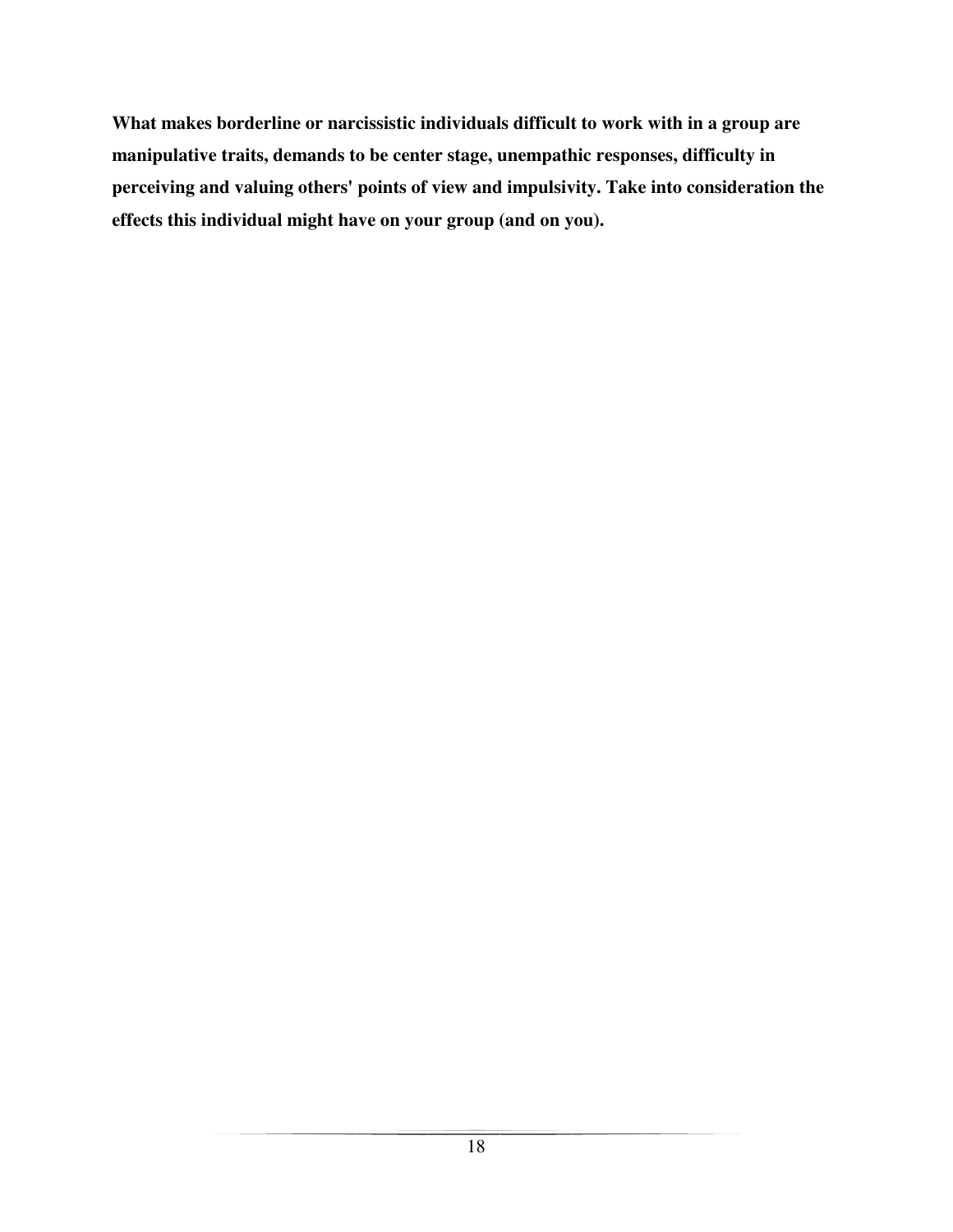# **III. INTRODUCTION TO RESTORATIVE RETELLING GROUPS**

Restorative Retelling is an intervention that is specific for adults unable to accommodate to the unnatural dying of a close friend or family member because of prolonged (greater than 4 months) symptoms of intense trauma distress (reenactment imagery, avoidance, hyper arousal) and separation distress (pining, emptiness, self-disintegration).

Restorative Retelling uses a time-limited group format. The support group model offers a context of immediacy and mutuality because of the commonality of the members' experience from an unnatural death from homicide, suicide, accident, terrorist or combatant attack. Gathering individuals who share distress to a similar event is a potent restorative catalyst. As the support group model has shown, the simple maneuver of encouraging disclosure and support in such a homogeneous gathering is in itself helpful in the absence of clinical techniques specific to a theory or format. Presumably the support of other group members reinforces the nonspecific helpful elements of trust, safety, coherence, and hope and control for change. Thus, another primary but nonspecific task of Restorative Retelling will be the initiation and reinforcement of group cohesion.

# **Specification of Active Ingredients**

- Psychological resilience (the capacity for self-soothing and capacity for maintaining detachment, i.e., not merging with a traumatic image) is reinforced during the initial sessions. This reinforcement of resilience is a requisite process upon which subsequent imaginal modification will occur. Without resilience, the approaching imaginal exposure will provoke unbearable distress and compensatory avoidance.
- Restoration of positive, non-traumatic imagery of the deceased and self is actively initiated through "reunion" sessions serving as a positive counterbalance to the intrusive imagery of self and the deceased, which commonly takes precedence and is associated with the dying. Re-establishment of antecedent imagery also fosters a firmer basis for establishing and maintaining detachment.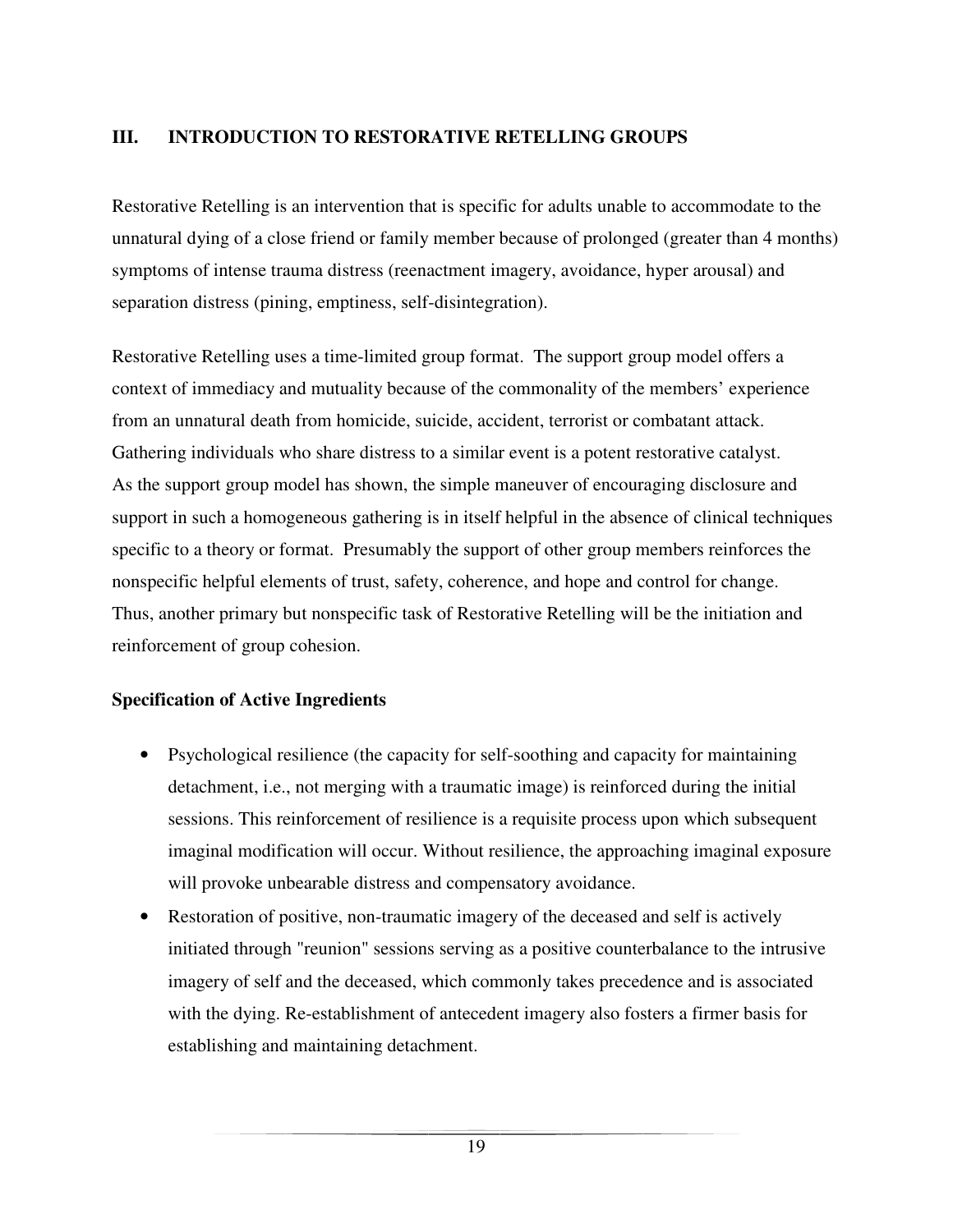• Once resilience (self-calming and detachment) and antecedent identities of autonomy are clarified and practiced, Restorative Retelling introduces direct imaginal exposure of death imagery through directed drawing; i.e., the client draws imagery of the unnatural dying and presents the drawing for processing with the group.

# **Prohibited Interventions**

- We do not find psychological concepts that demand unconscious determinants or remarks that diminish hope for improvement, alone or in combination, to be helpful.
- Premature exposure to overwhelming imagery will be met with avoidance and premature termination.
- Insistence upon abreaction (of crying, anger, or terror). Avoidance and stoicism serve a purpose and should not be prematurely challenged.

# **Goals and Goal Setting**

Indications for Restorative Retelling death from unnatural dying (terrorism, combat, homicide, suicide, accident) four months or more before consultation have led to clinical dysfunction with heightened separation and trauma distress, death imagery, possible clinical depression, significant impairment in daily functioning, avoidance, hyper arousal, and/or intrusive thoughts indicative of post-traumatic stress disorder.

Restorative Retelling will not complicate or be complicated by other interventions. It is common for group members to be taking psychotropic medications for co-morbid depression or anxiety disorders. The assessment for psychiatric medication support and its management may be independent of RR since it requires psychiatric consultation and long-term maintenance. Group members may also engage in other modes of psychological support without dissonance because of the specificity of our focus and purpose. Obviously it is advantageous to confer with the outside facilitator or therapist to ensure coordination and mutuality in treatment focus.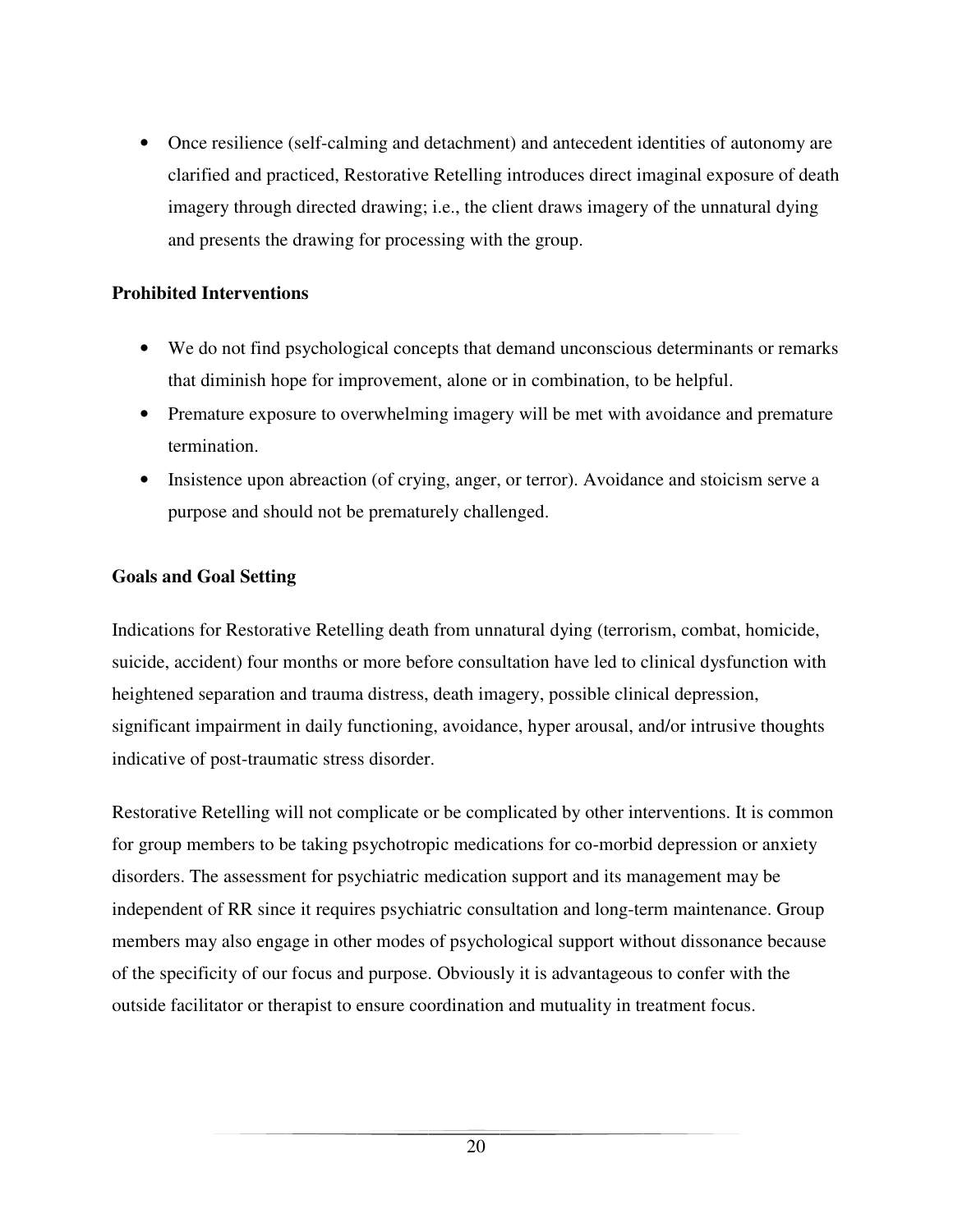Our time-limited format does not encourage consideration of personal or interpersonal dysfunction beyond the relationship with the deceased and previous experiences of separation and trauma. Couples are cautioned that RR will not deal with communication problems antecedent to the unnatural death. In this setting, responses to the criminal/judicial/penal institutions are also not encouraged.

The RR group focus is on unresolved responses to unnatural death and the agenda contains a specific staging of techniques to modify images of trauma distress and separation distress. To our knowledge, the combination of stress management and structural imaginal exercises in a staged group format for complicated grief after violent death is unique to Restorative Retelling.

# **Preparation/Pre-Screening**

Individuals requesting Restorative Retelling are assessed by the clinician with a semi-structured interview and screened for co-morbid disorders. Prospective group members are given a series of self-administered screening assessments which, measure depression; post-traumatic stress disorder; complicated grief and the presence of traumatic death imagery. These screening assessments are repeated post-treatment to document change.

Prospective group members are asked if they have participated in a group before. This is a good opportunity to assess and discuss positive and negative group experiences.

There are times when couples or other family members want to participate in the same group. It is important during the screening session to observe their interaction and assess if they are able to share their grief, thoughts, feelings and emotions openly.

During this meeting an agreement is reached to focus on the imagery of trauma and separation. We contract to meet for 10 weekly two-hour sessions and review a handout of the week-to-week agenda so each member has a clear and concise expectation of our format. Group members are provided with an agenda and a copy of Dr. Rynearson's paper "Accommodation to Unnatural Death".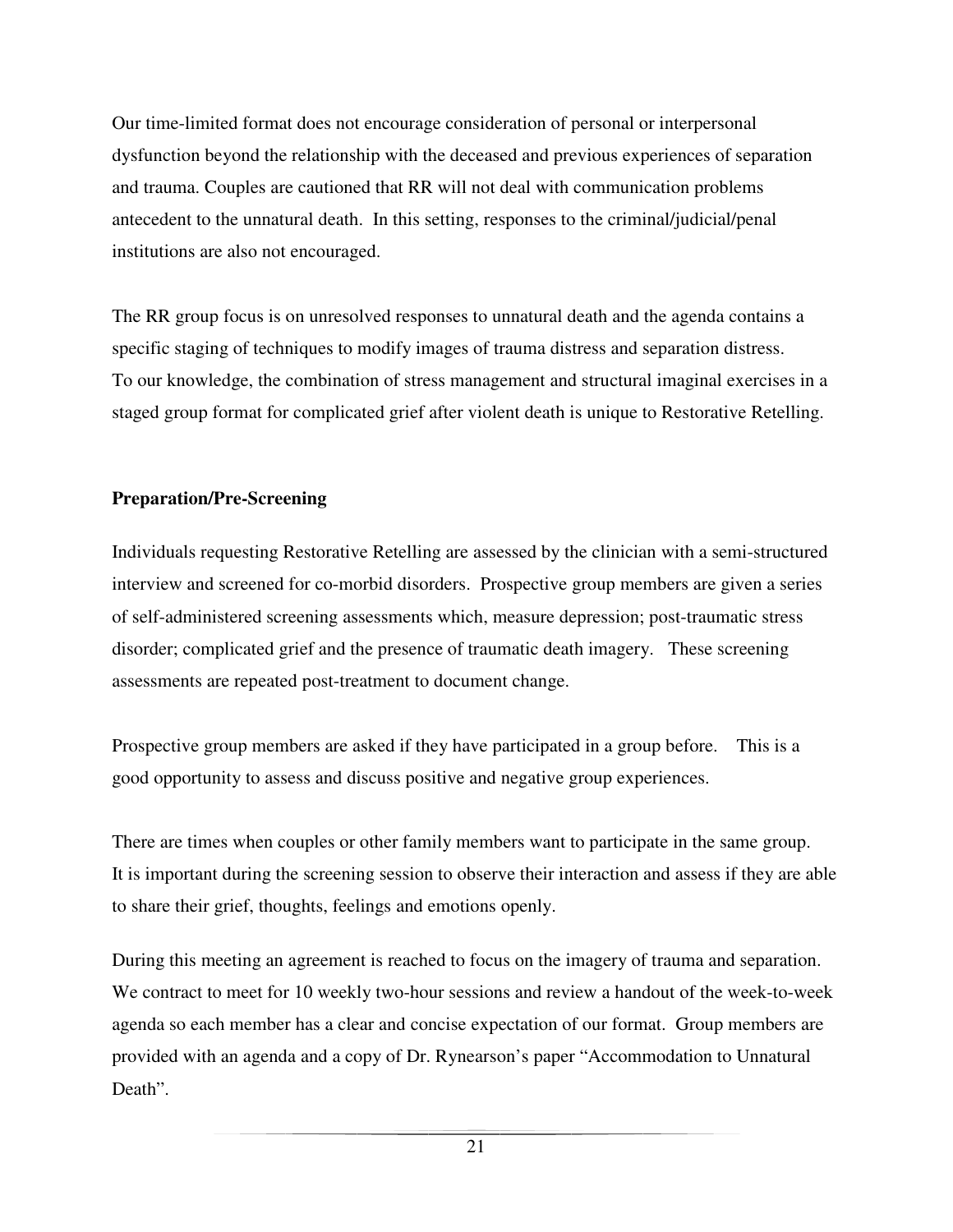### **Session Format**

Typically, the group has two facilitators and no more than ten members. We orient individuals in the initial appointment. RR begins with a clear expectation of proximal termination. It is explained that the group is a closed, time-limited group which, meets weekly for a two-hour session, beginning and ending on time for ten consecutive weeks.

We inform the group members of the importance of attending all sessions and if they are unable to attend, the importance of calling in and sharing the reason for absence with facilitators' and other the group members. This is particularly important because members struggle with issues of unpredictability, sudden loss, anxiety, rejection and abandonment.

# **Structure of the Sessions**

We call attention to the number of sessions remaining and the focus of the present session. There is a topic and an agenda for each session. As the sessions progress the group members take a more active role and the sessions become less and less facilitator directed. We all need to remain open to what unfolds. The work is in following the process as it leads through the main points.

It is helpful to open the session with a short grounding/breathing exercise  $\sim$  deep inhale and exhale. Group members have shared that this pause allows them to take a deep breath, let go of their day and focus on the group.

**This is followed by a brief (5-minutes or less) individual "check in**" for each member. Members are encouraged to focus on thoughts, feelings and images related to the memory of their friend or family member who was killed and what change or changes have occurred in those specific thoughts or images in the past week.

Beginning each group with this brief "check in" maintains a specific focus and allows a monitoring of change in traumatic imagery in all members, including members who might be so shy and avoidant that they could resist divulging themselves spontaneously.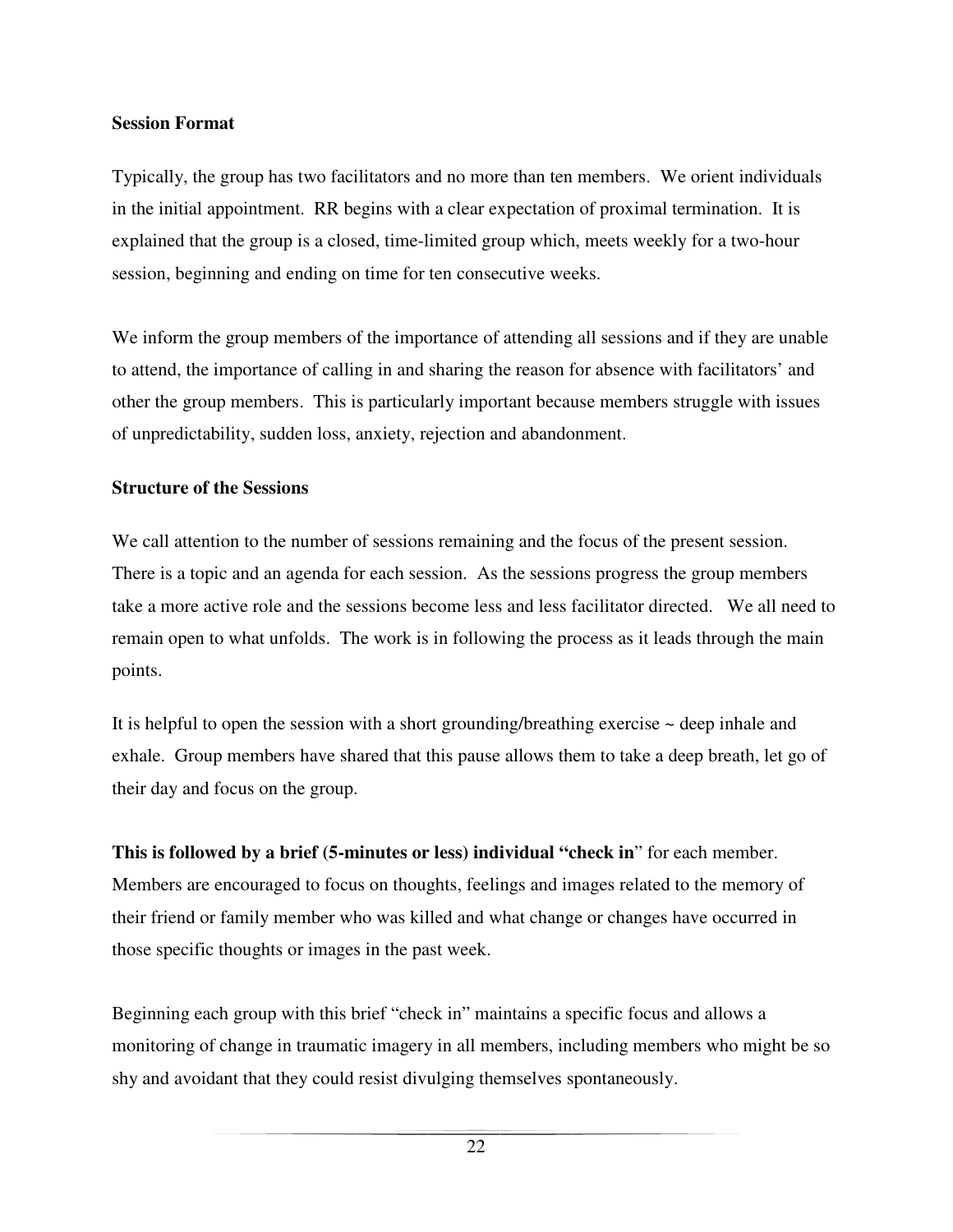This check in also allows for a brief update on feelings related to home assignments or others issues participants may want to share with the group (i.e.: court update, birthday and other celebratory events).

The check-in of death-related thoughts and imagery is followed by a brief didactic or cognitive piece. For example, the facilitator may talk about how traumatic loss differs from separation loss; what PTSD is; what co-morbidity is; or what death imagery is, and why it often occurs following a traumatic loss.

# **Sequence of the Sessions**

Placing the reunion sessions after the initial four sessions and before the death imagery sessions is a carefully designed aspect of the treatment. The reunion sessions give each group member an opportunity to focus on positive aspects of who the deceased person was before the trauma occurred.

These "presentations" may also help each member gain perspective in terms of time and actual events surrounding the death. Additionally, getting to know more specifically about each person who has died, group members also share each other's losses to some degree. The feeling that the group "knows" the loved one, even slightly, seems to provide relief to the group member. The group cares. The group knows the person who died was special. The group feels the loss. The group is no longer made up of strangers.

Each session ends with a 5-10 minute guided imagery experience. We have planned a series, beginning with anchoring and breathing, that teaches the basics of progressive relaxation. Often what occurs in the sessions suggests content for guided imagery extensions of the relaxation. Sometimes we use pre-planned images. In addition to teaching and encouraging practice with self-soothing techniques, ending sessions in this way gives members a chance to quiet themselves before leaving the group.

# **Documentation:**

Chart notes on each participant after each group session.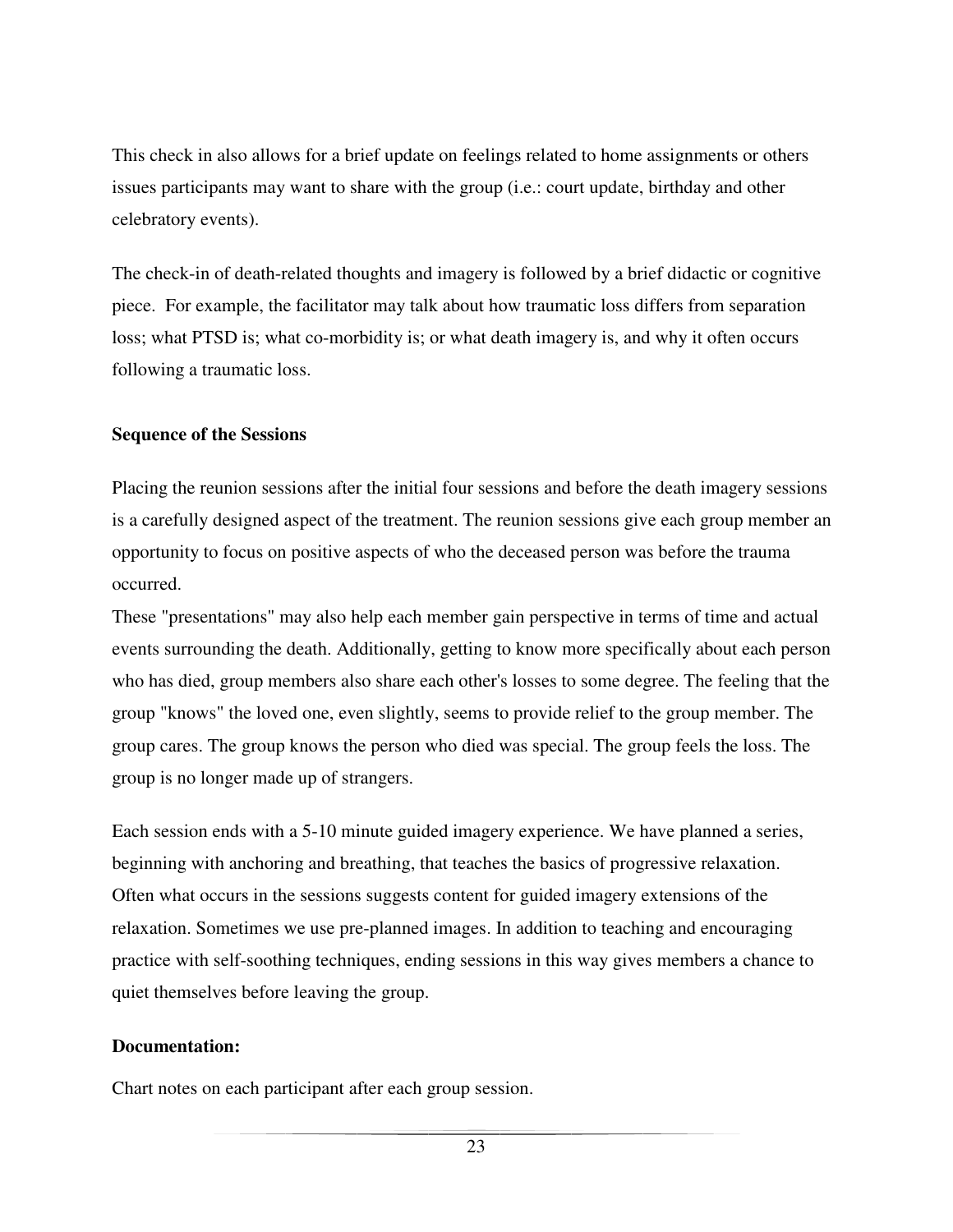# **Group Assignments**

There are four assignments members are asked to do for group.

- Reunion presentation is prepared by each member
- Drawing death imagery
- Family and Friends Session
- Resilience drawing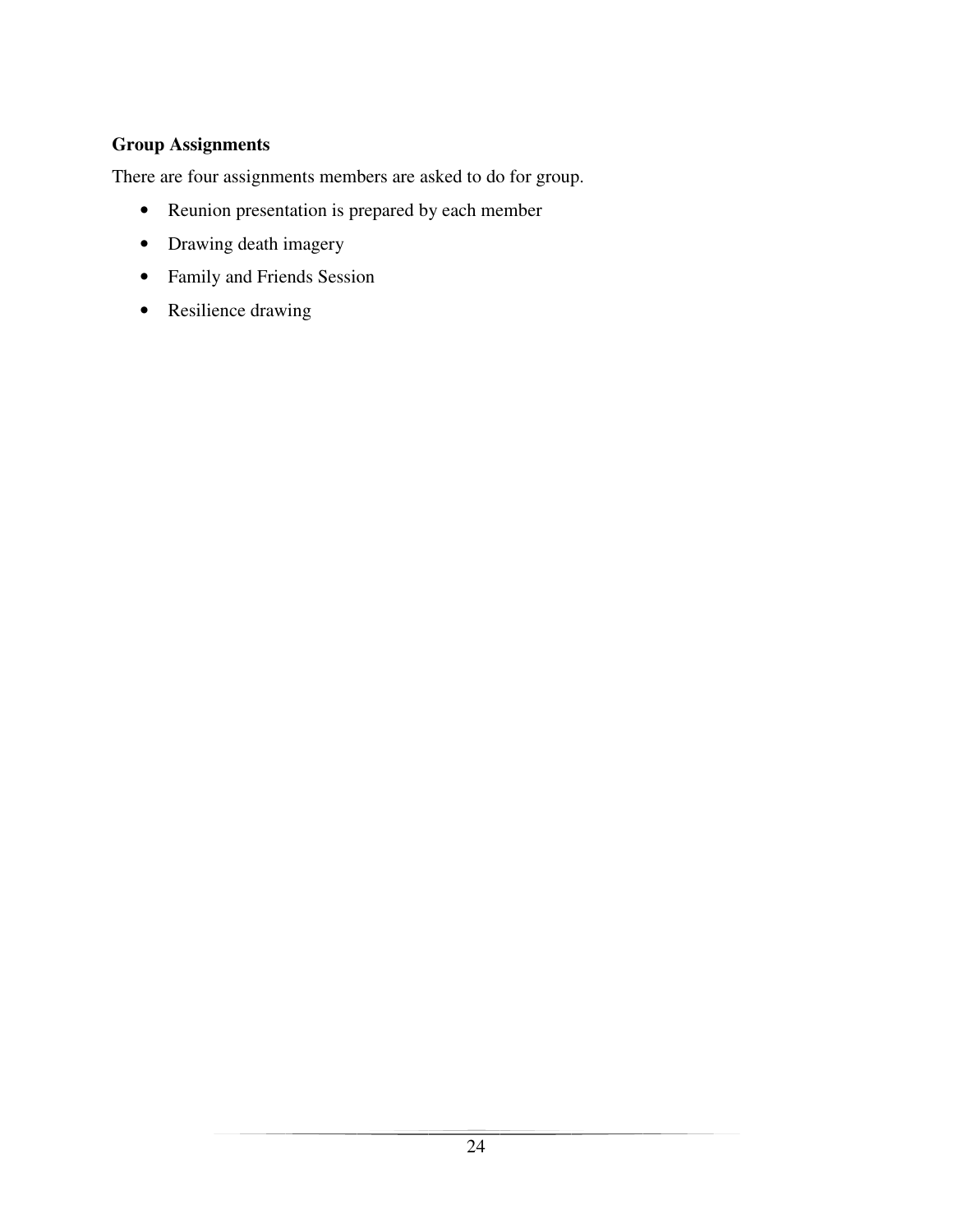# **RESTORATIVE RETELLING GROUP OUTLINE**

# **GROUP ONE**

# **1. ORGANIZATIONAL:**

- Have name badges/tags until the group is comfortable remembering everyone's name.
- This is Session #1 of ten, beginning today and continuing through (date)
- Parking/restroom
- Where to "assemble" before group
- CONFIDENTIALITY (includes who is in the group, death of loved one, issues/problems and what happens in the group)
- Importance of 10-week commitment
- Let us know if you're not coming by calling the office prior to group.
- If group sessions are videotaped; or sessions used for teaching or research purposes, have all members sign releases. (It is important that each member be notified during the individual interview; this should come as no surprise).
- Collect self-administered screening battery from each member.

# **2. INTRODUCTIONS:**

- Facilitators
- Group members: Name, loved one's name, relationship and type of death (homicide, suicide, etc.) no stories just introductions.
- Feelings check- (Facilitators will explain weekly check-in and purpose)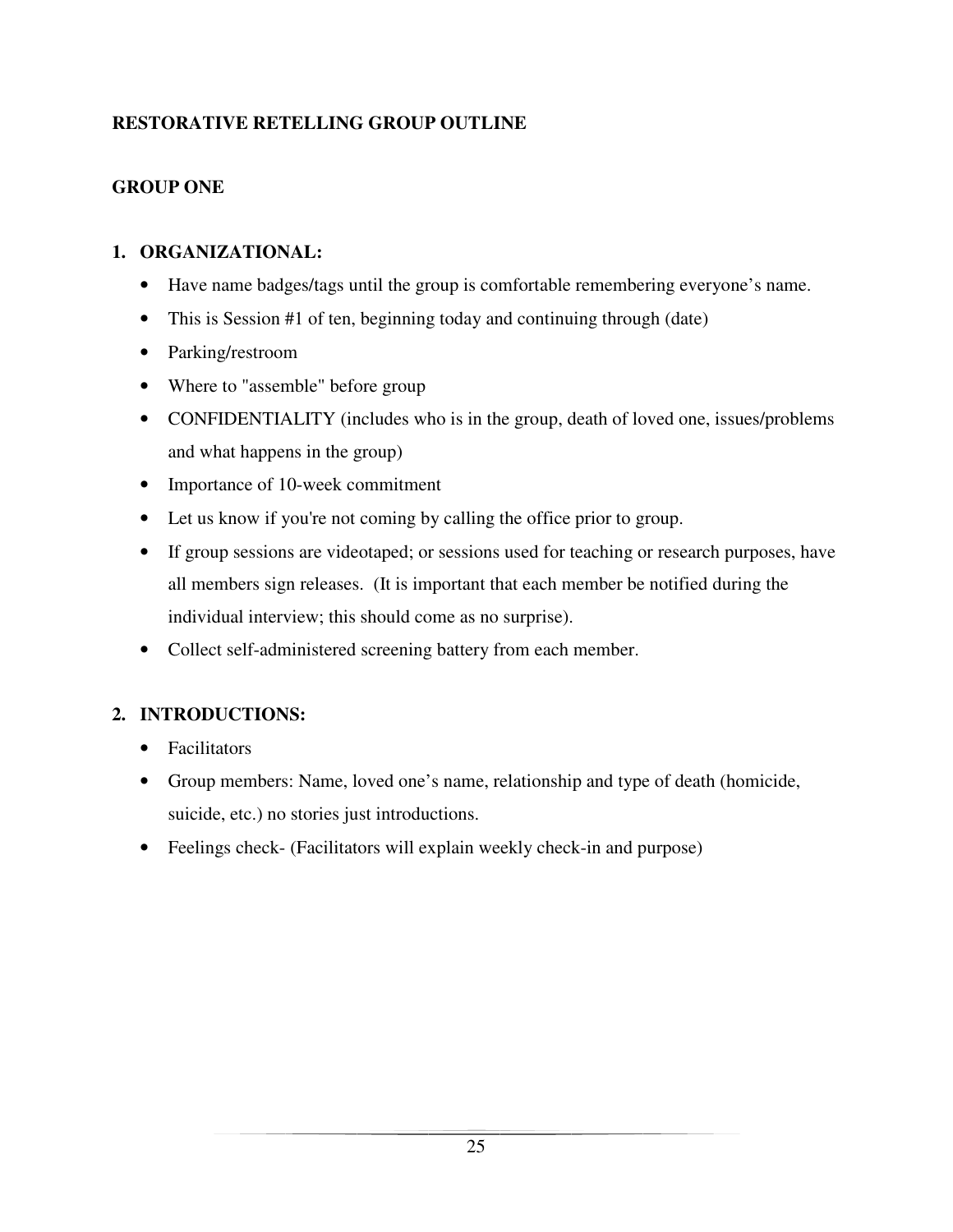# **3. PURPOSE OF THE GROUP:**

- To deal with the traumatic loss(es) in more active ways
- To foster resilience
- To improve overall health and daily functioning
- To learn how to pacify and calm yourself
- To separate your self from what happened
- To restore a sense of having a future
- To learn from and support each other in this process.

**NOTE:** Reassure the group that no member will be put "on the hot seat." Acknowledge avoidance and resistance -- that members would probably rather not attend this particular kind of group at all with its focus on traumatic loss.

In participating in RESTORATIVE RETELLING, they will think and probably talk about things they would never have chosen to think or talk about before the death.

# **4. CONTENT:**

# **How sudden un-anticipated violent death differs in its effects from the effects experienced after the anticipated death of family/friend.**

- No goodbye; no resolution
- No time to adjust or make preparations
- Problem to understand/accept/process the sudden way they died
- If violence was involved...
- Violation of the person who died; violation of you (no choice)
- If the death was "willful" (e.g. suicide), what that person "did" to you
- No choice

**NOTE:** It is important to normalize symptoms in this session and explain the associations with sudden violent death. The point is not to make members' symptoms "OK", rather it is to explain and recognize the existence of co-morbidity at this stage in all members of the group. Comments by facilitators such as "of course" and questions asked in a matter-of-fact tone foster members' disclosure of difficulties in functioning.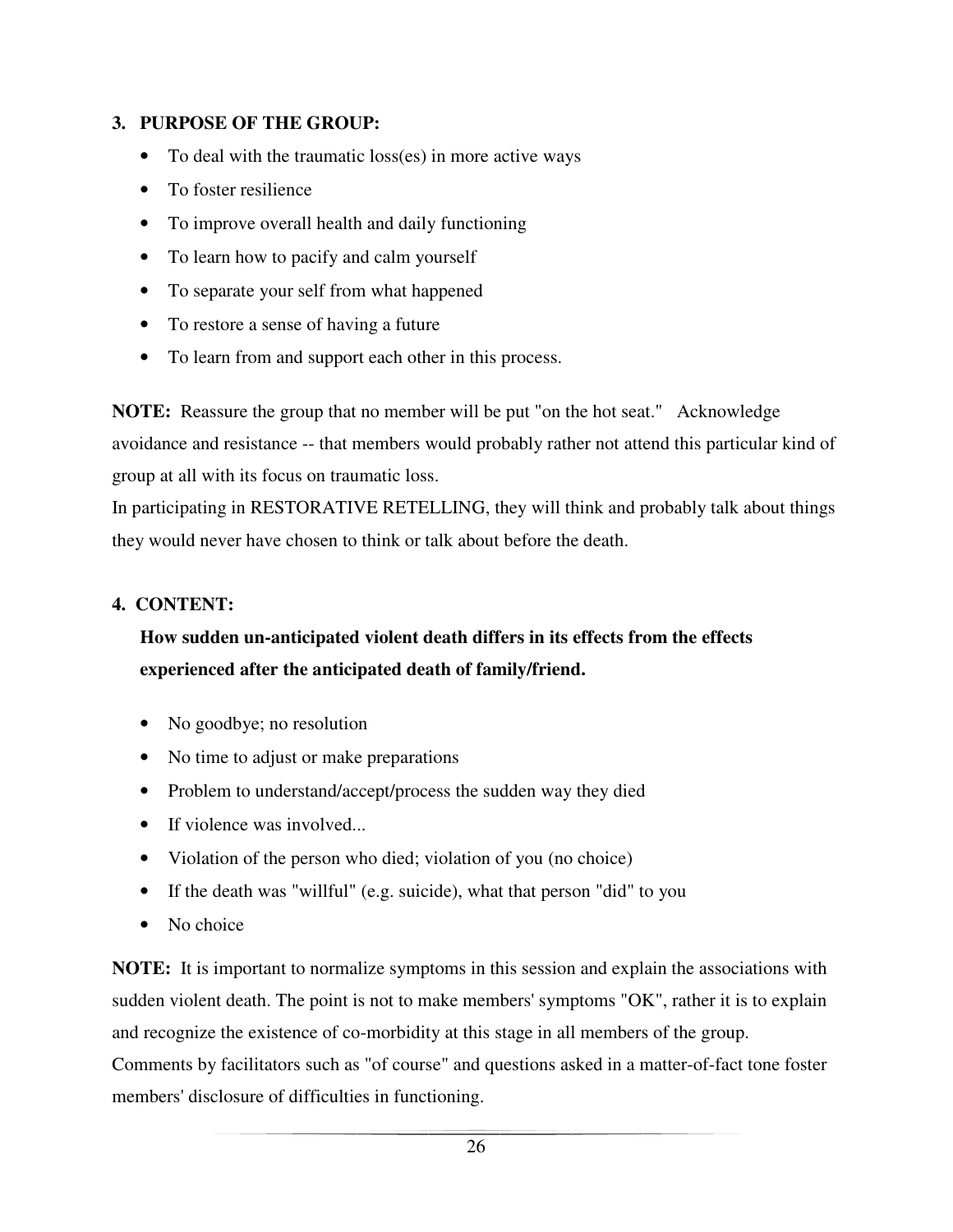# **5. THE NARRATIVES:**

Death Notification:

A good question to ask prior to sharing the story is: "Tell us how were you notified of your loved ones death?"

Sharing the story:

When and how did their love one die? "Tell us what happened".

**NOTE:** Members need reassurance that narrating what happened is a very difficult thing to do as well as listening to each other's stories.

# **6. GROUP MEMBERS' RESPONSES TO EACH OTHER:**

Facilitators might ask the group after they have shared their stories: "How was it for you to talk about/to hear about what happened?"

"Does anyone want to add to what was said?

Facilitators, somewhat familiar with each member's history from the initial interview, should be aware of possible connections that may create early group interaction and cohesion.

The following are some examples of connections facilitators know or learn about during the narratives which can be useful for upcoming sessions

 Who has children living at home? Who has no living children? Who is working? Who is not working? Who has feelings of guilt? Who is having a difficult time in their relationships with their partners? Who sees many superficialities in their world? Who questions whether there is anything meaningful in their lives since the loss?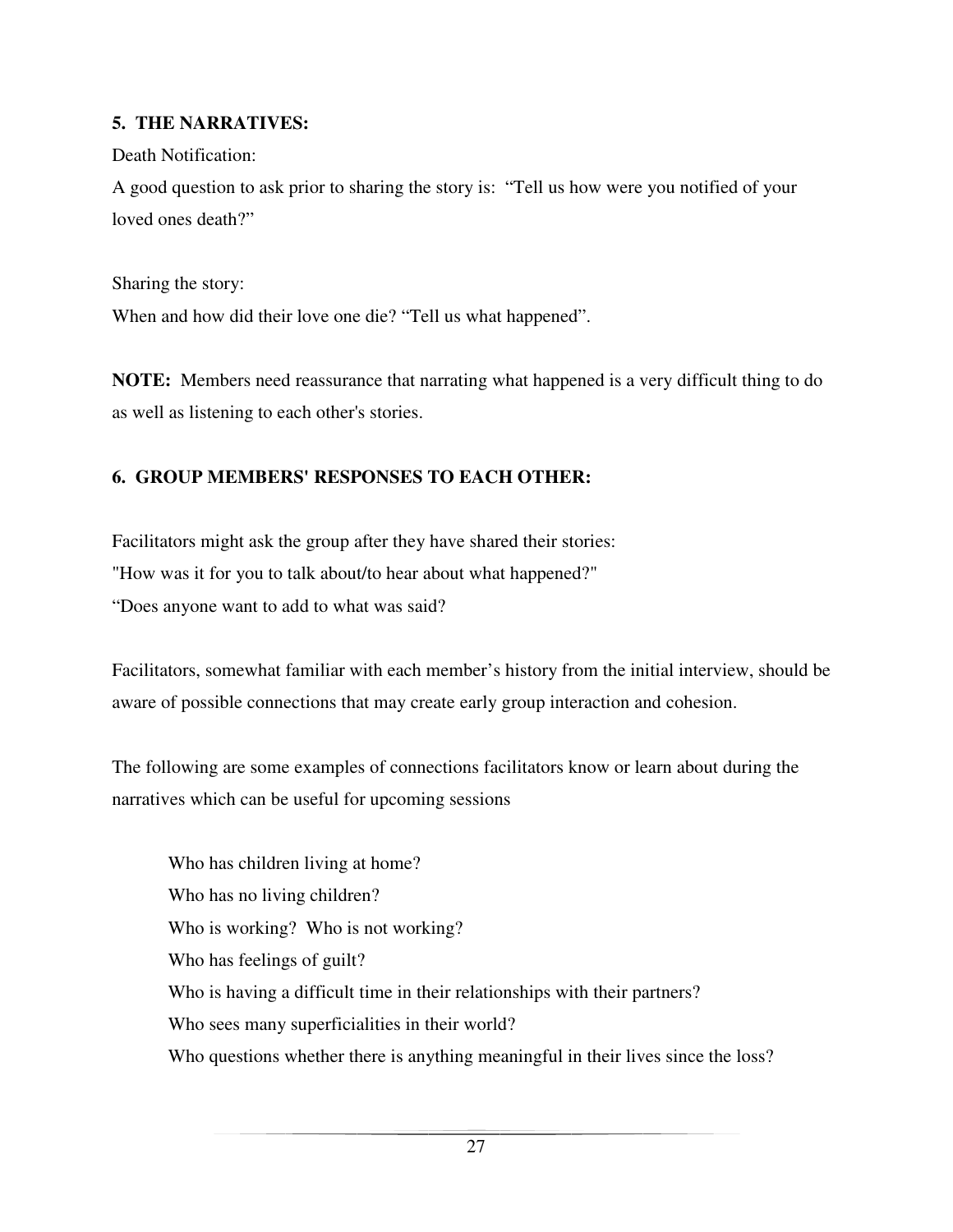# **ACKNOWLEDGE SIGNIFICANT DATES**

Check with the group to identify any significant dates occurring during the remaining sessions. This includes anniversaries, birthdays, anniversaries of death, and any other special dates.

Note/write down these dates and remember to acknowledge them as part of the group.

**RELAXATION EXERCISE** (See "Relaxation Techniques".)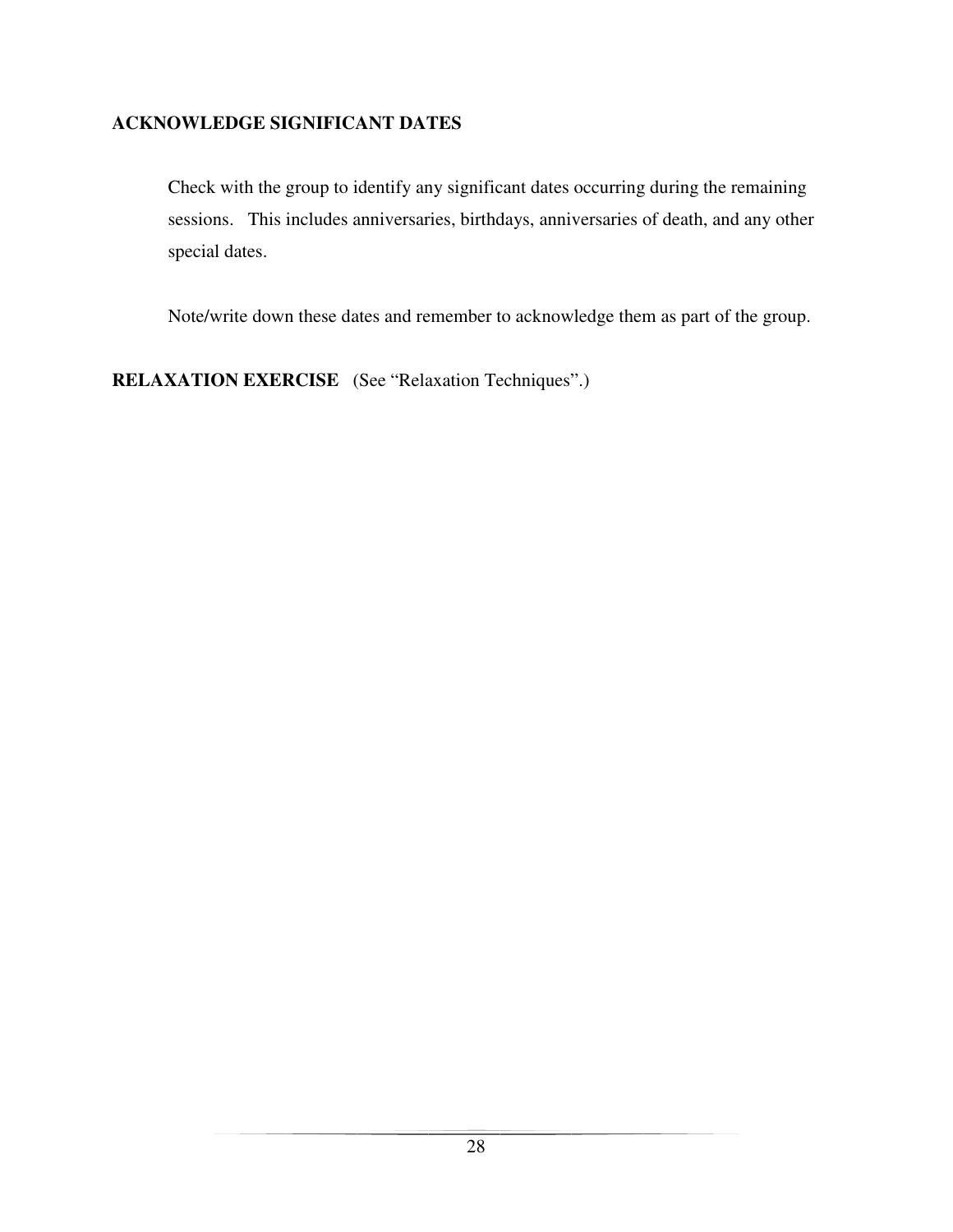# **GROUP TWO: SOURCES OF SUPPORT**

# **Check-In:**

**Handout: "A Feelings Repertoire" -** Consider the "Feelings Repertoire" as you check in today. You might use 2-3 feelings from the list as we go around.

**NOTE:** After the experience of losing someone you love in a sudden unanticipated way, you may have little sense that you "feel" anything at all or that you only feel "bad" or "OK." The range of feelings for you have shrunk to nothing. Or you may feel something, but much less intensely. Occasionally your feelings may explode inside/outside you. Or you may only be aware of feeling "bad" feelings.

**1. CONTENT:** *Current sources of support:* family, friends, community, work, faith or spiritual beliefs. It's important to feel supported, that you have someone or something to fall back on. All of us need this, the sense of some person being there. Have you become isolated? Do you ever feel although you are surrounded by people, you don't belong and, you're not supported? Perhaps here in the group you will begin to feel connection, a matrix of belonging.

- Who has been supportive to you? How so?
- Have your supports changed since the loss?
- Do you think you have "worn out" all your sources of support?
- What support could be available now?
- Do you protect those closest to you, hiding how you really feel or pretending to feel one way when you feel another?
- Who/what does not feel good/safe for you to be around?
- Do you ever feel that "nobody can ever understand?"

*Religious/Spiritual:*What about your religious/spiritual community, beliefs or practices? Do they sustain you? What concept of death does each of you have? Do you have a concept of there being an after life? Do you sense a promise of reunion with the person you lost? Do you ever consider death to be a release for that person? Has this changed?Question of meaning: Why?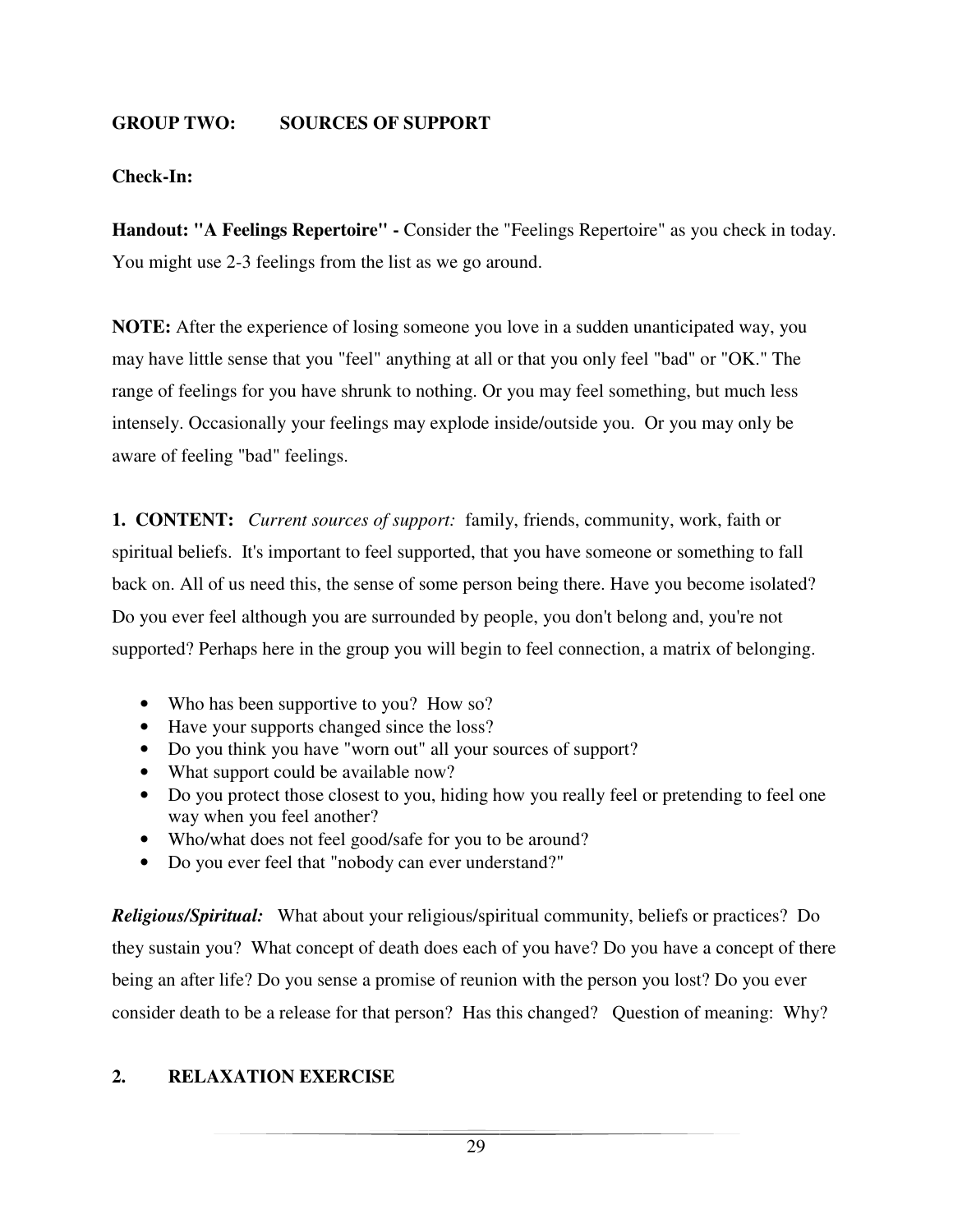#### **GROUP THREE**: **CHANGES/PREVAILING**

#### **Check-in:**

**Handout: "How Have You Changed?"** People sometimes say they've changed in all the ways in the handout. (See handout in appendix.)

**NOTE:** By this session, often the traumatic losses that brought people into the group **resonate** with other previous losses (e.g., the death of a grandmother; a dog/cat; a sibling; a miscarriage/abortion). This may be shared by members and/or brought up by the facilitators.

#### **1. CONTENT:**

- How have you changed since the loss? (Consider physical, emotional, spiritual changes.)
- Possible changes include health, work, creativity, finances, nutrition, exercise, routines, sleep, friends, future, family relationships, sense of pleasure.
- How have you been dealing with these changes? Who has been most affected by these changes in you? How have you been dealing with these changes with these others?
- What about self-care? Do you do things for yourself? Are you paying attention to your needs and feelings? Do you engage in activities that you enjoy and find relaxing? Exercise regularly?

**Prevailing** does not mean "getting over" or "forgetting" or living "as if" this never happened or "denying" what happened. It means integrating what has happened as much as possible, living with it, functioning in your daily lives, feeling some connectedness, some purpose.

This traumatic event has changed you. You won't at some point, when you're "better," go back to being the same way you were before. This loss is part of your journey. Now you have choices to make, maybe choices you wouldn't have been faced with if it hadn't been for this loss. Some people need to move out of a house; some find they can't go back to the same jobs; maybe there's a partner in your life and you need to at least question how that relationship feels to you now. Some of the old ways don't work and you seek new ones.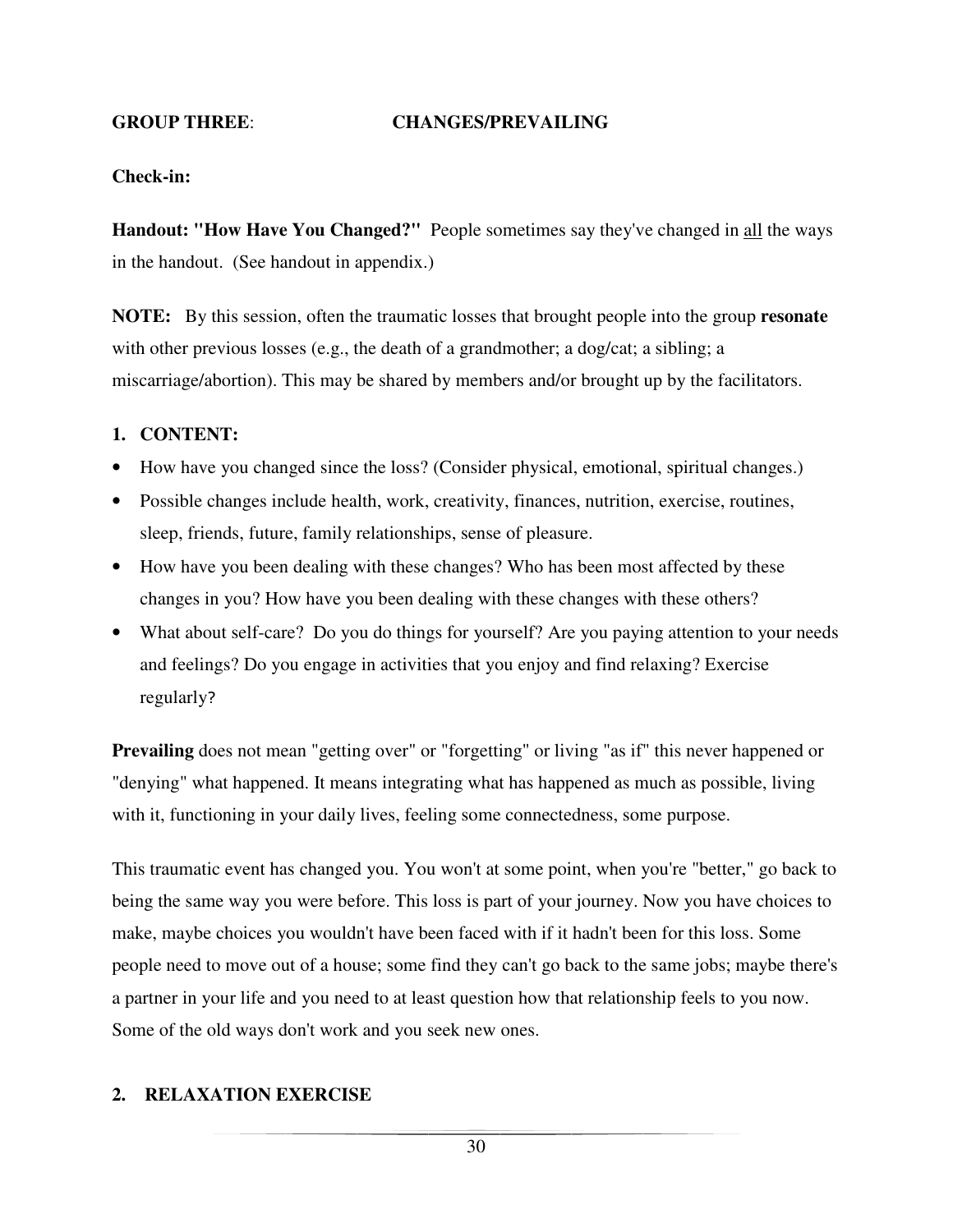# **GROUP FOUR: CO-MORBIDITY**

# **Check-in:**

Check with the group regarding any self-care activity they resumed or participated in since the last session.

# **1. CONTENT:**

- What is "co-morbidity"? Prevalence of *DISEASE* or *ILLNESS* or *ILL HEALTH* that often goes along with "bereavement". This may include accidents.
- *Depression* (lack of concentration or focus, inability to make decisions, feelings of worthlessness, hopelessness, loss of identity, social isolation, weight loss or gain, psychomotor agitation or retardation, suicidal ideation or attempt, restricted range of emotions, sleep problems, no pleasure, no meaning).
- What are *some Post-Traumatic Stress symptoms people might experience*? (Panic attacks, flashbacks, re-enactment, active avoidance of reminders, terror, nightmares, intrusive thoughts).
- This session allows for discussion of other feelings such as *REVENGE* for the loss (particularly related to homicide), *SELF-BLAME* for what happened (if only I'd...) and, most commonly

**RE-ENACTMENT** what you imagine the person heard, saw, felt (pain, suffering, terror) and what happened during the last moments of their life.

- Change in or disappearance of *sexual feelings*, perhaps the disappearance of this in an ongoing significant relationship. "I look in the mirror and all I see is a middle-aged woman," one group member said, "my husband moved upstairs last week". " I can't find pleasure in intimacy, I don't want to feel pleasure… but for my partner they say, they need this closeness"
- *Substance abuse "What is it like to have one drink too many?"*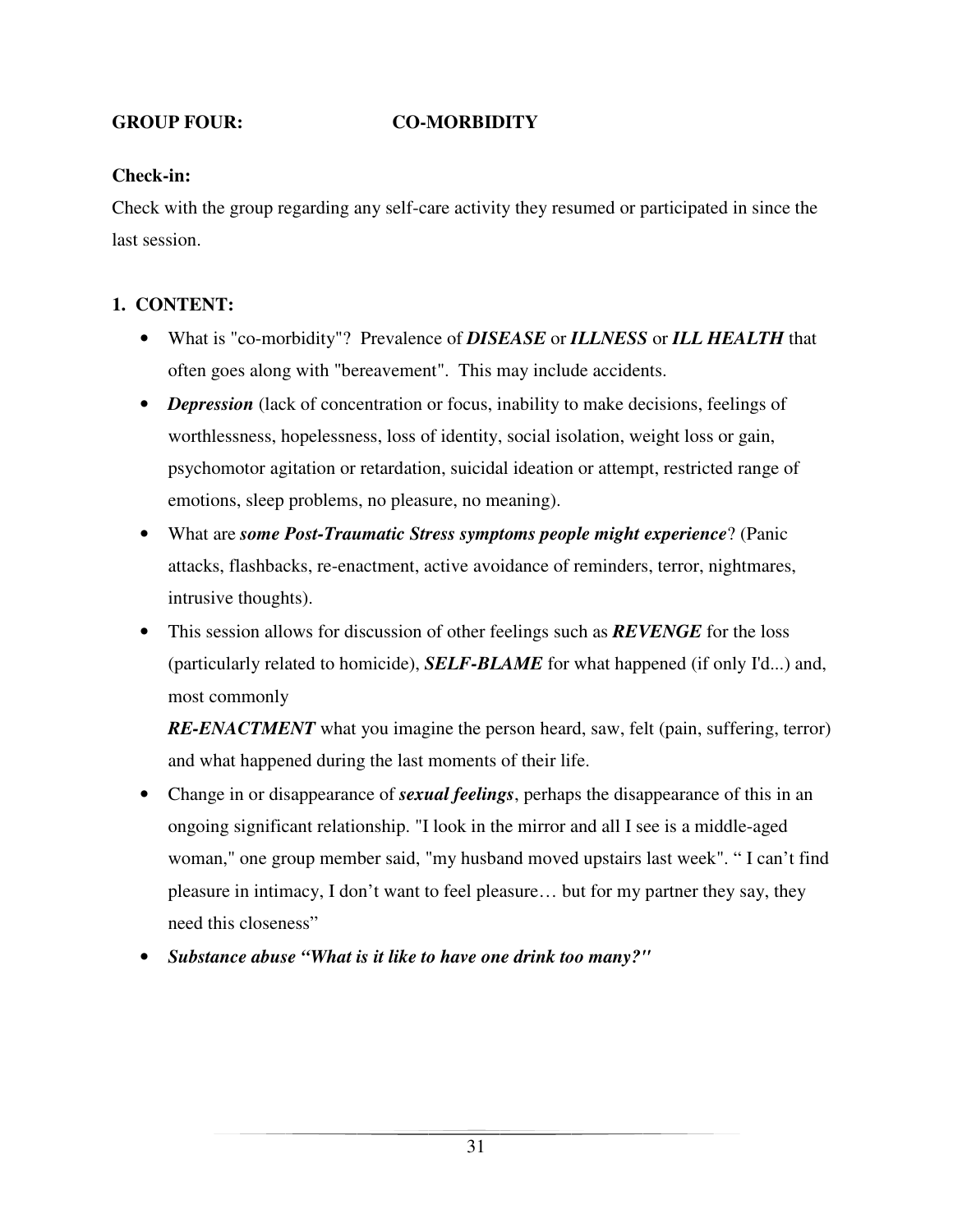The feeling of being *FROZEN* since the loss is also significant. Everything has been on hold, often for years. Perhaps people in the group can identify what they feel they need to do, specifically and/or generally (e.g., sell a house; divide family treasures among family members; end a relationship), but they have been unable to take steps towards doing it. They don't know where they're going, and don't even see a bridge.

This is also related to feelings of guilt, which lead to feeling unworthy. If someone feels unworthy, they believe they don't deserve to feel better, to move on, to walk into any future, to create a home, to start something new, to laugh, to love and be loved, to hope.

Group members often report feeling invisible, going through their days on the outside, observing everything and everyone without a sense of belonging or relating. They no longer communicate, no longer seem to care about anything. They are not interested in chatter and become irritated when they hear others complain about trivial issues. They may "look good" or "like everyone else," but they are not "seen." They may not WANT to be "seen."

It may be helpful to discuss cultural traditions of grief and loss and how such significant losses are honored. Where do our group members do this? With whom?

**NOTE:** It is easy and tempting for facilitators to want to give advice. Members by this session may say they came to the group wanting and expecting to get answers: how to get over the intense symptoms of grief; how to get over self-blame; to learn specific methods and tools or to be given assignments to stop feeling miserable and stuck. If you feel someone is telling you, you aren't doing enough, aren't saying the right things, and are not meeting their needs, pay attention. Get consultation. In RR it is critical to stay with the GROUP process. If someone in the group needs more, perhaps they need referral to individual treatment. Perhaps the group has this feeling. Sort it out. By now, you can use the group for this process.

32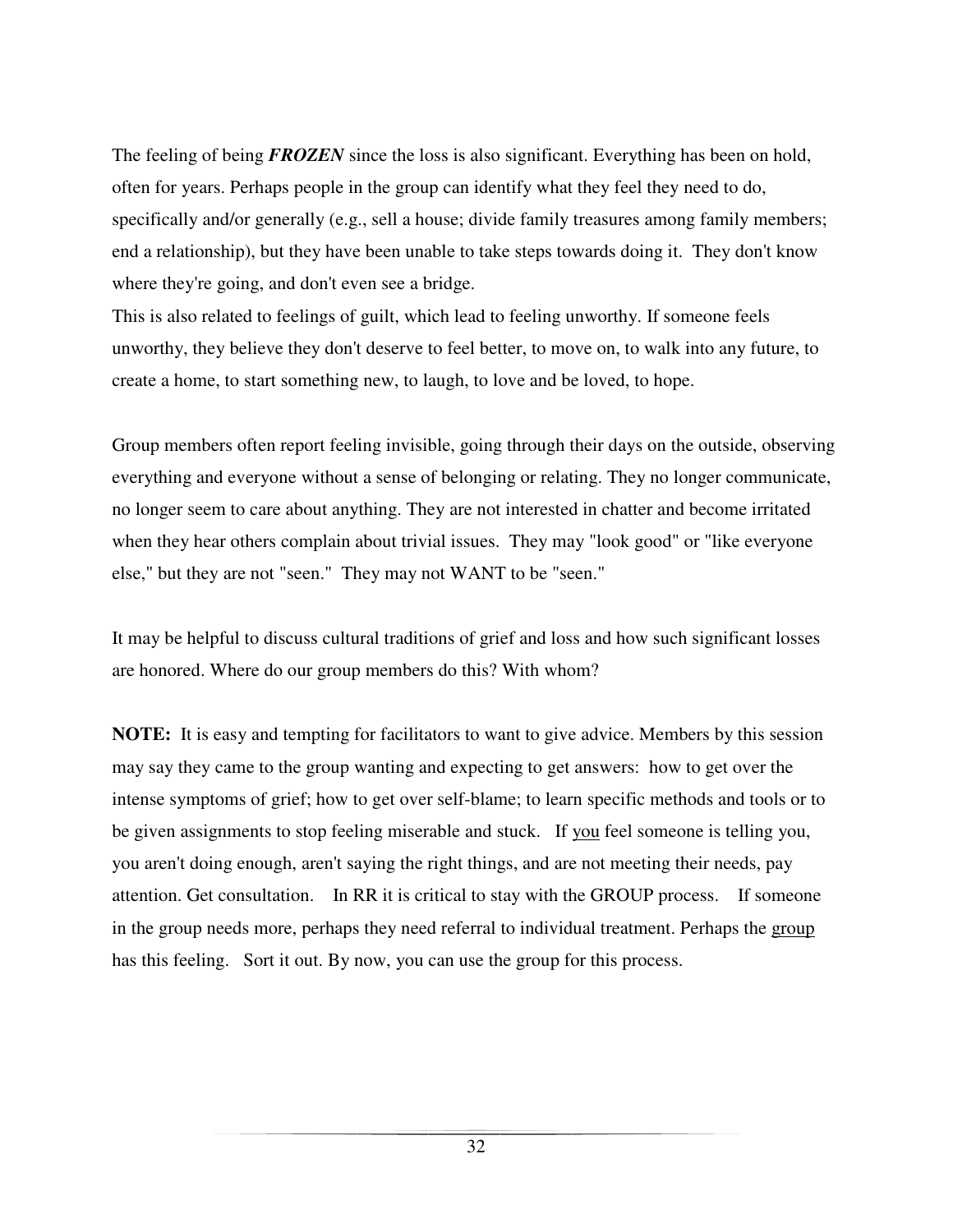# **2. ORIENTATION TO REUNION/NARRATIVES**

In order for the group to know more about the person you lost, we'll spend the next two sessions with reunion/celebratory narratives, where you introduce your loved one. You may bring in photographs, objects, videotapes, or choose other ways to share memories with us. You can be as organized as feels comfortable for you. We would just like to know more about the special person you lost.

As a group, you can choose when you would like to present. Depending on the size of the group, plan to spend approximately 20 minutes each.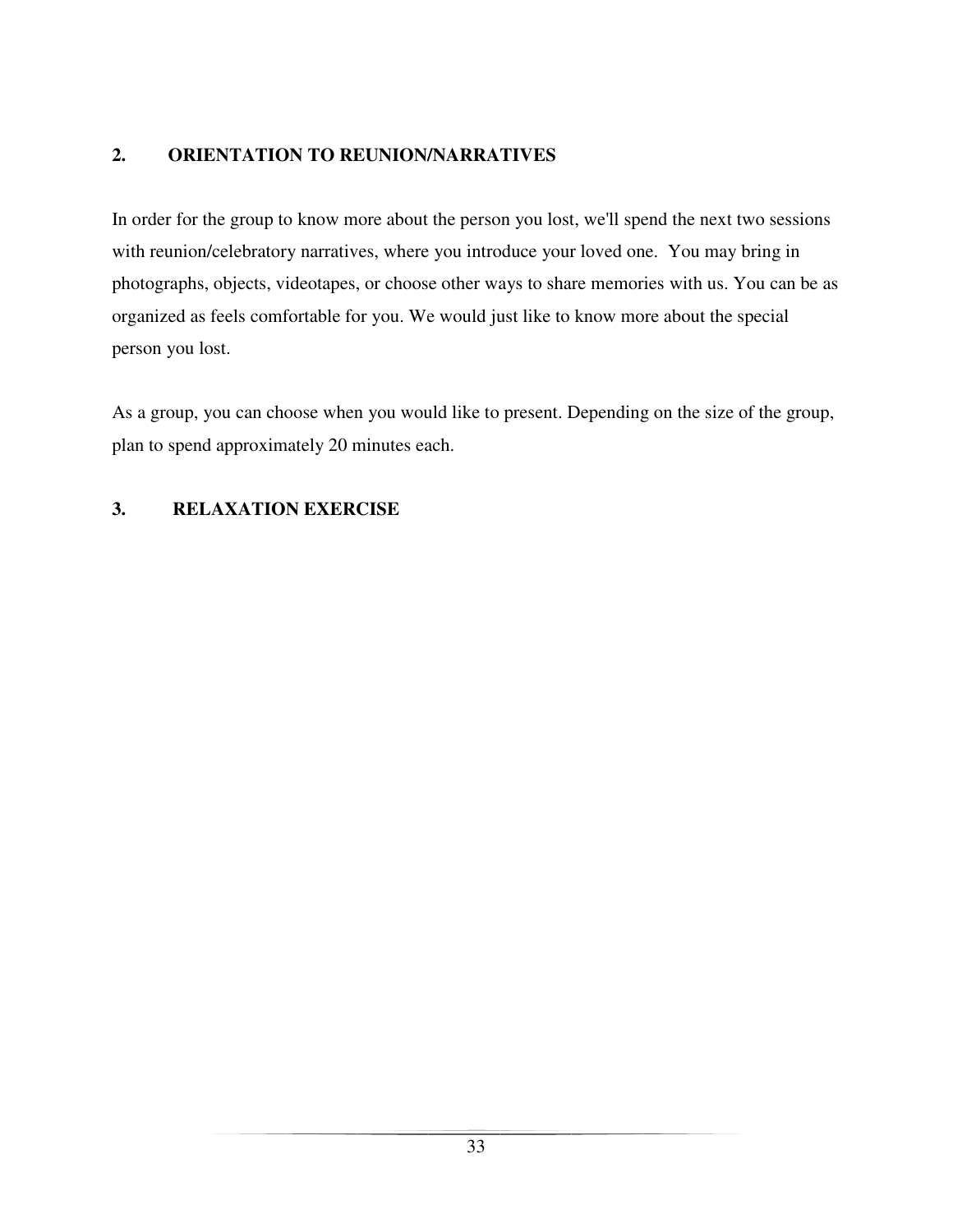#### **GROUP FIVE: REUNION**

**Check-In: This check-in will include a brief discussion of feelings, reactions while preparing for the reunion presentation.** 

### **1. REUNION PRESENTATIONS**

**NOTE:** These presentations vary widely in the degree to which each member has organized their time. For example, a member may bring a manila envelope, long unopened, containing news clippings related to the loss, which the member then reads in no particular order and passes around the group.

In contrast, presentations may center on printed collections of writings and sketches produced by the deceased with copies for each group member. We have eaten favorite foods; viewed videotapes; listened to musical recordings; shared accounts by an artist whose professional art pieces were based on memories of the deceased and of the nature of the loss. What is important is giving the group a feeling for the unique and special qualities of the deceased and of the nature of the group member's relationship with that person.

Members sometimes discover they haven't experienced positive memories of the deceased in quite some time, especially in the case of suicidal loss or family violence. Preparing for these presentations has helped members repair their sense of perspective. Sometimes members say they haven't thought about or looked at special item's belonging to the deceased because of the pain it caused. Group members may realize they've lost a sense of time or the order of events surrounding the loss. Preparing for the group helps them identify these "blurs" and allows them to sort through them.

# **2. GROUP RESPONSES "What was it like for you to share today? What about seeing the other presentations?"**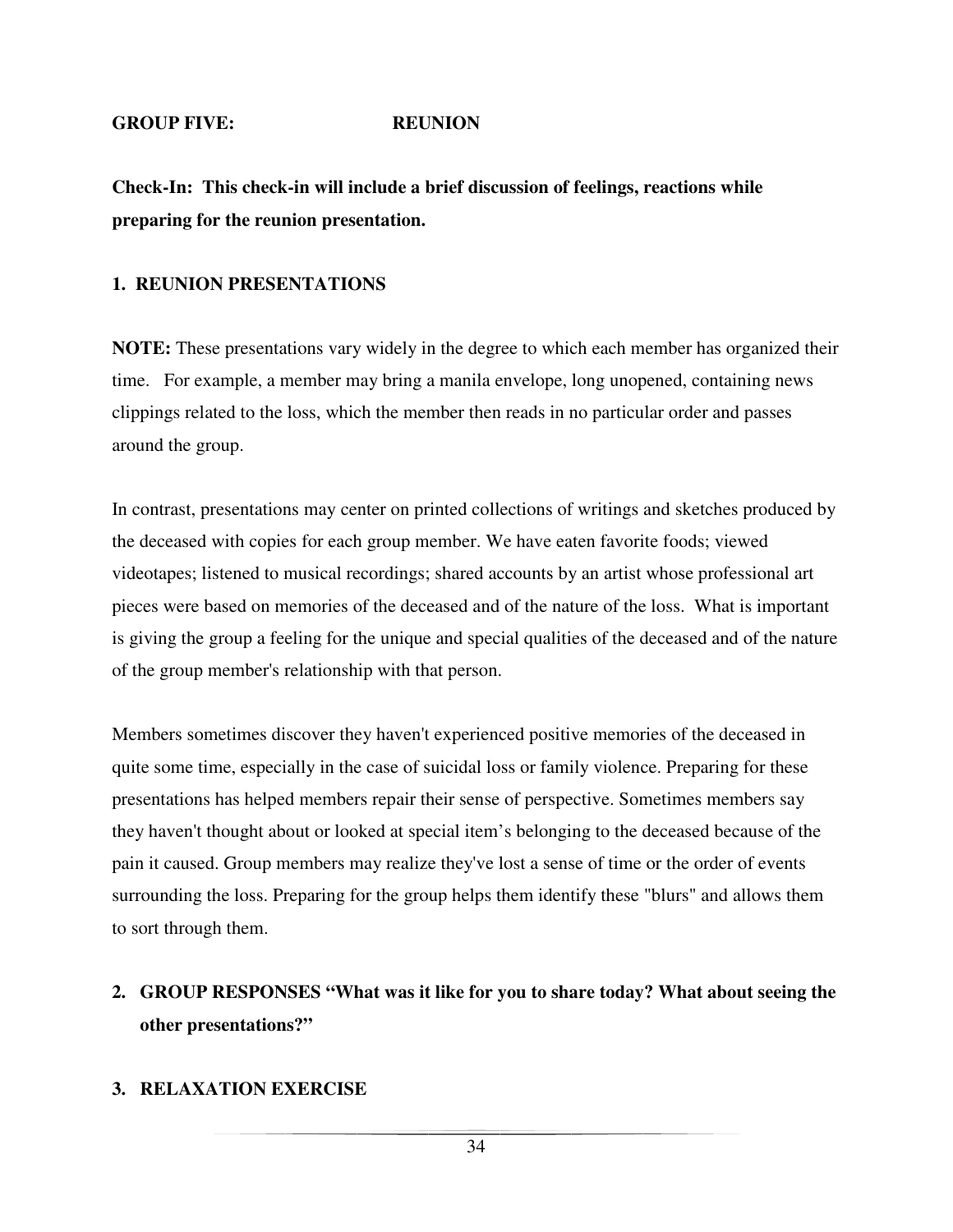# **GROUP SIX: REUNION**

# **Check-in:**

# **1. REUNION PRESENTATIONS continued**

**2. GROUP RESPONSES** 

# **3. ORIENTATION TO DEATH IMAGERY**

**NOTE:** You may orient group members in a way similar to the following:

 "*Many times people feel they have these images inside and sometimes they are also fearful of their real feelings if they think about the images. In sharing your drawings, you won't be alone with the imagery any more. In getting what's been inside you outside you through the drawings, what you've seen or imagined so many times will become more real in the sense that you will be putting these into words. Then we can all share some of what you've been carrying alone."*

Death imagery, coming in Sessions 7 and 8, is counter-balanced by the Reunion imagery of Sessions 5 and 6. The violation, victimization, violence, helplessness and terror members often feel when remembering, drawing and presenting death imagery does not stand-alone. Preceded by the reunion imagery, individual members as well as the group as a whole are much more likely to hold images of the deceased and relate to rather than partition off the death imagery. Members may "reframe" rather than "avoid" these intrusive, repetitive, re-traumatizing scenes.

At times group members will feel safer and prefer to draw their image in-group or in your office prior to group meeting. It is important to be open and flexible. If the group prefers to draw imagery in the group setting, you will need to set an allotted time limited of 20-30 minutes for completion and then proceed with presentations.

Facilitators may ask the group if they are willing to stay a little longer during session seven so the majority of the death imagery exercises are completed in one session. Session eight would include remaining exercises and additional time to further discuss and consolidate their "reframed" dying reenactment narratives.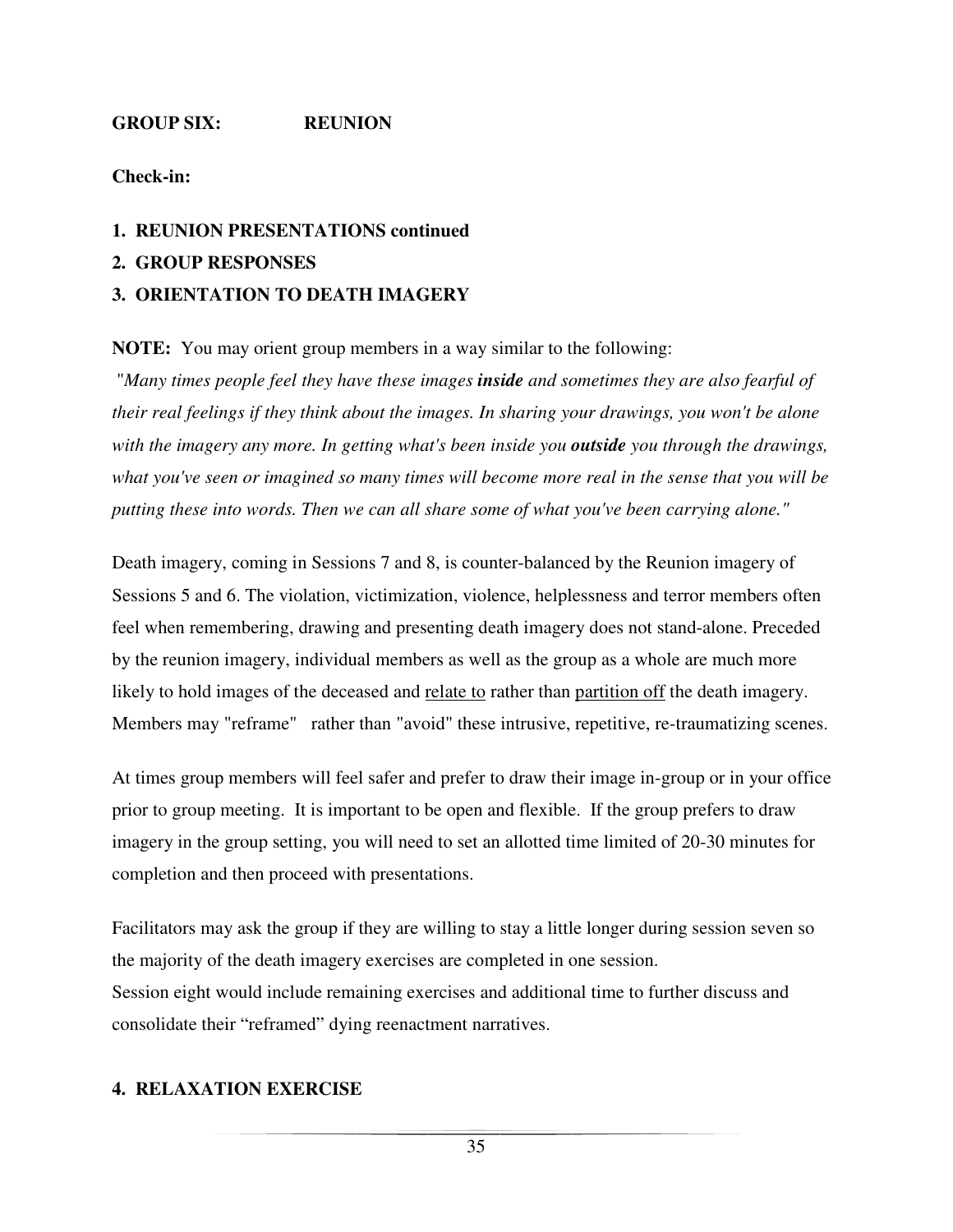# **FACILITATOR PREPARATION FOR: GROUP SEVEN: DEATH IMAGERY**

As a facilitator, this may be one of the most difficult sessions to address in group. The thought of asking the group to draw the death images and revisit such a painful time may seem daunting and counterproductive. You may question the rationale especially after the reunion presentations. The group at this stage has been going well and you may have even noticed light moments of laughter or other significant and positive changes.

It is important to remember that although group members are not talking about the images they may be thinking about them. This is one topic they may actively avoid. It is a topic usually not shared with anyone - a topic others do not want to hear. Couples or other family members in the same group have expressed surprise when images are shared because they were unaware of the other family member's thoughts or images.

The group is a safe place where only those who have experienced these types of losses can relate to the reenactment thoughts and not be frightened nor judged. The worst has already happened the day their loved one died and, this exercise allows them to share these reenactment images.

Once you become confident in this process as a facilitator, you can provide a safe encouraging environment for group members to participate in this activity. Facilitators are encouraged to play some soft relaxing music and allow the group members the time and space to complete exercise.

The images that group members have may vary. These images are not always of the dying but of other intrusive thoughts surrounding their loved one's death.

The following interactive description between therapist and group member is an illustration of a Death Imagery session.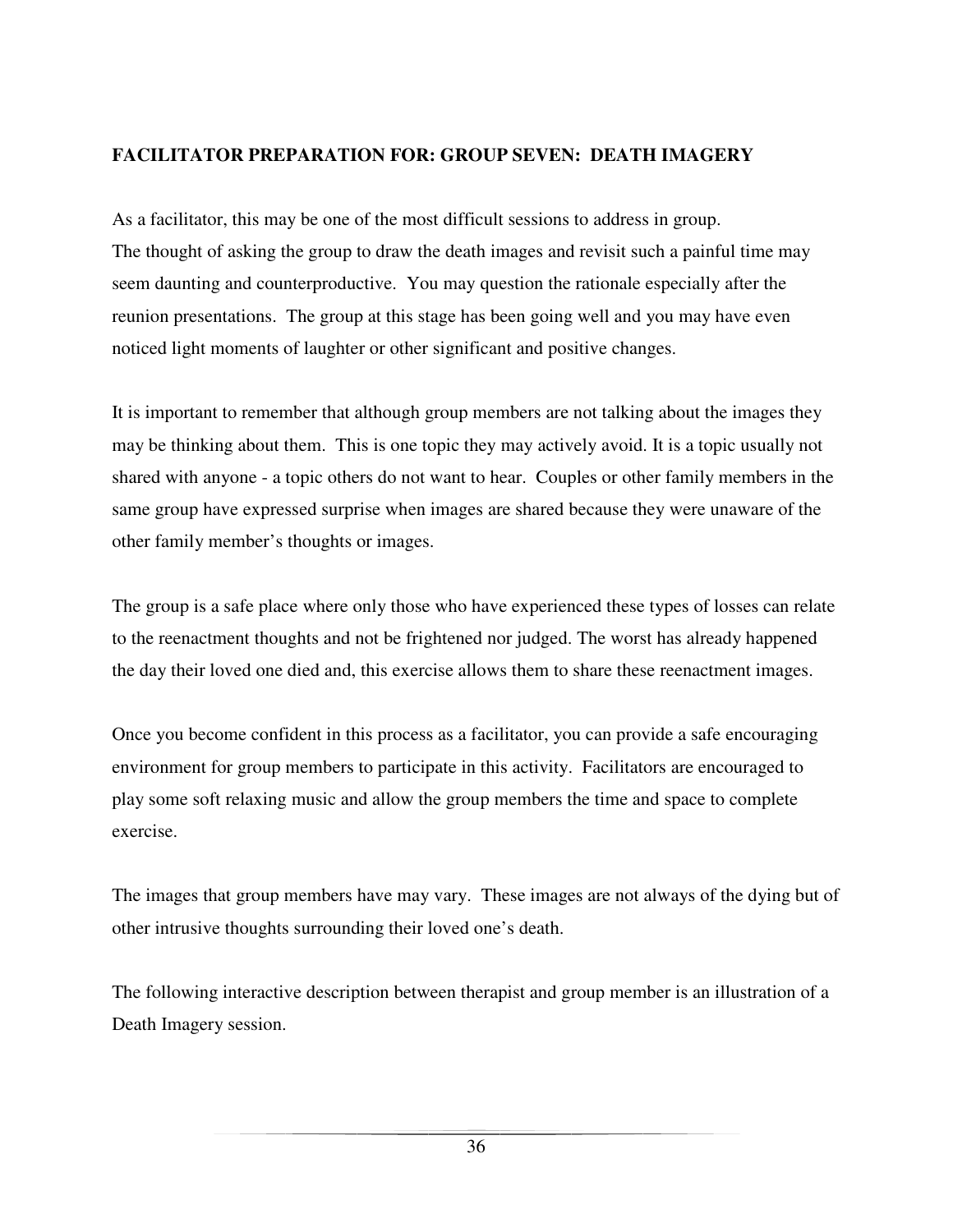# **Reenactment Exercise:**

Since reenactment is primarily based upon the imaginary visualization of the violent dying actions we encourage the pencil and crayon drawing of the imagined imagery,

# **"Even though you weren't there, you probably have an imaginary replay of the dying in your mind – and more in pictures than words – we want you to make a drawing or a series of drawings which shows us what you are seeing in the replay."**

When completed the drawing serves as an externalized and shared image for mutual retelling – often the first time the patient has "put words" to the horrifying visual reenactment. While most patients cooperate in completing this projective exercise, some patients (and some clinicians) are more comfortable with the stark verbalization of the reenactment imagery. In any case, it is important to offer the patient alternatives in sharing the reenactment so any number of materials may be considered:

- Drawing the reenactment imagery
- Telling the reenactment story
- Writing the reenactment story
- Reading police/newspaper reports of reenactments and watching TV video reports

# **Reenactment prologue:**

# Cast of Characters:

**Setting:** The "introductory phase" and reunion retelling between the players has been completed and prepares them for the retelling. The patient agrees to complete a pencil and crayon drawing of the death scene for the retelling (or may wait until the session and complete the drawing with the support of the therapist).

Patient: Pat, "a traumatized, remorseful young mother merged in the reenactment of her murdered child."

# **Deceased:** Paul

**Therapist:** and "Moderator"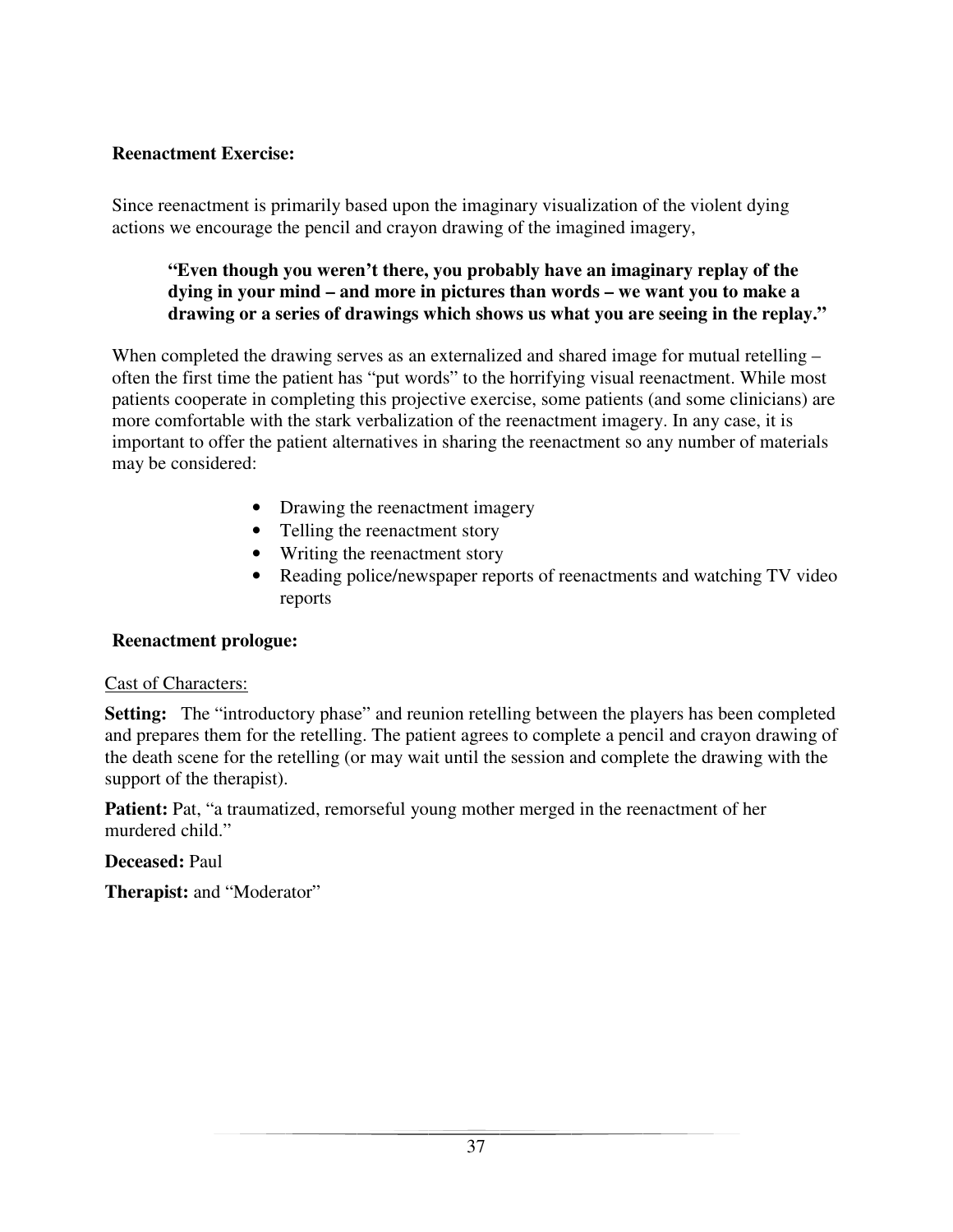# **Script:**

# Therapist: "**Before we begin – how was it to draw out the death imagery?"**

(It is important to gauge the patient's anticipatory reaction to the reenactment – and to support the patient who feels excessively apprehensive).

# **"How would Paul feel about your presentation?"**

(The answer may reflect the patient's projective judgment – that Paul might approve or disapprove – and, accordingly, serve as willing or unwilling collaborator).

Patient: (Says that it was very difficult for her to make the drawing, she dreads talking about it, but Paul would approve of her sharing it with others).

Pat holds the picture against her chest beneath crossed arms – as if she won't allow anyone to see what she has only imagined – and by its revealing what has been private and surreal is about to become real.

Now she holds the drawing before her and begins crying as she points to the image of Paul in the center, the only human figure.

The drawing does not contain Pat – she is nowhere to be seen.

(The absence of the adult patient in reenactment drawings is the norm – corresponding to their absence during the dying – by contrast, child patients often include others in dying imagery drawings playing an imaginary role of intercession and rescue)

Paul, her 12 year old son, lies in the middle of a sidewalk gunned downed in a drive-by shooting as he was walking to school. The drawing graphically reveals his bleeding head wound bathed in red and the car speeding away with the murderer's gun protruding from the window. They were never apprehended.

Pat then describes how she was notified of the murder – by the police who described the shooting and drove her to the hospital where the emergency room staff announced Paul had died at the scene of the killing.

She then points at the blue sky and clouds and places Paul's angelic spirit as being released above the dying scene.

Pat sobs and rocks herself and her drawing – again grasping it against her chest with folded arms.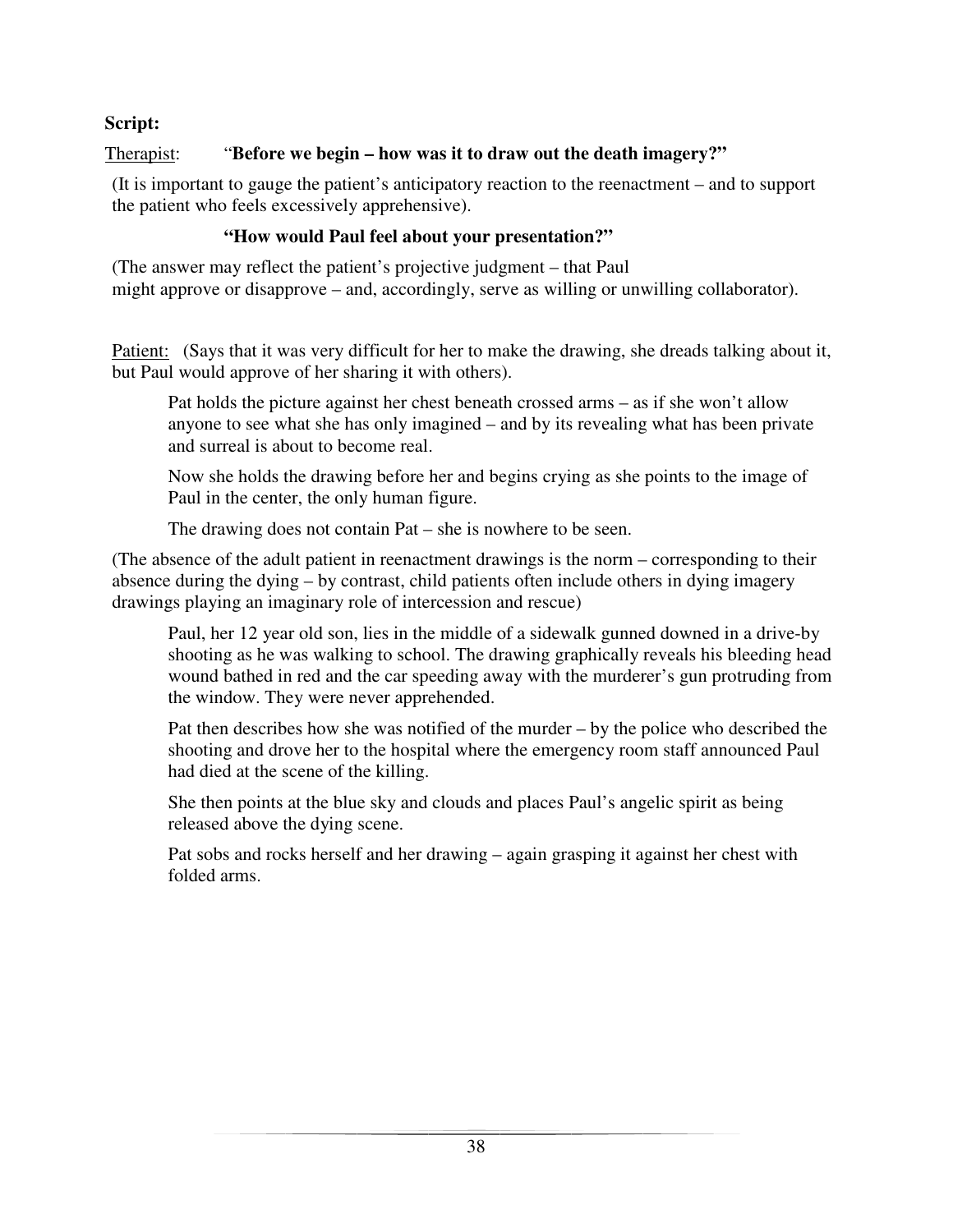# Therapist:

**"I am so sorry, Pat - and not only because your drawing is filled with such tragedy – but because you have had to tell this story to yourself over and over again without anyone sharing it with you. How does it feel as you begin to release it and let someone else become a part of the telling?"** 

(Invariably the patient feels some relief in sharing the narrative with someone prepared to empathize and soften the isolation within the anti-narrative).

**"Let's look at the drawing together – I see Paul, but you aren't anywhere in the drawing – and I understand that because you weren't there when he was dying – but let's try to find a place for you in the drawing of this story – where would you want to put yourself and what would you want to do?"** 

(Pat places herself on the sidewalk with Paul)

# Therapist:

# **"All right, now that you have placed yourself beside Paul let's imagine what you would have done?"**

(Initially Pat wants to keep Paul from going to school, then tries to keep the shooting from occurring by somehow stopping the car – preventive and forceful enactments to reverse the action of the story – then with the guidance of the therapist allows herself to assume a role within the dying scene, holding Paul as she feels his spirit receding to transcend into the clouds and sunshine and finally cries as she gives Paul a final kiss and releases her embrace).

# Therapist:

# **"If he had died from a natural cause you would have had time to have done all of those things with Paul."**

Prepared to follow any number of Pat's imaginary enactments (including rescue, respect, caregiving, relinquishment) the therapist guides the retelling from one imaginary enactment to the next. These compensatory enactments of rescue, resuscitation and reunion are iconic, preverbal acts – once introduced they maintain themselves. They are "natural" enactments of a natural dying eclipsed by the ascendency and intensity of reenactment imagery of violent dying, and once triggered lend coherence and vitality to counterbalance the reenactment themes of nihilism and despair. They are familiar and comfortable enactments that flow spontaneously and naturally from Pat as Paul's mother.

The restorative goals of the reenactment exercise are to initiate the enactment of care giving and care seeking by placing Pat in the imagery with Paul, and to engender preservation (the initiation of Pat's linking enactments of rescue, reunion and resuscitation) through action based suggestions – but Pat's release from the double binding entanglement and Paul's role reversal (now serving as care giver for Pat's remorse) may be potentiated by imaginary, triadic communications between therapist, Pat and Paul.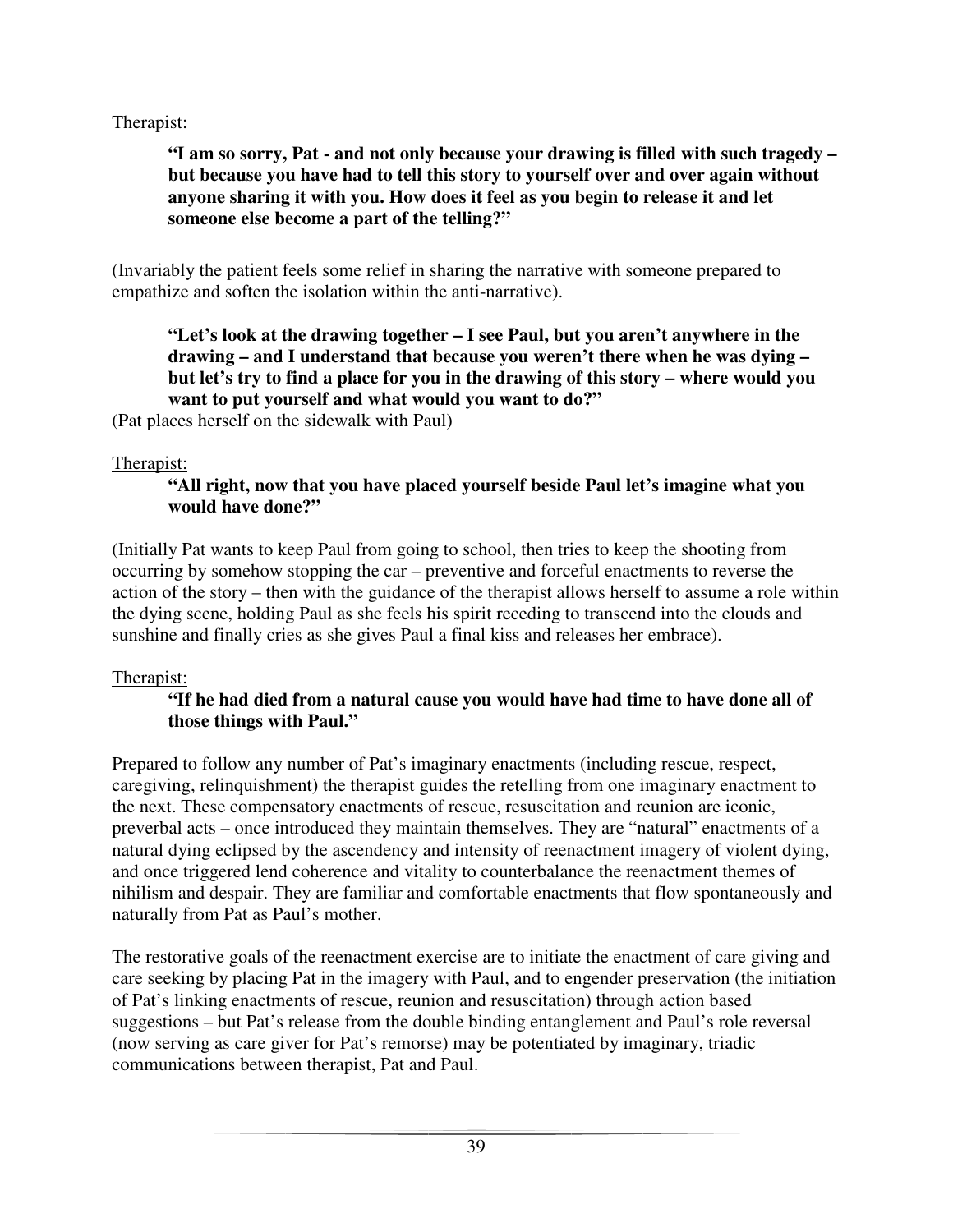### Therapist:

**"You seemed to be trapped in the story of Paul's dying – perhaps because of your ultimate obligation as Paul's mother and protector you couldn't allow this violent dying to happen - somehow you should have prevented it - and now you have to remain with him in the story so he won't die all alone. How would Paul feel about your imprisonment in his dying story? What could Paul do or say to help release you?"** 

(The "double binding" attachment is so remorseful and aversive that Pat cannot abandon Paul or create a role for herself in the reenactment story, but perhaps Paul and the therapist can guide a retelling that will restore her role as care giver. Paul might remind her of what a conscientious and caring mother she had been, that he didn't believe she was responsible for his dying, that she would have sacrificed herself to save him --- but she needs to continue to take care of his younger brother and sister and his father. The therapist might suggest that Pat and Paul comfort one another as they cry and reassure each other they will remain safe and whole as they release themselves from the dying story. Like Pat, Paul needs to find a role for himself beyond the dying narrative so his spirit is at peace. Like restorative retelling, the revision of Pat's role in the attachment narrative is a mutual task – all three voices introducing harmonizing themes encouraging Pat and Paul's movement out of and beyond the fixation – and the changes are concessionary rather than welcomed.)

### **Death Imagery Illustration**

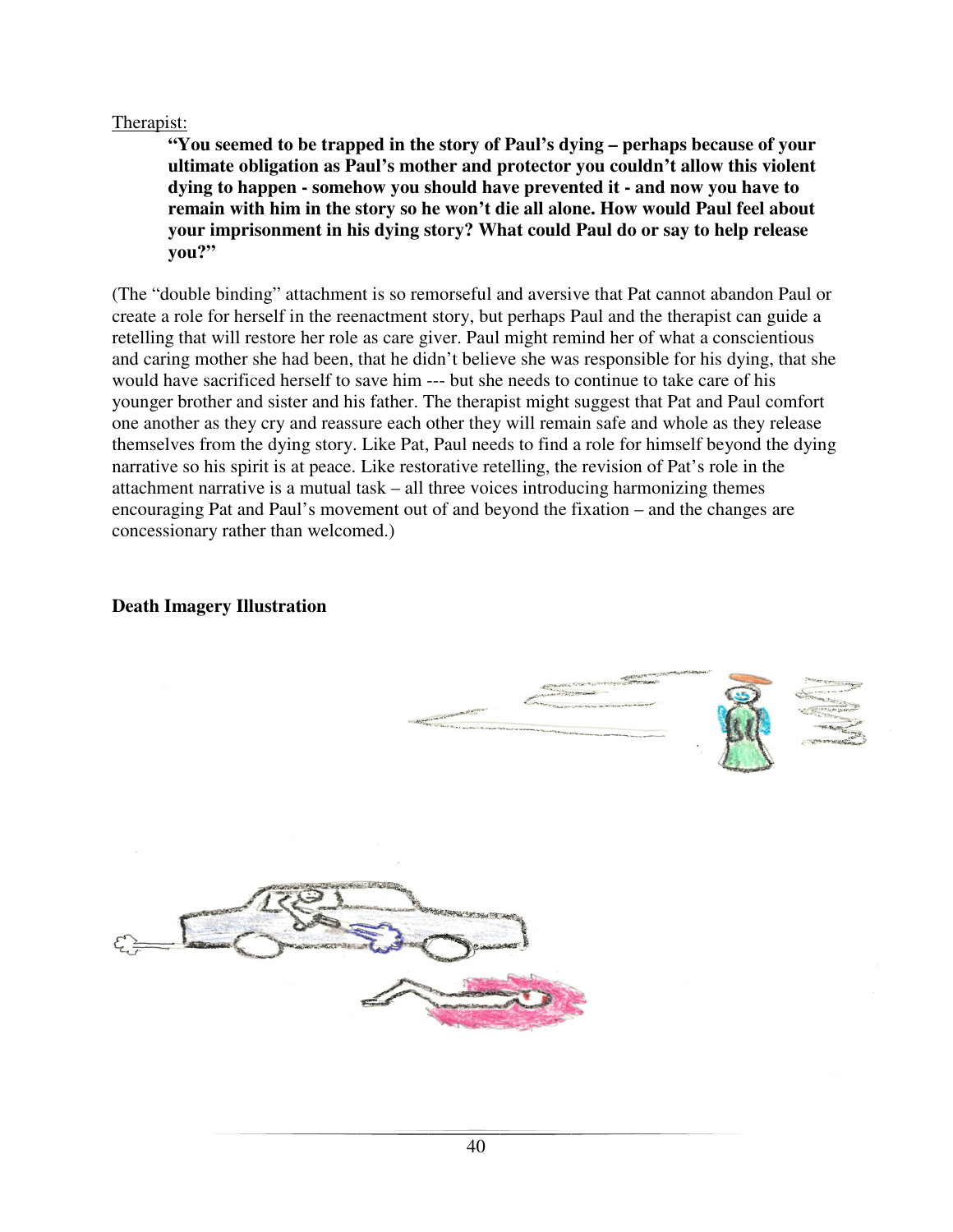#### **GROUP SEVEN: DEATH IMAGERY**

#### **Check-in:**

**NOTE:** It's important to remind members that this is the seventh group session of ten.

#### **1. DEATH IMAGERY**

- Hand out several sheets of drawing paper to each member along with a selection of pencils, pens, crayons or markers for them to choose from for this exercise.
- What do you imagine or see repetitively, in dreams or in waking moments?
- At times, maybe several times every day and night since you experienced the loss, maybe you've imagined what the last moments were like for the one you loved. What do you see happening? What do you hear? Who was there? Where was it? Where were you? When/what time of day? What do you play over and over in your mind about that time?
- Take these pieces of paper. Draw what you imagine. Again, we'll share this imagery over the next two sessions.

Tell us about your drawing. What do you imagine the person's last feelings and thoughts were? Tell us what happened? Where do you imagine yourself, if you'd been there at the time of death? What do you imagine yourself doing, if you'd been there?

Facilitators can often support members in their presentations by encouraging members to begin a dialogue with the deceased. For example, facilitators may ask, "If the person were here with us, how would he/she want you to remember them?" or "How would they help us get through this imagery?" or "How could they help us with this support?"

#### **2. MEMBERS' RESPONSES**

#### **3. RELAXATION EXERCISE**

#### **GROUP EIGHT: DEATH IMAGERY DISCUSSION/OPEN GROUP**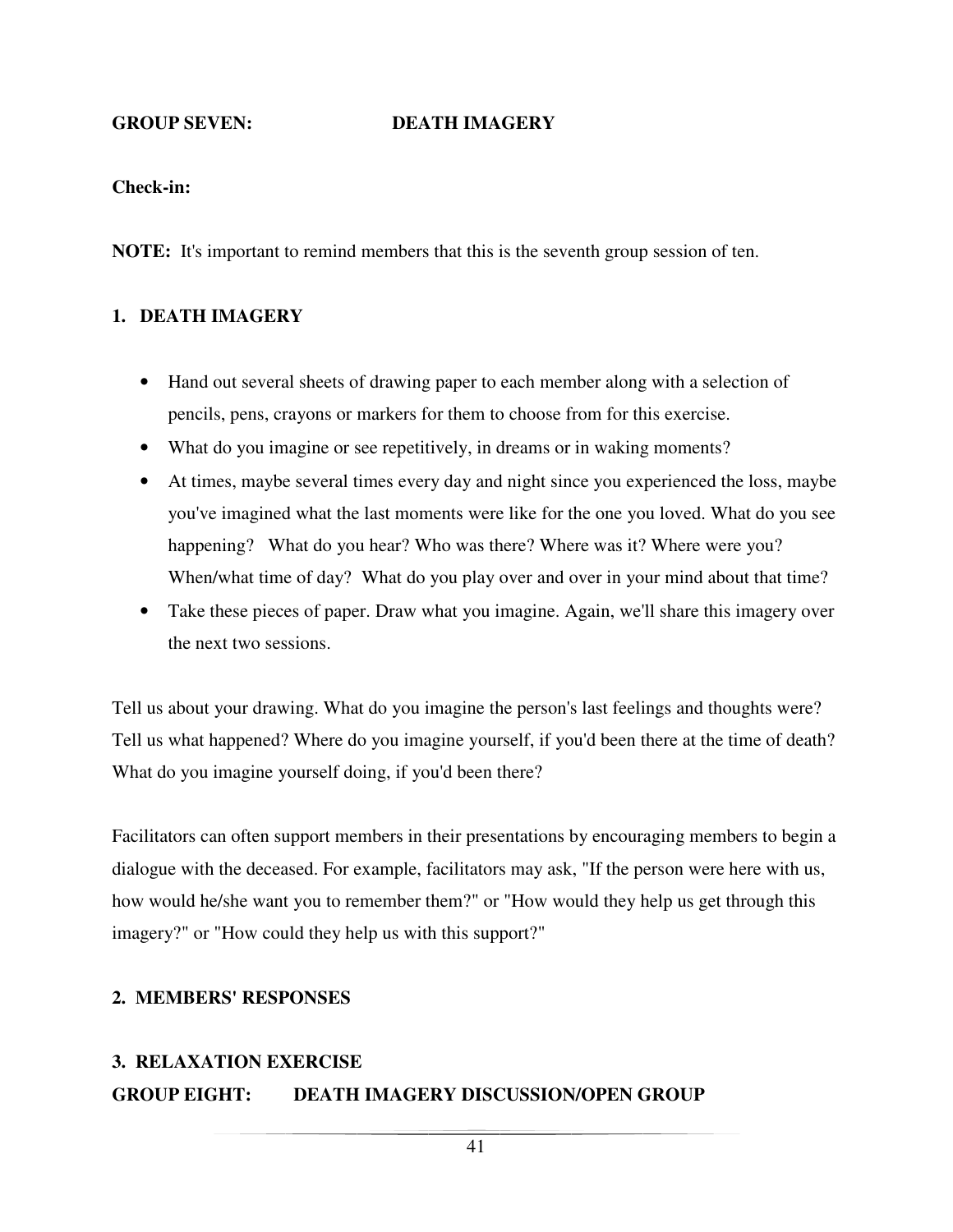# **Check-in:**

# 1. **DEATH IMAGERY continued discussion**

This session allows participants to further discuss thoughts, feelings and emotions associated to the death imagery exercise.

# Questions:

"Now that a week has passed since you drew your images and share them with the group, what changes have you experienced with regards to your images?

During the past 8 weeks, we have covered many topics is there anything left unsaid? Is there topic you would like to more discussion on? Lots of times folks want to talk more about feelings of anger? Guilt?

# **2. MEMBERS' RESPONSES**

# **3. PREPARE FOR THE FAMILY/FRIEND SESSION**

Next week you'll be bringing a family member or a friend who's played an important part in your life. We would like to welcome them and include them. We'll ask you to introduce them and tell us how they've been sources of support for you. We'll ask them to describe changes they've seen in you, ways you've been sources of support for them and to share in their concerns. We will develop a ceremony together.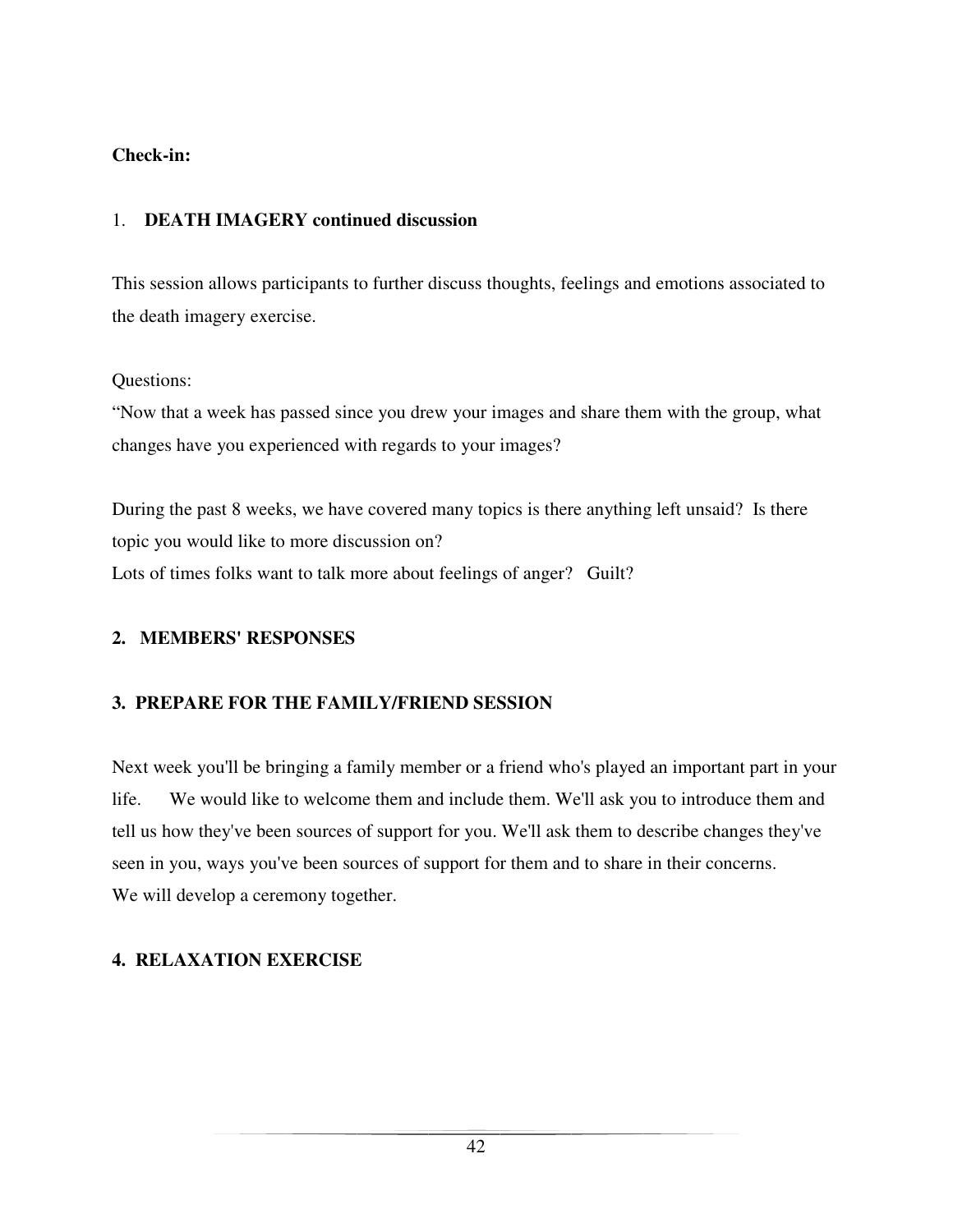# **GROUP NINE: FAMILY/FRIENDS**

**Check-in:** 

# **1. INTRODUCTIONS**

To the group member, please introduce your family member and/or friend. How has this person played a supportive role for you?

# **2. FAMILY/FRIEND**

# *Questions for the invited guest***:**

What changes have you seen in (group member) since the loss? Since (group member) has been coming to group? What concerns do you have about your friend/family (group member)? What was it like for you to be invited here today?

# *Questions for the group member*:

How has your friend/family (invited guest) been helpful to you since the loss? Have you noticed changes in your friend/family (guest) since the loss? Have you had concerns about your friend/family (guest)?

# **3. RELAXATION EXERCISE/CEREMONIAL RITUAL or CEREMONIAL ACTIONS**

# **Note: The relaxation exercise for this session is replaced with a ceremonial ritual.**

The goals of the ritual are:

- (1) To acknowledge the loss the group member has shared with the friend/family;
- (2) To thank each other for the support and acknowledge the support of the group
- (3) To confirm the mutually supportive nature of the continuing relationship.

Some examples may include:

- Holding hands in a circle
- Moment of silence
- Saying "A Word" (Peace, Sharing, Love, Courage)

Facilitators may want to bring snacks (with less funding we cut a lot of costs of buying extras.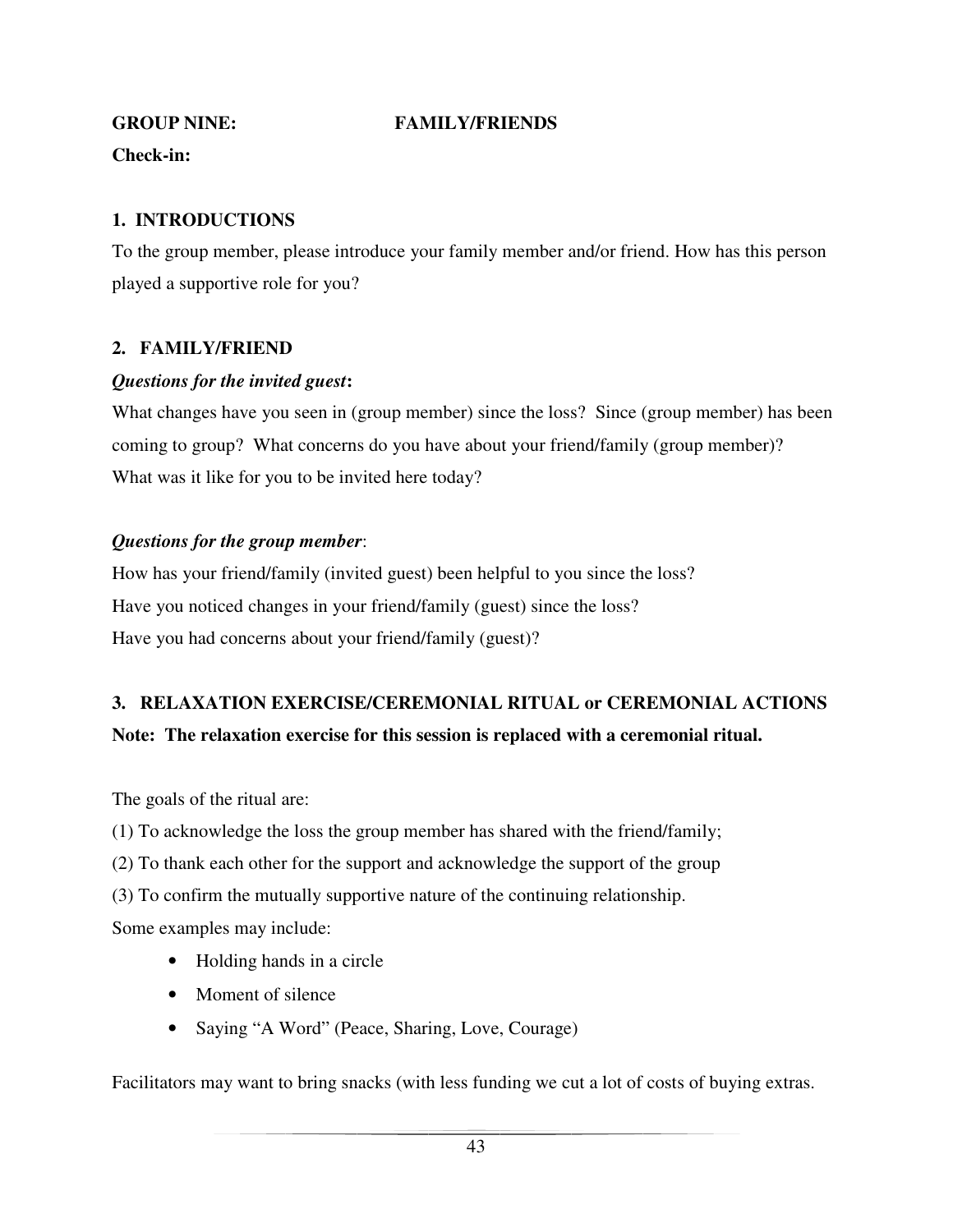#### **GROUP TEN: CONCLUSION**

**Check-in:** How did it feel for you to have (your friend/family member) here last time?

#### **RESILIENCE DRAWING:**

Materials you will need: Drawing paper, pens, color markers, crayons

**Activity 1:** Have the group members draw the people, pets, places or things they feel a deep connection with; gives them joy, solace, peace, meaning – nurtures their soul and lifts their spirit Allow for 15 minutes to complete drawing. Then ask each group member to share their drawing. This exercise serves as tool for them to acknowledge, reconnect or embrace what has helped them in their life.

**Activity 2:** Group members and facilitators write a parting thought to each other about what touched them about that person and share their thoughts and meaning for their words.

**2. POST INTERVENTION MEASURES:** Group members are asked to repeat the same standardized measures they completed before the intervention for us to provide an objective comparison of their distress scores. The group leader explains that a private report of each group member's comparative scores will be prepared and invites the group to reconvene in one month to review.

3. **SCHEDULE ONE MONTH GROUP REUNION** (date, time, location)

4. **GOOD-BYES**: The following are some examples for the closing ritual:

*Group hand-hug*: One person begins by squeezing the hand of the person beside them. This person squeezes the hand of the next person and so on, until the "hug" has been passed all around the circle and comes back to the beginner who starts the hand hug going the opposite direction until it comes full circle.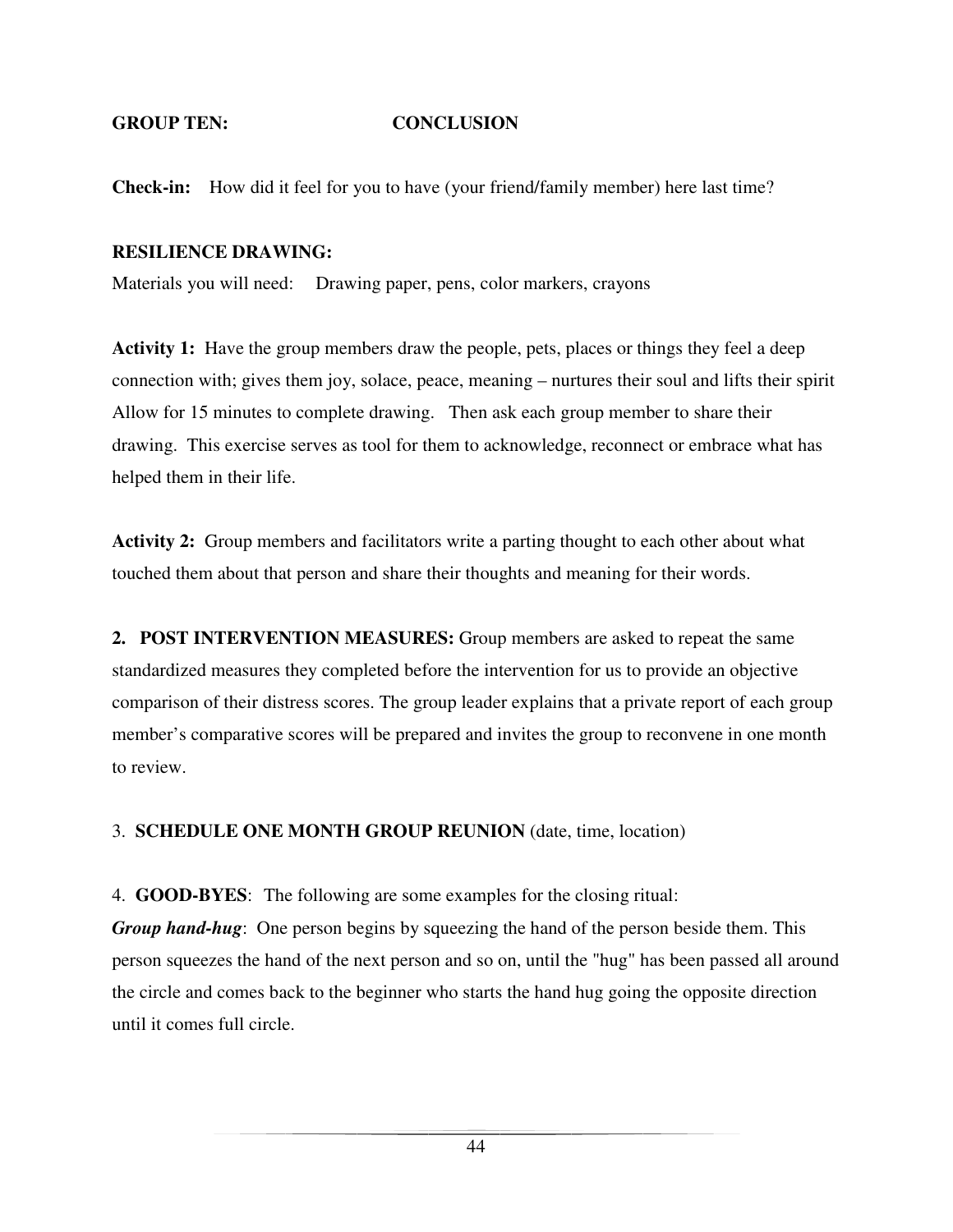# **GROUP ELEVEN: REUNION/ONE MONTH AFTER INTERVENTION**

Purpose: To review and explain the results of the pre/post measures as a group exercise while each member reviews their privately recorded comparison scores.

**Check In:** Update or changes post group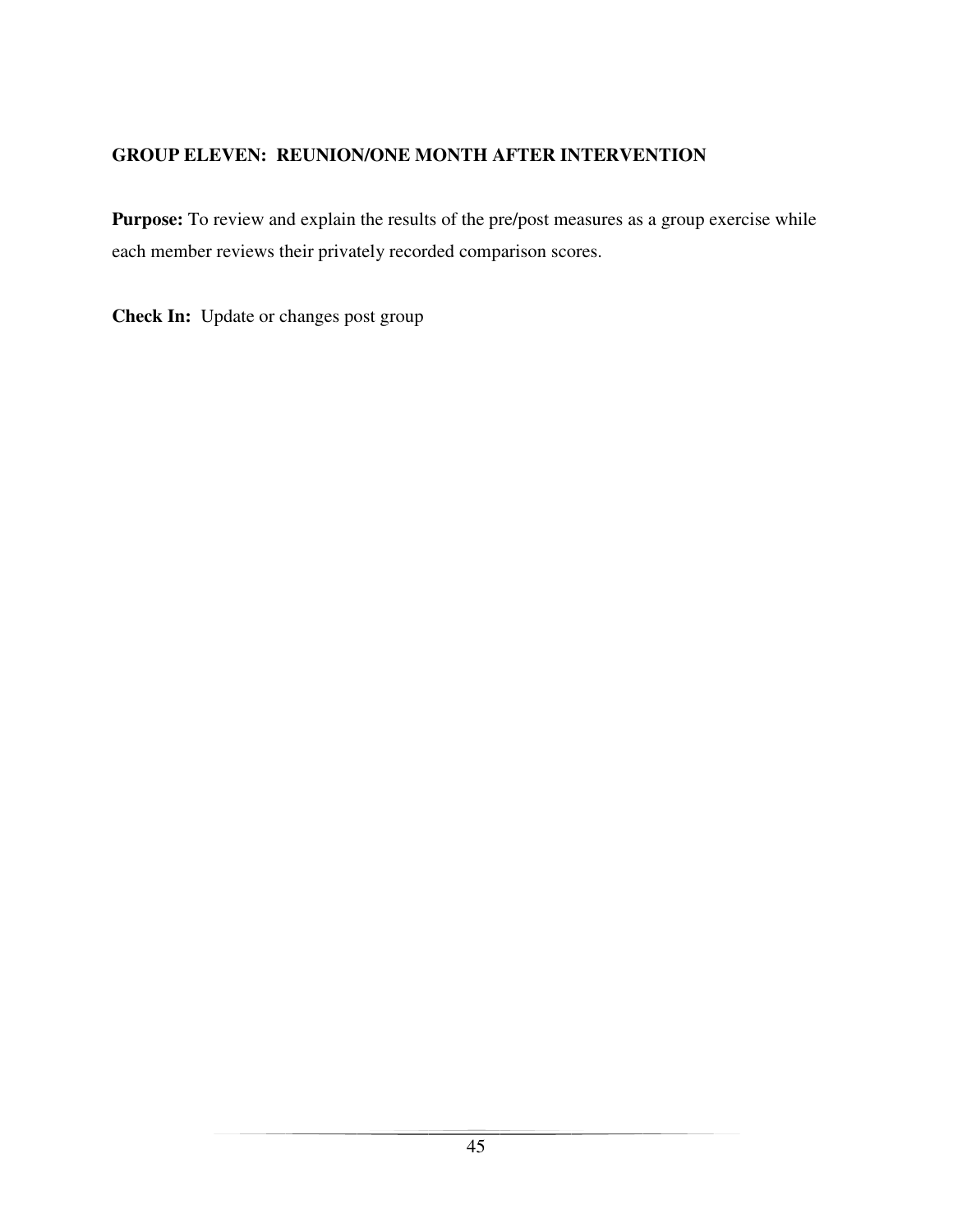# **IV**. **RELAXATION TECHNIQUES**

The facilitators guide the group towards "connected awareness". Know that your voice is an important connection for members who are new to working in this way and/or new to working with you as a guide. Give them time to focus on their breathing, and relax on their own during this period of stillness, with you as their guide. They will become confident in you, in themselves, in the group. Your voice is a connector. Speak at a comfortable volume but be sure all can hear you. It produces anxiety in someone who is straining to hear what you're saying. Ground yourself in your practice so you can guide others.

Share with the group that in learning progressive relaxation, they may find themselves going to sleep. Sometimes this is an important and sought after outcome; but when using relaxation for self-soothing or centering, they will need to focus on one thing – their own breath. Gently maintain awareness.

Benefits from practicing relation techniques:

- Relax: your mind (intrusive thoughts, images); your body (rapid heartbeat, stomachdigestive problems, dizziness, panic, headaches, blood pressure, infections, e.g. sinus, colds, flu)
- Positive physiological effects
- Calming
- Way to ground yourself after upset/difficult time or when you feel anxiety or disconnection

Reinforce and practice anchoring, soft belly, focus on the breathing, grounding your feet on the floor, the Earth.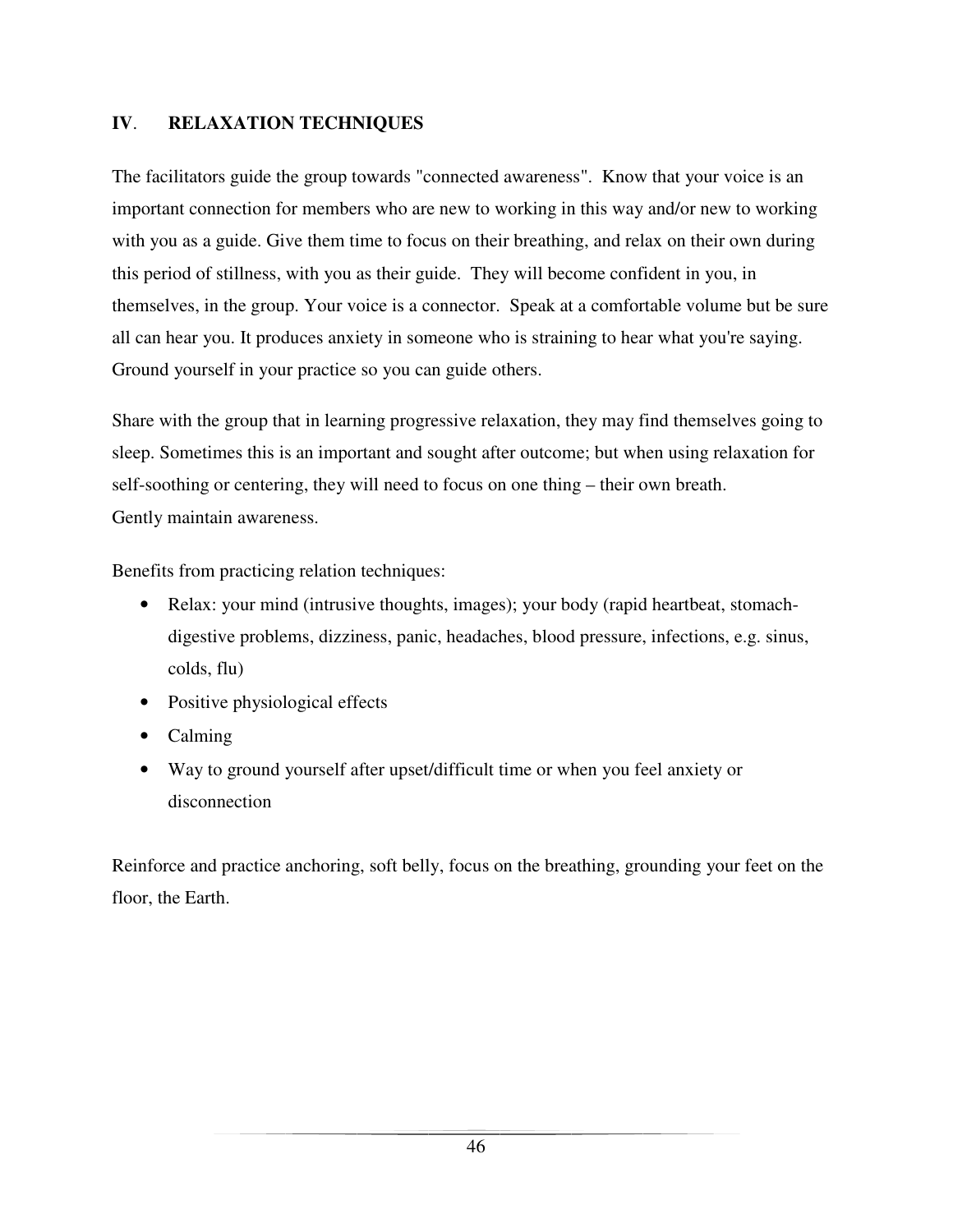Whether any of this is old or new for people, it is always good to practice.

- Hands over your belly can comfort you when you feel anxious or vulnerable.
- Hands over your heart can warm you to feel compassion.
- Anchor--thumb and forefinger; rest hands in lap
- Sit comfortably; nothing crossed; feel where you're tight blocked
- Close eyes if you're comfortable doing so
- If people, thoughts, pressures, negative voices--acknowledge: "later"
- Focus on breathing

# *Color Imagery:*

At times, it may be difficult to relax the mind and free the thoughts. A simple exercise may facilitate the process. Have everyone pick a color that is soothing for them and a color they typically do not like or is not calming. With their eyes closed, body relaxed have them imagine that the soothing color floating through their body every time they inhale, and the other color which is negative exhaled. With each breath their body fills with this beautiful soothing color as they also exhale the negative color/energy.

As facilitators, you may already know of other useful relaxation techniques you can share with the group at the end of each session. For individuals to be able to learn how to calm themselves is empowering.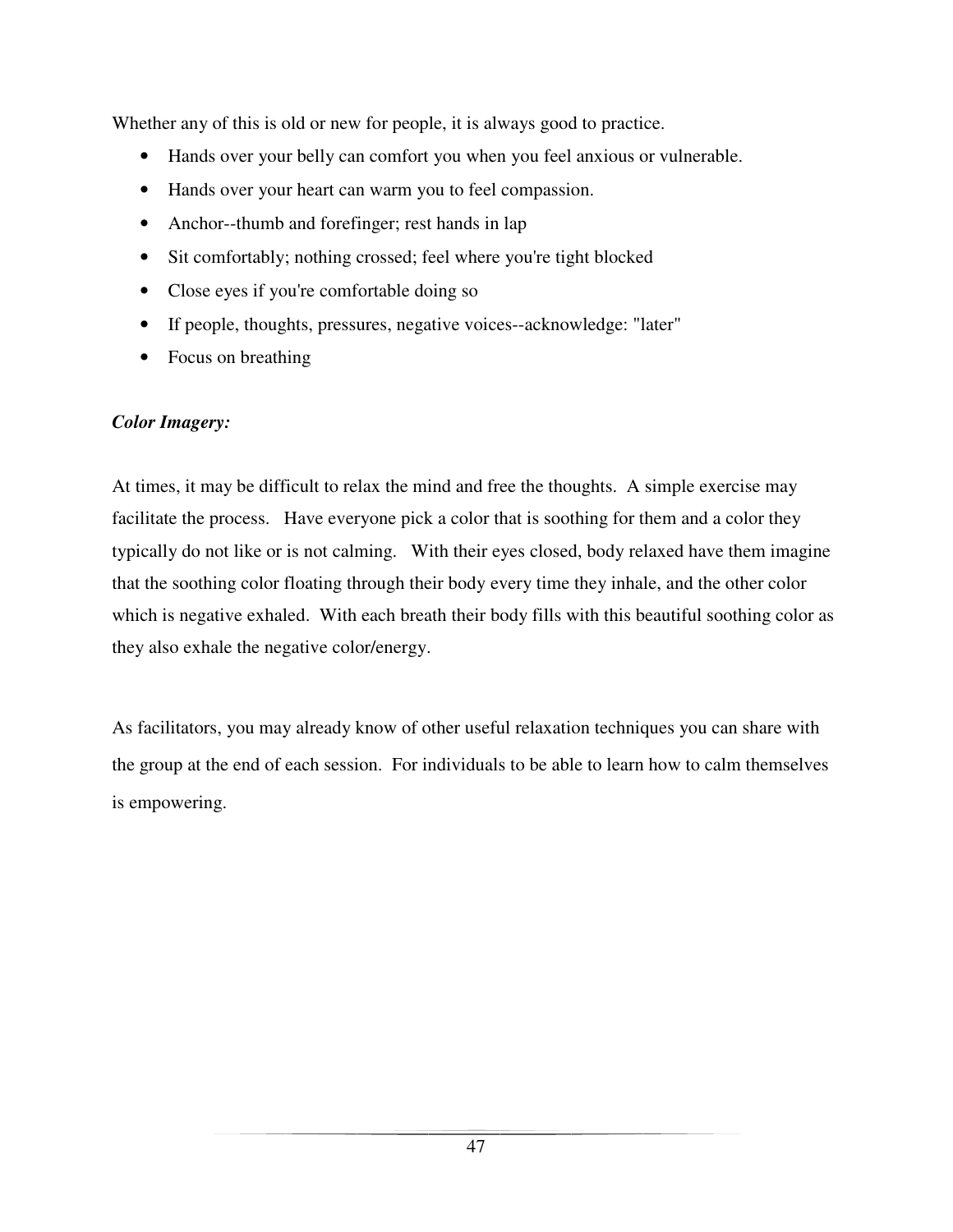# **V. FACILITATOR ROLES**

As in any group, the facilitators act as role models who set boundaries (time, space, order), put words to actions, thoughts and feelings, models nurturing and caring behaviors, and encourages connections and interactions among group members. Group members often view the facilitators not only as an authority but, as professionals with obligations to perform in certain ways in the group. They count on this. But this has its limitations and, in fact, as the group coheres and becomes more active, the role of the facilitators changes and becomes more of being present, holding, "getting out of the way" of the group.

The facilitators model acceptance, not judging members, not giving advice. The facilitators value feelings, which are honestly expressed. Distress or anger, sadness or confusion is made safe within the group as the facilitators maintain the healing setting and the relationships "under fire". Active listening, restating, soliciting input from the group are all important behaviors which aid individuals and the group in developing trust and resilience.

Questions and interpretations remain open-ended and tentative, since each member will discover their own distinctive pathway toward accommodation. The facilitators are not authorities with unitary solutions, but guides who help in establishing coordinates and boundaries. By maintaining group morale while inculcating resilient capacities as a counterbalancing referent to separation and trauma distress, the facilitators reestablish movement and direction beyond the unnatural death.

Since treatment is time limited, a strong and confident assumption comes from the facilitators that the group member can make this transition. Treatment goals are limited to beginning adjustment to unnatural death and to creating a solid basis for future accommodation. This emphasis on accommodation as a life-long challenge rather than a short-term cure is important to emphasize. In doing so, facilitators clarify their role as collaborative and catalytic instead of primary and sustained.

Essential in time-limited RR is the facilitator's skill at assessing co-morbidity based on the screening battery and making decisions regarding the levels of adjunctive or subsequent intervention appropriate for each group member.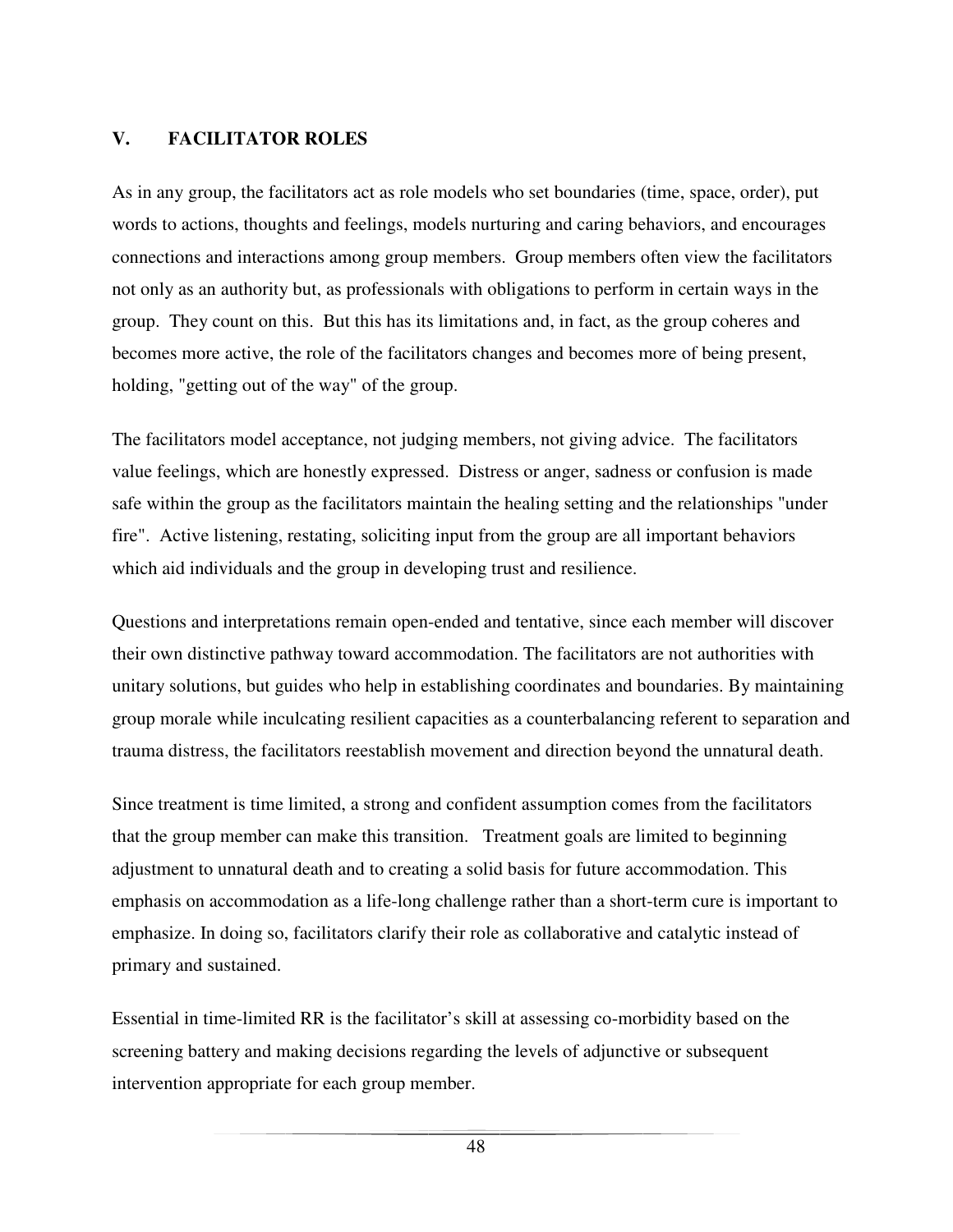Complications in this short-term support relationship may occur as members become threatened by pressure for disclosure (safety), insufficient resilience (increasing distress) and personalized despair (no hope for change).

Sometimes these complications are related to pre-morbid characterologic traits or disorders. Clients with borderline, histrionic, narcissistic or paranoid vulnerabilities become angry, distrustful, and demanding of excessive time and attention. Careful screening for these traits prior to RR will avoid this complication. If knowingly, such an individual is included in the group, the facilitators should encourage and sometimes insist on individual support outside of the RR format. Complications can be addressed and answered by other group members as well as the facilitator.

Again, it is difficult for a time-limited group to support more than one such member. The facilitators have ultimate control over maintaining the helpful vector and occasionally must work on an alternative support for a highly disruptive member. It is best to do this during the group so the other members can share in the process and disposition. An abrupt departure of a disruptive member can be experienced as yet another traumatic separation. Even though final decisions are the facilitator's, group members are relieved that sensitive matters can be addressed in a caring way.

In our experience with this approach, it is exceedingly rare that members drop out. Over the years, we have treated many members who have challenged other groups and facilitators. We have been able to meet their needs when we maintain focus on the unnatural death and its effects.

While our program cannot promise coherence and autonomy, we can at least present a structured pathway through the morass of community scrutiny, the criminal judicial system process, and crime related bereavement distress as the family member finds and reestablishes his/her own footing on his or her own path.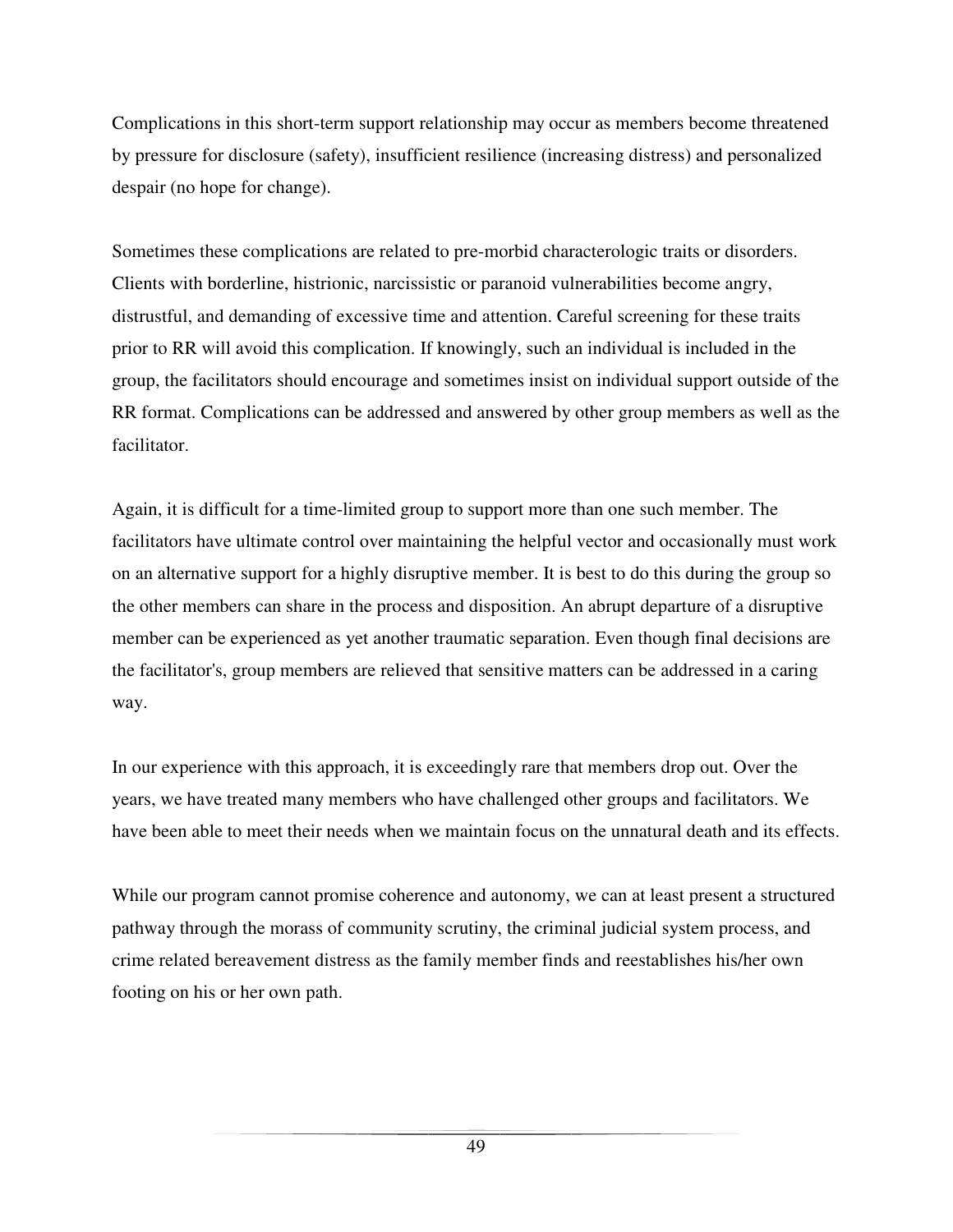# **RR Facilitator Characteristics**

The facilitator will have had enough group support experience to demonstrate competence in initiating, reinforcing, and restoring group cohesion. Also, the facilitator will have a solid knowledge base and experience in support with participants with traumatic distress and separation distress. Facilitators will also require enough diagnostic insight to carry out an accurate pre-support assessment including the recognition of co-morbid disorders. The facilitator will have competence in managing the format and goals of short-term support, which dictates a high level of organizational skills. They will also have familiarity and skill with techniques of stress management and graduated exposure.

This combination of clinical capacities can be found in any level of clinician (psychiatrist, psychologist, social worker or counselor). Clinicians with extensive experience with participants unable to accommodate to unnatural death will presumably be more comfortable with this target population.

# **Expertise in the following areas is requisite for a RR facilitator:**

- A capacity for encouraging the communication of visual imagery
- An active, energetic style of engagement
- Knowing how to intervene in an altruistic way
- Ability to teach group members how to become effective listeners and supporters because of the facilitator's own respectful and sensitive communication style.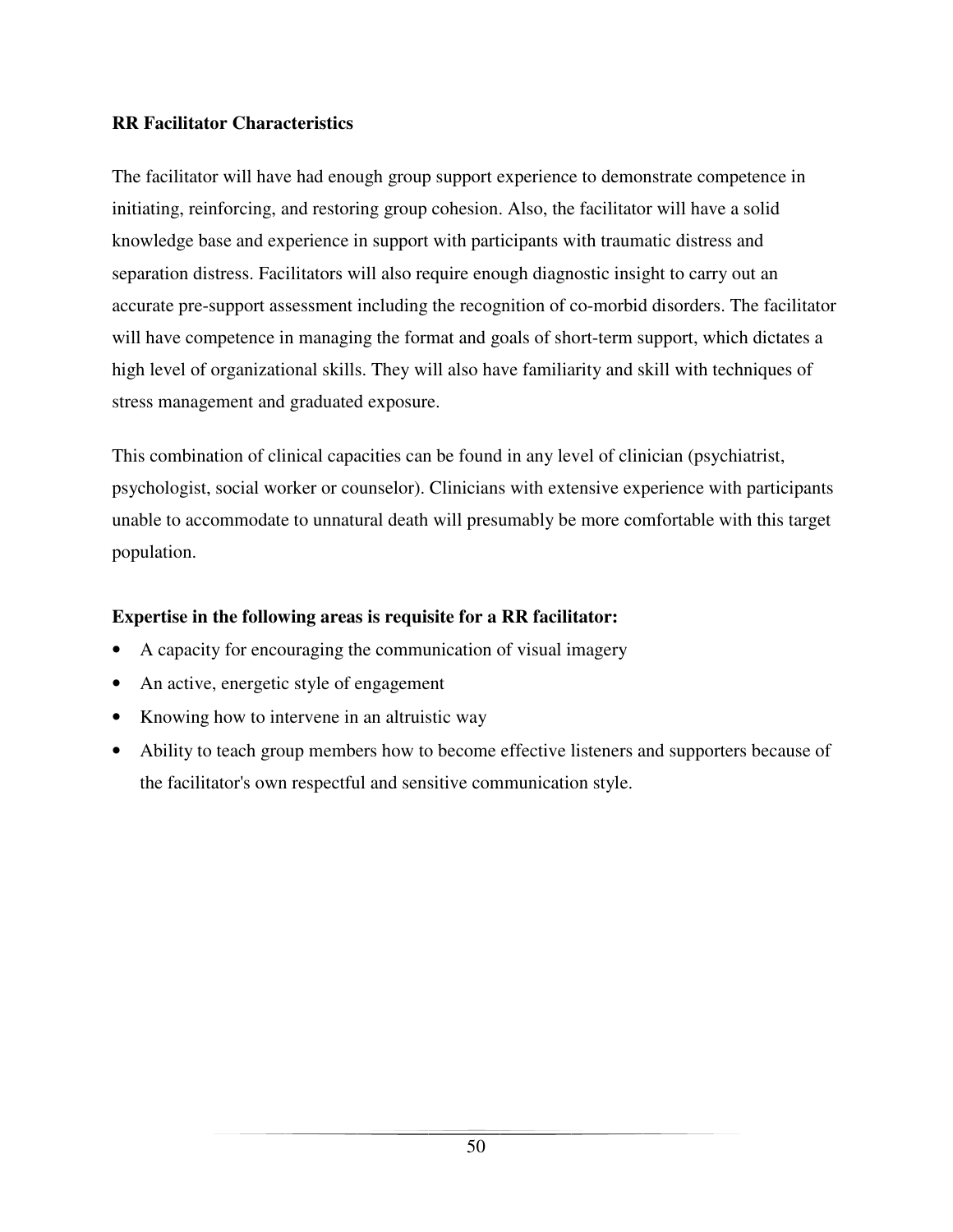# **Facilitator Attitudes**

- A tolerance for ambiguity (i.e., accommodation to unnatural dying cannot be "completed"). Since accommodation will never end, it seems wise to approach RR as a beginning or a piece of the healing journey rather than insisting on it being a definitive end and goal. Acceptance of ambiguity will allow members the freedom and flexibility to develop their own tolerance for ambiguity instead of maintaining the rigid and repetitive imagery and behaviors of separation/trauma distress.
- Self-maintenance of calmness, hopefulness, genuineness and humor. Facilitators see their role as collaborators in helping members retell their traumatic death narratives in a way that provides modification and change in meaning. A facilitator who insists on maintaining authority cannot "author" someone else's narrative.

# **Facilitator Supervision**

It is important for facilitators to plan ahead for each session. Facilitators can share in leading different assigned topics each week. This allows them to be active throughout the group. Perhaps one week a facilitator will open with check-in and the other end with the relaxation exercise. Both can share in the topics addressed each week.

It is also important for facilitators to debrief with co-facilitators and/or the supervisor after each session.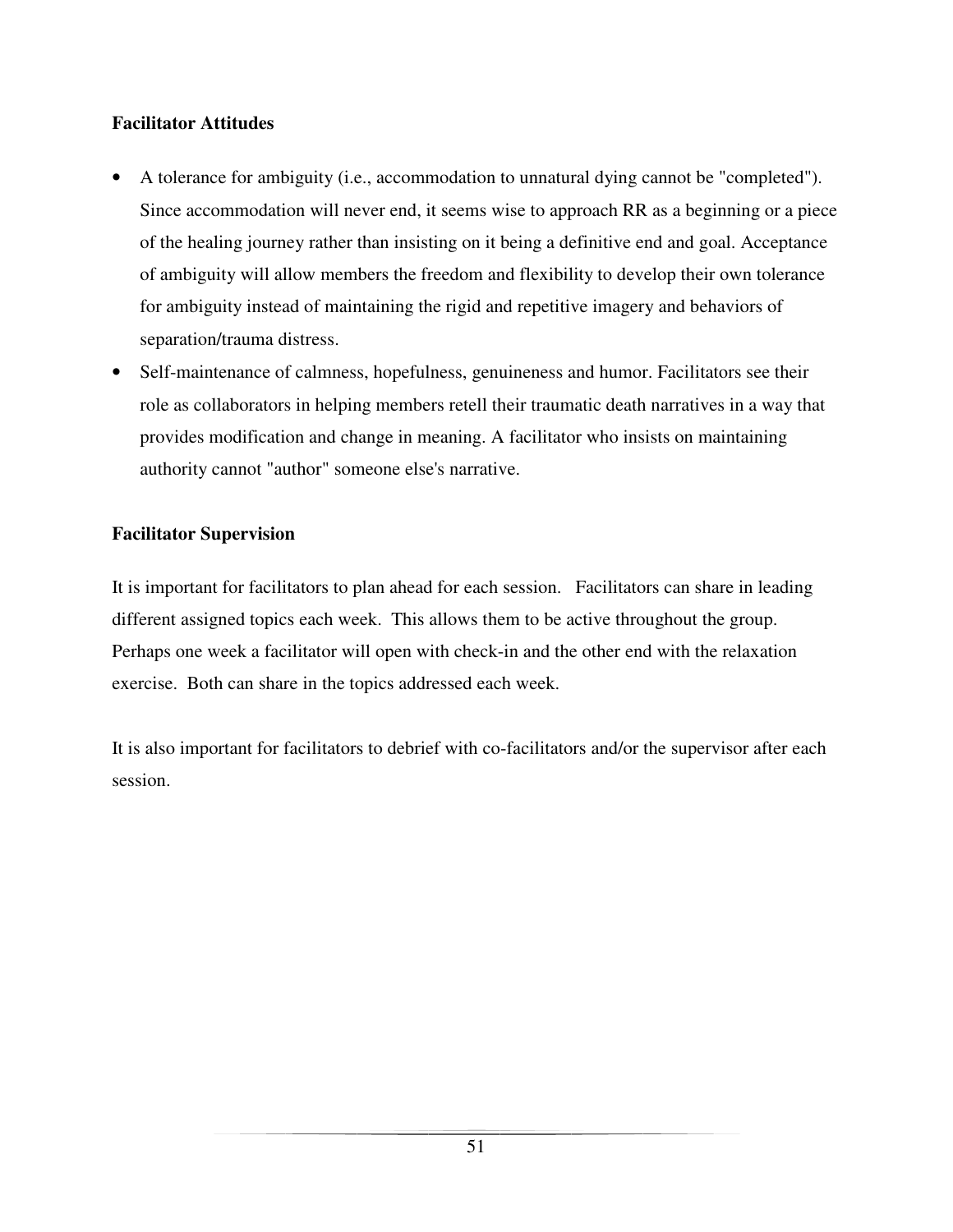Aspects of treatment considered important to monitor are group dynamics (particularly cohesion), and specific approaches to any complications such as members' missed sessions, late arrivals or other forms of acting out.

Facilitators need to be supported in learning to hold a helpful stance with regard to group members' pleas for facilitator's direct interpretation of members' death imagery drawings. Specifically, how does a facilitator reply to the question, "What does this mean?"

Commonly, facilitators need to address members' questions about why sessions occur in the RR sequence.

Finally, supervising clinicians need to believe and remind themselves and group facilitators that RR is only a part of each group member's healing journey.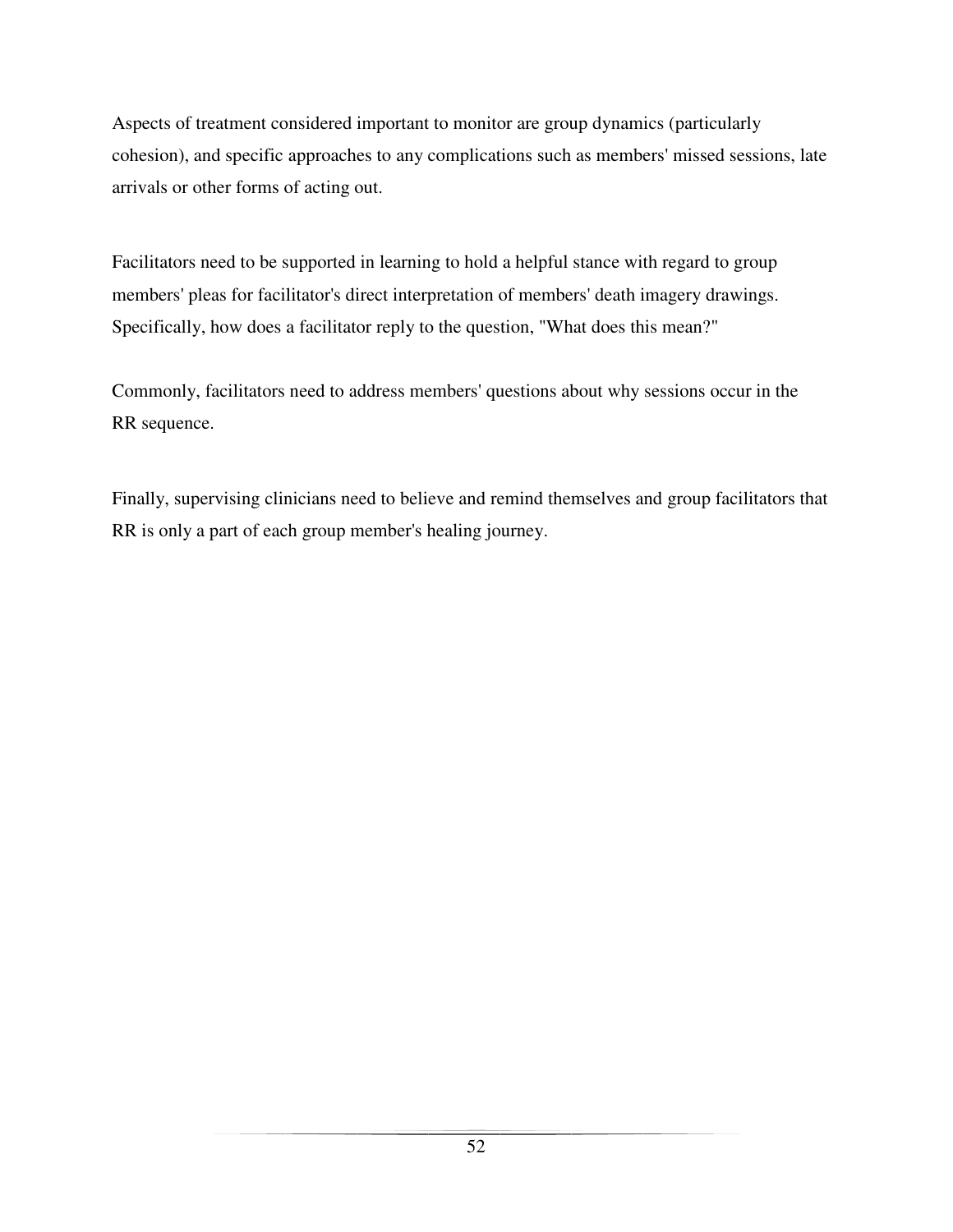# **VI. TROUBLESHOOTING**

We have structured this section around Dr. Jerome Frank's four principles of group treatment from his book "Persuasion and Healing": (1) a confiding relationship, (2) a healing setting, (3) a rational scheme, and (4) an active procedure. Of course, these are closely related and are not exclusive categories.

# **1. The Confiding Relationship: Trust, Confidentiality and Informed Consent**

Concerns about confidentiality are common in groups. There is the issue of suicidality, for example: You will follow your state's laws, but you should also inform the group that if anyone is feeling suicidal you will want to talk with that person individually and you will do everything you can to see that they are kept safe. In this event you will have to breach confidentiality.

Before you start the group, make sure you are fully informed of your legal obligations if something is disclosed during group sessions which could jeopardize a case or which a group member wants to discuss but asks you and the group to "keep secret". Know exactly where you stand, now.

Reinforce at the outset of the group that while members may want to talk with their friends or family members about what goes on in the group or who or which cases are in the group, it is very important that they keep this information to themselves and within the group. Reiterate what a privilege it is to come together and how group support is built on trust and the commitment each has to the group as a whole. This is a place where group members can come with their private stories sometimes, different from the stories the media creates or the criminaljudicial system requires. With that said, ask again that group members keep confidential what happens during the group sessions.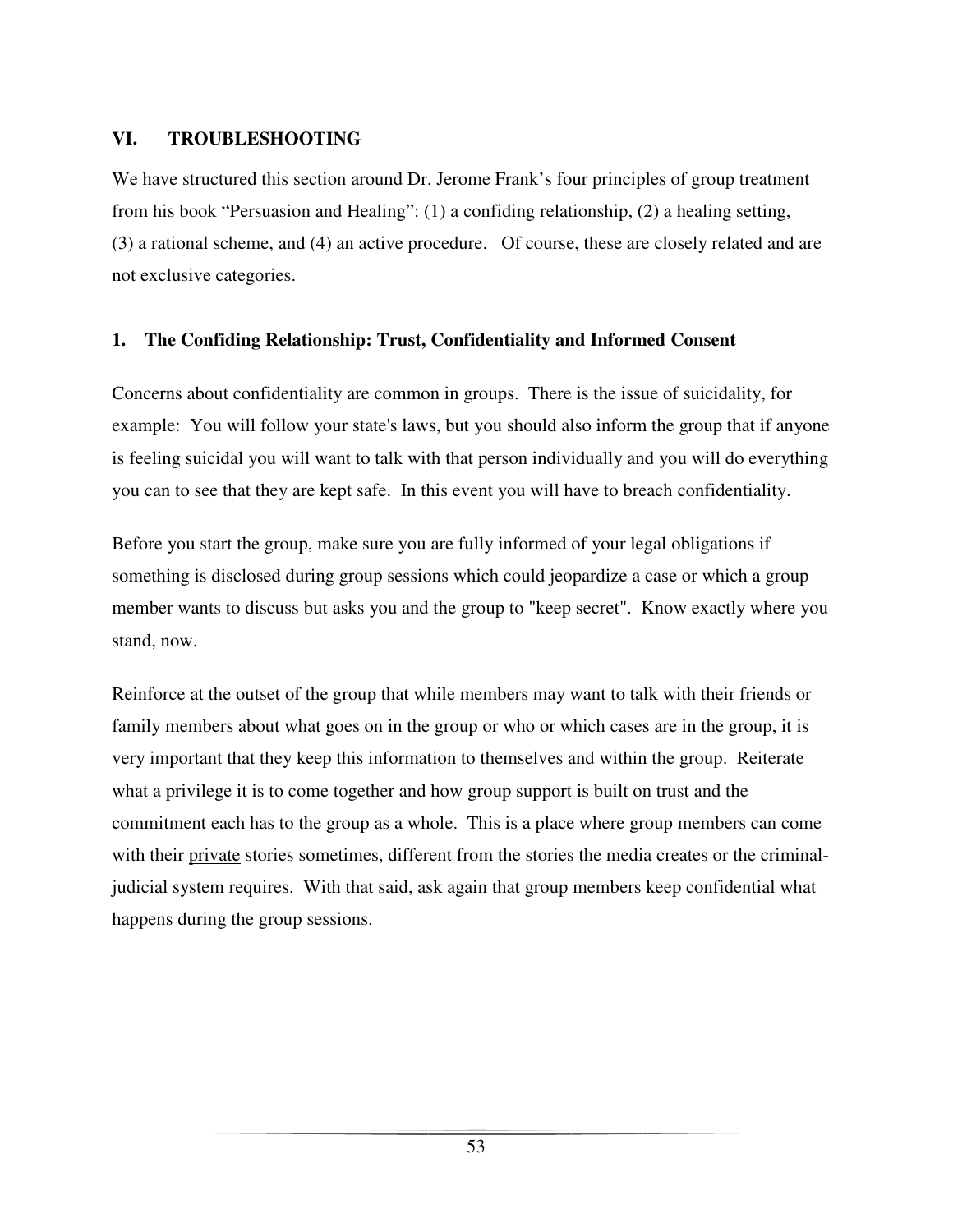Sometimes individuals are concerned about the screening assessments. Keep in mind that your purpose is clinical, that you want to be sure that the group is appropriate and a source of support for the individual at this time. You want to make this recommendation and decision with the individual, not for the individual. The "forms" they fill out help you learn from them, and you would like to have them come in again after they've been through the group to look at how things have changed compared to when they started the group. This will also be a good opportunity to talk about what they may want to do next. It is a focused way of "taking a look" with them.

Many times, put this way, people are grateful that you are helping them organize what they're feeling and put words to it.

Find out what your agency's policies are regarding informed consent and the use and storage of screening battery information and forms. The screening battery is a collection of clinical instruments upon which you will base your clinical decisions.

In the presence of traumatized family members and friends of crime- related victims, it is easy for facilitators and advocates to feel they are not doing enough. This is especially true because facilitators want to help; that's what we're supposed to do. So it is easy to over-extend, to let sessions run longer, to spend significant amounts of time on the phone with group members between sessions, to attend social events with group members, to lose the focus of the group. As this is time-limited, so is your involvement.

Members may choose to repeat the group, and they often do, but we want to caution facilitators to be sensitive to and aware of their own feelings of exhaustion, disorganization, frenzy and the boundless need to help. You are helping by offering the group. That is your role.

Be alert to members' needs for referral, for your needs for support from your professional network for group members who need more extensive support. You can't do it all.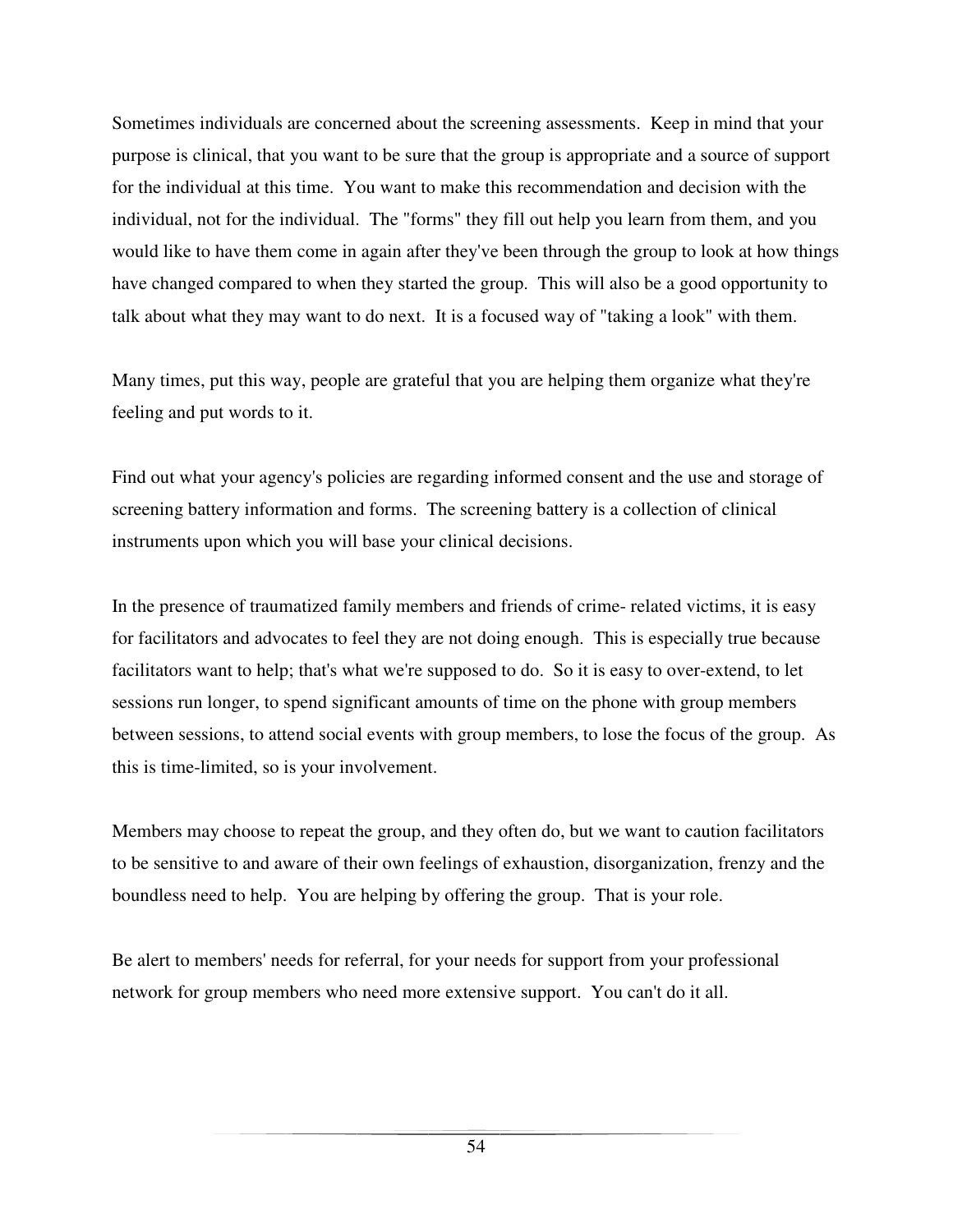### **2. The Healing Setting: Safety**

**Late Arrivals:** Lateness is disruptive to group cohesion and coherence. While these interruptions cannot be avoided, we emphasize the importance of members' making every effort to contact the facilitator so that absences can be explained. Consider "bringing it to the group". Ask them how they feel when these things happen. Have them state this during the group session. Have them convey this directly to the group member the next time the member attends. Hold your boundaries; start and end the group on time.

**No Shows:** Will you call a member who doesn't attend and doesn't call? Yes. A brief call the following day is important. Check in briefly, let them know the group missed them and ask if they'll be there next time. Reiterate the importance of their calling you if they're not coming. Continue to give members your phone number and encourage them to call if they're not coming. We also point out that there are no "make-up" sessions so absences are irrecoverable.

Missing more than two of the ten sessions (particularly if they are consecutive) will disqualify members from continuing group, as will repeated tardiness. With RR there is insufficient time and attention for understanding the dynamics of tardiness or absence. If members dread attendance because of heightened trauma and separation distress, then acts of avoidance may be reduced with additional support and reinforcement of resilience. Members at the outset accept these limitations so that enforcement will be anticipated.

**Intoxicated Group Member:** What will you do if a member comes to a session while intoxicated? Would you ignore the obvious? No, and neither will the group. Kindly, ask the member if this is what is going on, acknowledge it in the group's presence and let the individual know you appreciate how important the group must be to him/her. However, you need to also let the member know that it is not appropriate for anyone who is intoxicated to come to the group.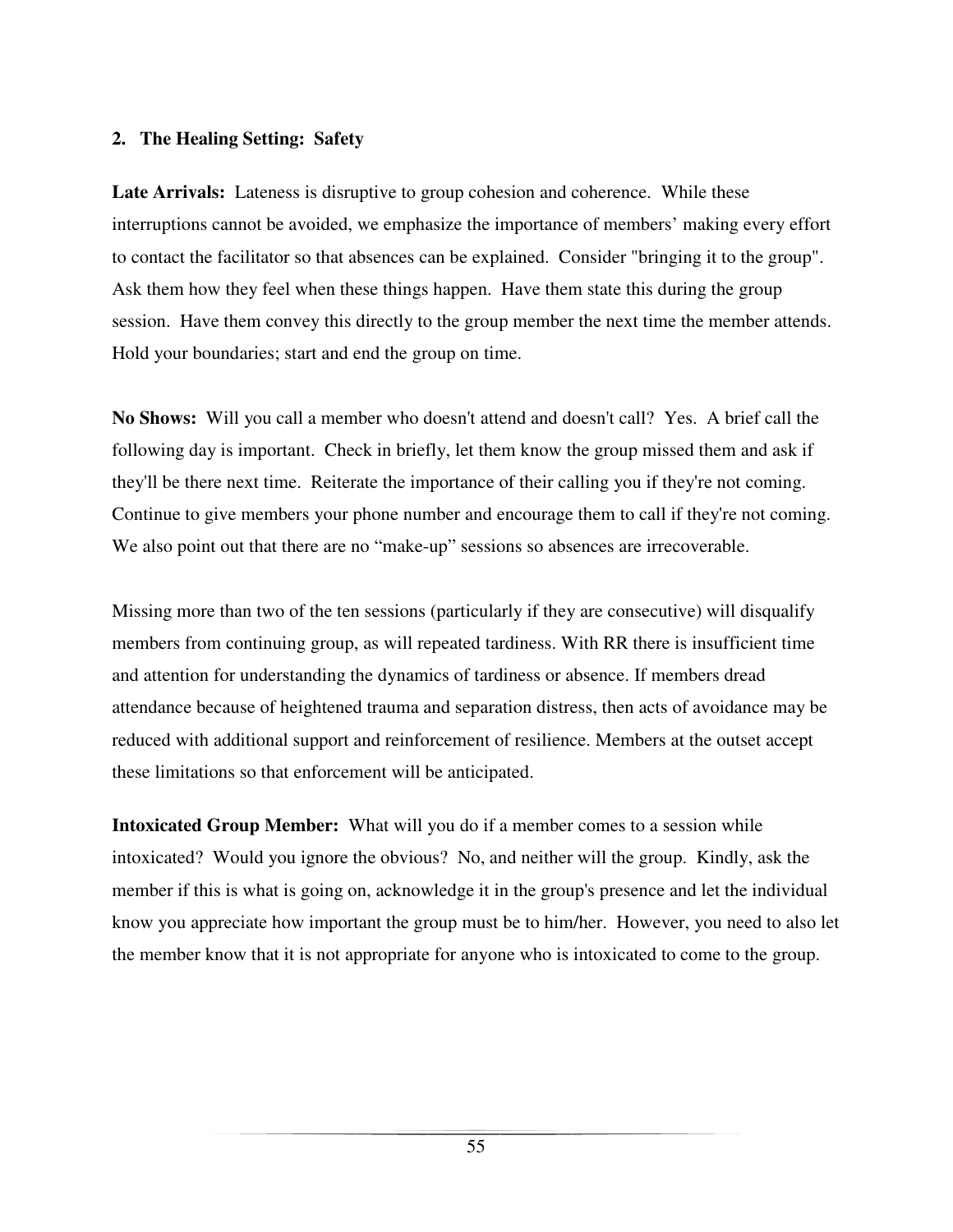**Dropouts:** What about a group member who drops out before the end of the ten sessions? Of course you want to talk with that person individually. Find out what makes it necessary for them to stop attending. Invite them to call you in the future if they are interested in being in the group. Let your group know you'll call that member, then inform the group of the individual's decision. You might want to invite the group to sign a card to send to that individual. This is an opportunity for your group to say "good-bye" in a "safe way" for them.

**A Member Becomes Overwhelmed:** What if a group member begins to dissociate or get caught up in trauma and lose track of relating to the group? We suggest that it is your role as facilitator to interrupt in an empathic way, acknowledging your feeling that something is going on with that member, that you want to hear what he/she is saying, but it feels like that person is becoming isolated from the group. Ask the group if anyone else is having the same feeling.

Let the group member know you're going to begin interrupting when the dissociating occurs. Reiterate that you want to hear, and the group wants to hear, about what is going on but when you feel that group member is getting isolated, you'll let the member know you recognize it and will try to help him/her stay in touch with the group.

You may find you are met initially with an angry response from that member, but if you remember what your role is, this will resolve within the group. That person knows on some level that he "loses it" when he talks about certain things, and the group feels anxiety escalate when this occurs. You as facilitator are not alone in feeling a loss of contact with the individual. Have the group work with this. Ultimately, this will be a group-building experience, something you do together.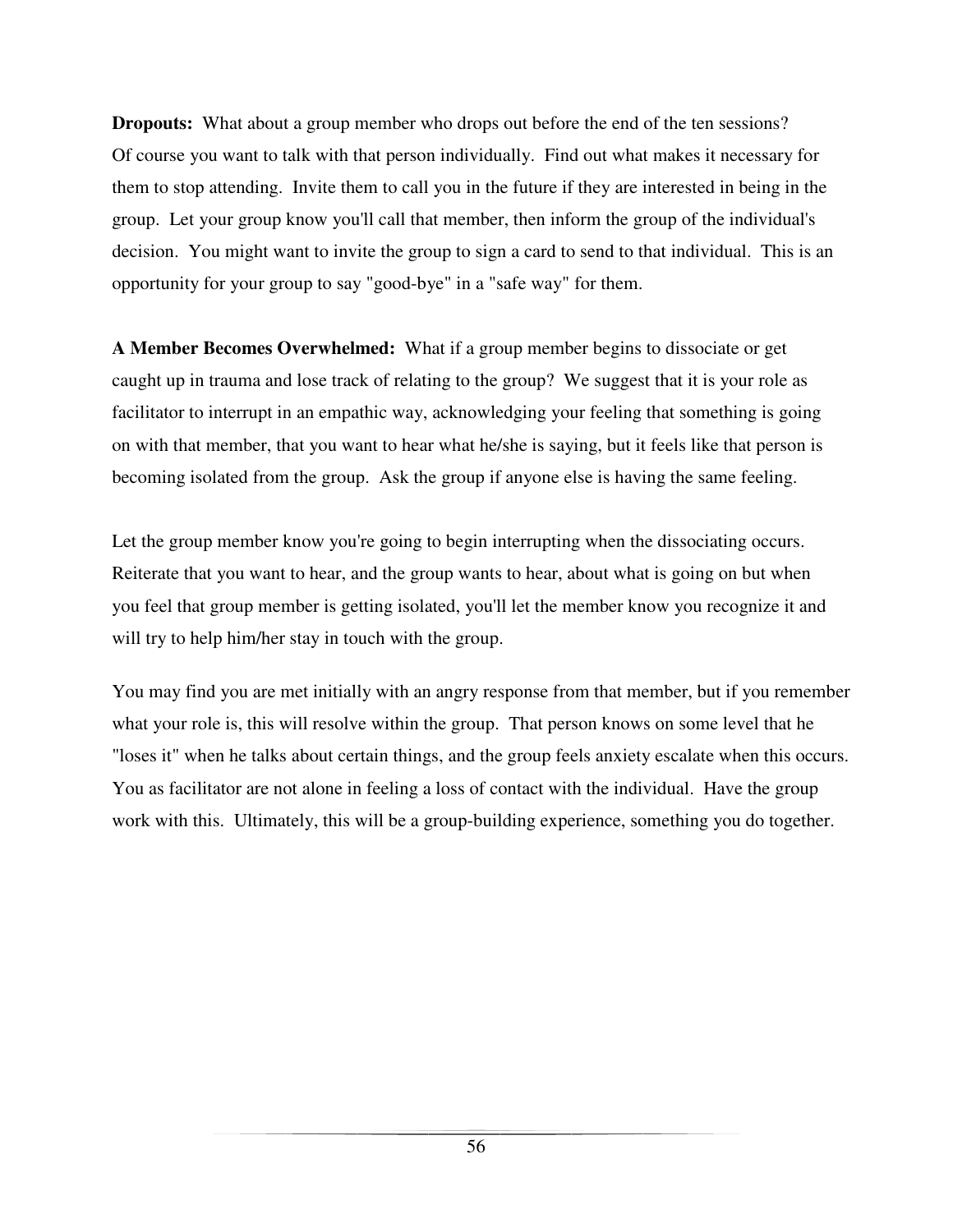# **3. The Rational Scheme: Coherence**

**Schedule of Group Sessions:** This gives coherence to the group. There is a beginning, a middle and an end to the series of sessions. Content is specified. People can predict what will happen. They can count on it.

**Information:** Members learn in the group. They may not have known what traumatic grief is, what clinical depression is, how these and other problems they're experiencing may be associated with violent loss. They may learn others suffer acutely, that they are not alone.

**Important Dates:** It is very important for you to develop a system to keep track of the birthdays, anniversaries, holidays, and dates of death of the loved ones of the group members. During the check-ins ask whether there are any special dates coming up and what the group member's plans or thoughts might be with regard to that date. Ask other group members what they've done or what they're thinking about doing.

**Added Sessions:** If you feel the need to add sessions, be sure you have worked this through with your consultant. Is this your own anxiety about the group ending? Your own feelings about not "doing enough"? Remember that group members may repeat the group. Also, there is a great deal of value for your group members as well as yourselves in setting out the schedule from the beginning, working toward the "ending", experiencing the ending, and taking a planned break.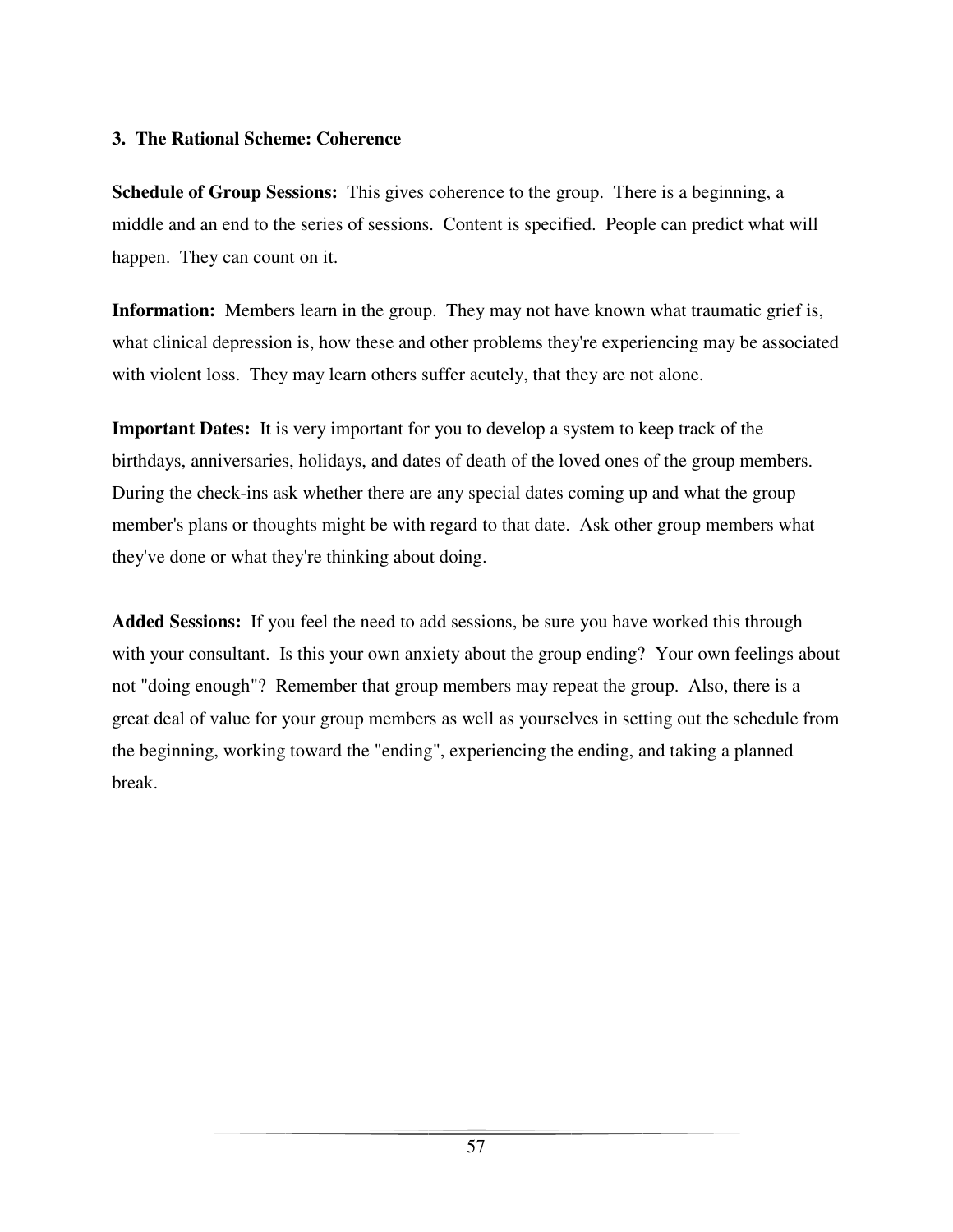### **4. Active Procedure: Control and Hope for Change**

**Ritual:** This word is used in the sense of beginning each session the same way, with refreshments available, with the room arranged the same, with nametags out, etc. Then there is the check-in. And the group always ends at a certain time in a certain way. Group members are active in getting to the sessions, in arriving on time, in choosing a seat in the circle, among other things they do to be "in group".

**Participation:** Listening is active. Talking together is active. Expressing emotion is active. Narrating and naming are active.

**Ambivalence:** If there is a member(s) who begins the group and is highly ambivalent about being there, you might want to acknowledge that this is difficult for that person to come in. Encourage that person to talk a bit about how they're feeling, to be "active" with that feeling. Actively engage the group. Ask if anyone else in the group has felt/feels this same way. Further, consider stating that out of respect for other members of the group, it is important that that person makes a decision by the next session and lets you know so you can communicate that to the group.

**Appropriateness of Group:** You can't always anticipate it, but it may become obvious to you after two or three sessions that you have an individual in your group for whom group is not helpful or appropriate at this time. What will you do?

Bring it to the group. If an individual's feelings are spilling into the group and the individual can't control this, encourage him to take a break, to get individual supportive counseling, to come back to another group in the future. Phrase this in terms of your concern for the group and for the individual. Encourage continued contact. Make a follow-up call. Let the group know what the individual's plans are for support.

Try to remember that facilitating a support group of any kind is an art AND a science. Things will come up unexpectedly. This, in fact, makes facilitating groups exciting and challenging.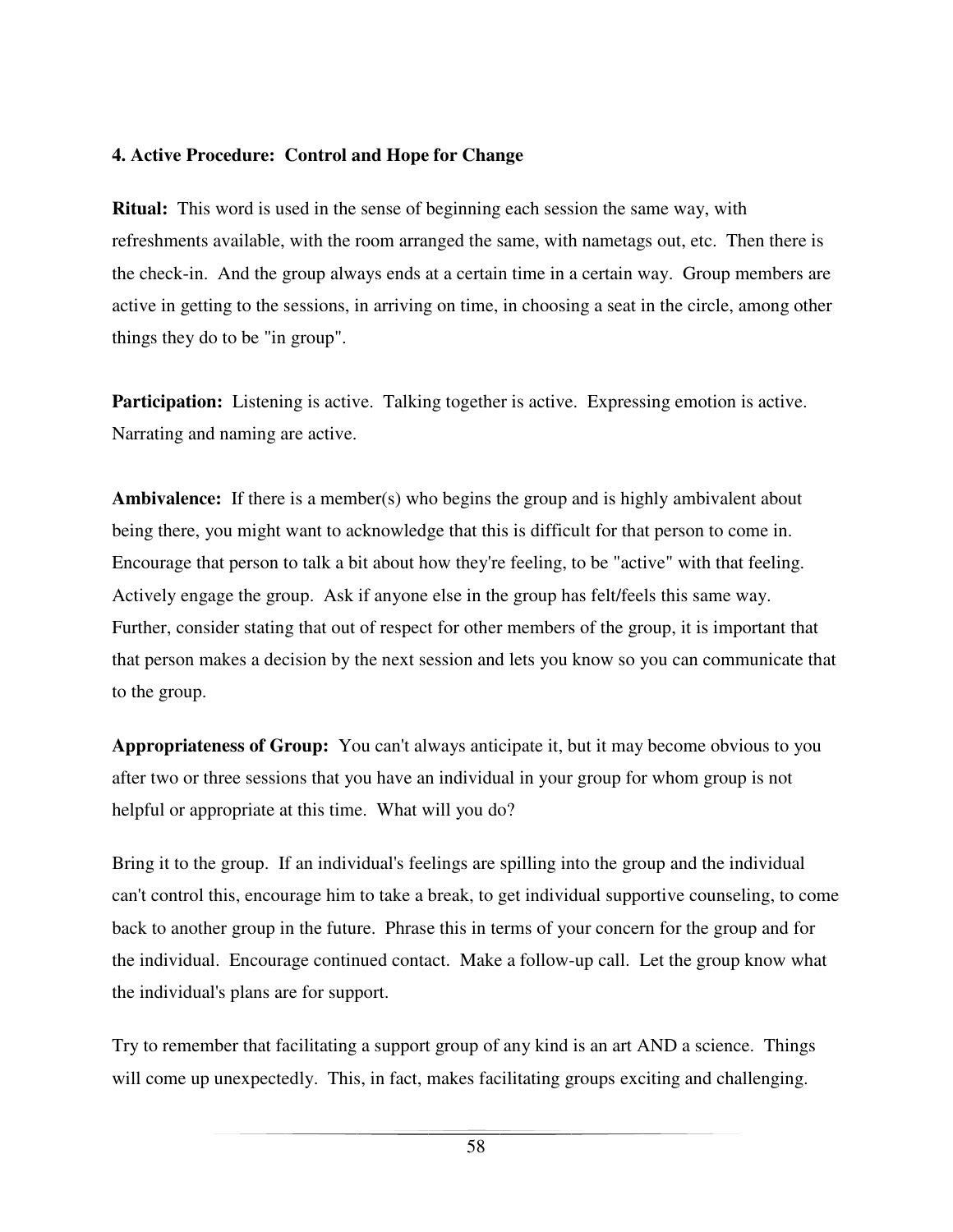You may find you have a "very difficult" group member. You may worry about some group member's or your own expression of emotion. Bring it to your co-facilitator, your consultant, and most of all, to the group. With only ten sessions, it is important to identify these difficult and complicating issues before the group begins.

# **Clinical Care Standards**

Restorative Retelling facilitators will monitor each member's trauma and separation distress level during each session, since we specifically address these distress responses. If distress becomes too intense, the facilitator and group members will provide support for the reinforcement of resilience.

Progress assessment is an essential process maintained by each group member at the beginning and end of each group as they their progress in their ability to control their distress. The facilitator will be targeting diminished frequency and intensity of death imagery and avoidance with each session. However, this is not formally measured until the end of treatment.

Lack of progress is readily apparent, suggesting the need for strengthening and counterbalancing resilience. If distress worsens despite the support of the group, such an individual will require additional psychological support and/or medication for an emerging co-morbid disorder. This additional intervention will be accomplished during the group so the other members witness the facilitator's explanation and join in supporting this external intervention while committing themselves and the distressed member to ongoing Restorative Retelling.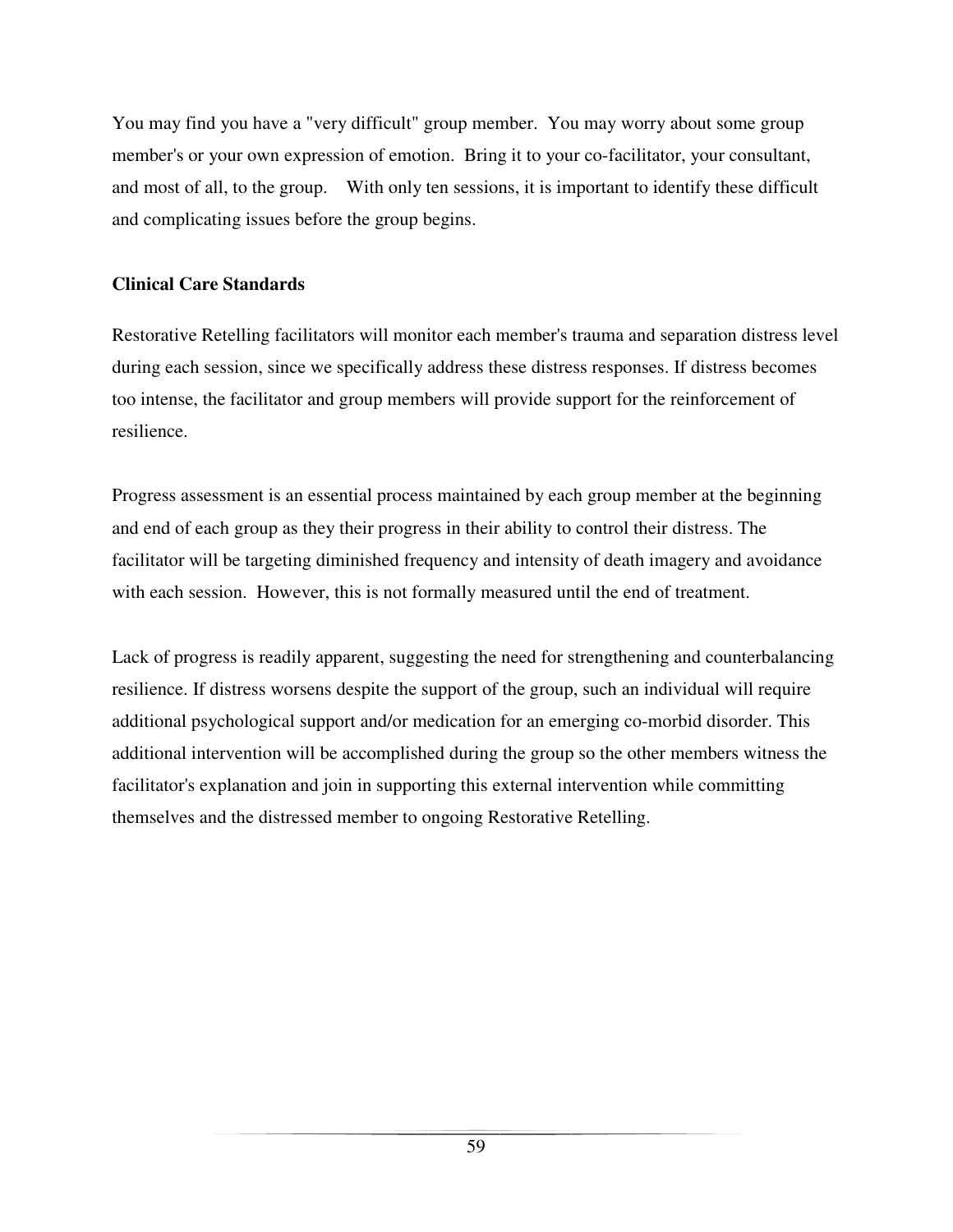# VII. APPENDICES

**Appendix A: Restorative Retelling Group Forms Appendix A1 – Restorative Retelling Group Announcement**



# **Virginia Mason Separation and Loss Services**

# **ANNOUNCEMENT RESTORATIVE RETELLING GROUP**

**We are happy to announce the upcoming Restorative Retelling Group for** 

 **adult family members and friends suffering from traumatic grief as a result of a loved** 

**one's sudden death due to homicide, vehicular homicide or suicide.** 

**Group Format: 10-week closed therapy group** 

 **Location:** 

**Date/Time:** 

**If you are interested in attending this group or would like additional information, you may call (206) 223-6398***.*

**Thank you.** 

**Laura Takacs, M.S.W., M.P.H. Clinical Director Separation and Loss Services**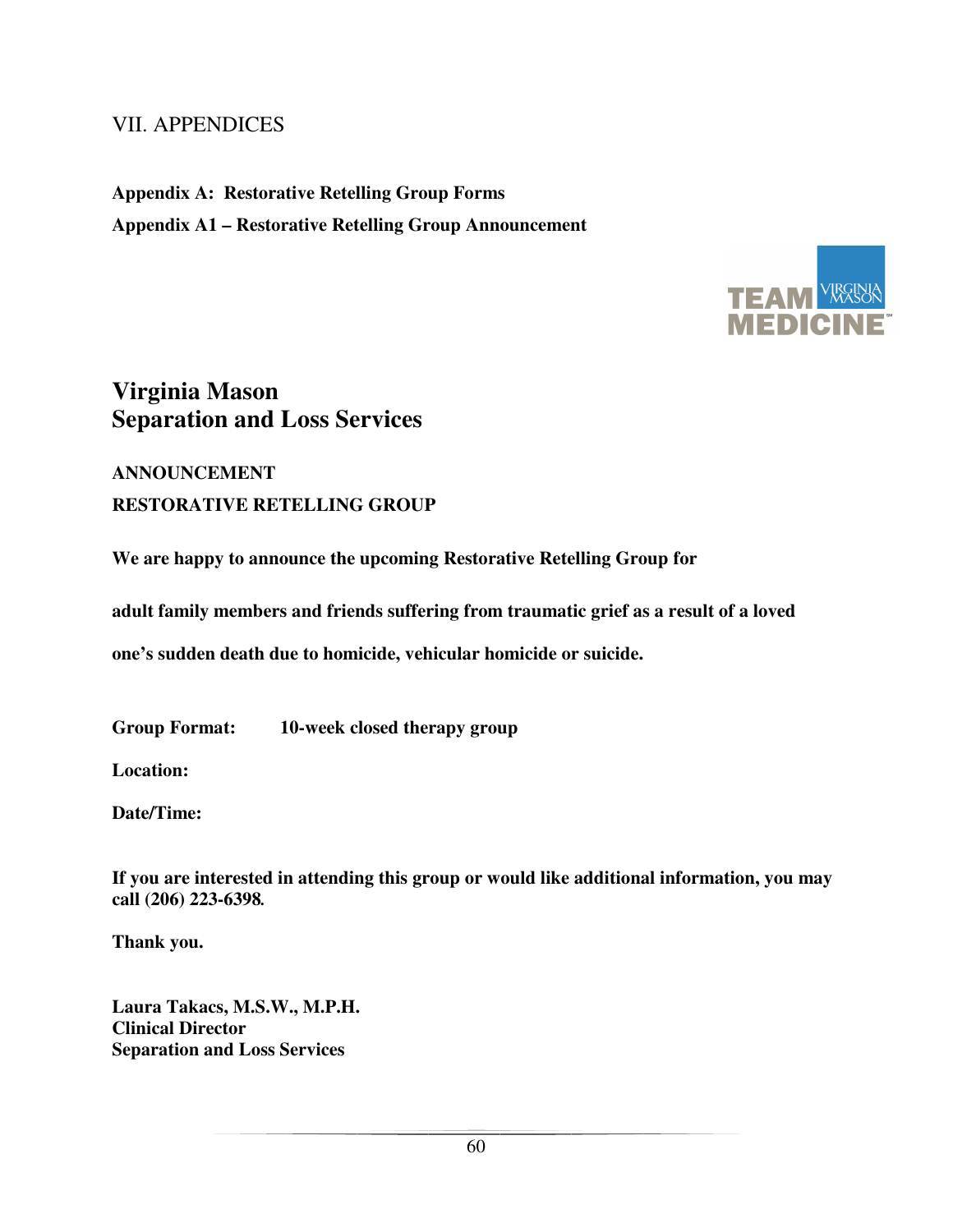| Appendix A2 –  |             | <b>Restorative Retelling Group Agenda</b><br><b>Facilitators:</b>                                                                                                                |  |  |
|----------------|-------------|----------------------------------------------------------------------------------------------------------------------------------------------------------------------------------|--|--|
| <u>Session</u> | <b>Date</b> | <b>Topic</b>                                                                                                                                                                     |  |  |
| 1              |             | <b>Introduction of Members</b>                                                                                                                                                   |  |  |
|                |             | <b>Focus:</b> Introductions and sharing stories                                                                                                                                  |  |  |
| $\overline{2}$ |             | <b>Report on last week</b><br><b>Focus:</b> Resources of support: family, friends, work,<br>spiritual. Who or what was supportive in the past?<br>What is your concept of death? |  |  |
| 3              |             | Report on last week.                                                                                                                                                             |  |  |
|                |             | <b>Focus:</b> Model of prevailing and resilience.                                                                                                                                |  |  |
|                |             | How have I changed?                                                                                                                                                              |  |  |
| $\overline{4}$ |             | Report on last week.                                                                                                                                                             |  |  |
|                |             | <b>Focus:</b> Obstacles to prevailing,                                                                                                                                           |  |  |
|                |             | co morbidity, self-blame and revenge.                                                                                                                                            |  |  |
|                |             | Self-care.                                                                                                                                                                       |  |  |
| 5              |             | Report on last week.                                                                                                                                                             |  |  |
|                |             | Focus: Reunion session.                                                                                                                                                          |  |  |
|                |             | Using journal, pictures, poetry, music, food or<br>other special things, tell us about your loved one.                                                                           |  |  |
| 6              |             | <b>Report on last week</b>                                                                                                                                                       |  |  |
|                |             | <b>Focus:</b> Reunion Session continued                                                                                                                                          |  |  |
| 7              |             | <b>Report on last week</b>                                                                                                                                                       |  |  |
|                |             | <b>Focus:</b> Death imagery                                                                                                                                                      |  |  |
| 8              |             | <b>Report on last week</b>                                                                                                                                                       |  |  |
|                |             | Focus: Death Imagery continued*                                                                                                                                                  |  |  |
| 9              |             | Report on last week.                                                                                                                                                             |  |  |
|                |             | Focus: Family and Friends                                                                                                                                                        |  |  |
| 10             |             | Report on last week.                                                                                                                                                             |  |  |
|                |             | Focus: Closing and going on                                                                                                                                                      |  |  |
| 11             |             | <b>One-Month Reunion</b>                                                                                                                                                         |  |  |
|                |             | Focus: Review Pre and Post Measures                                                                                                                                              |  |  |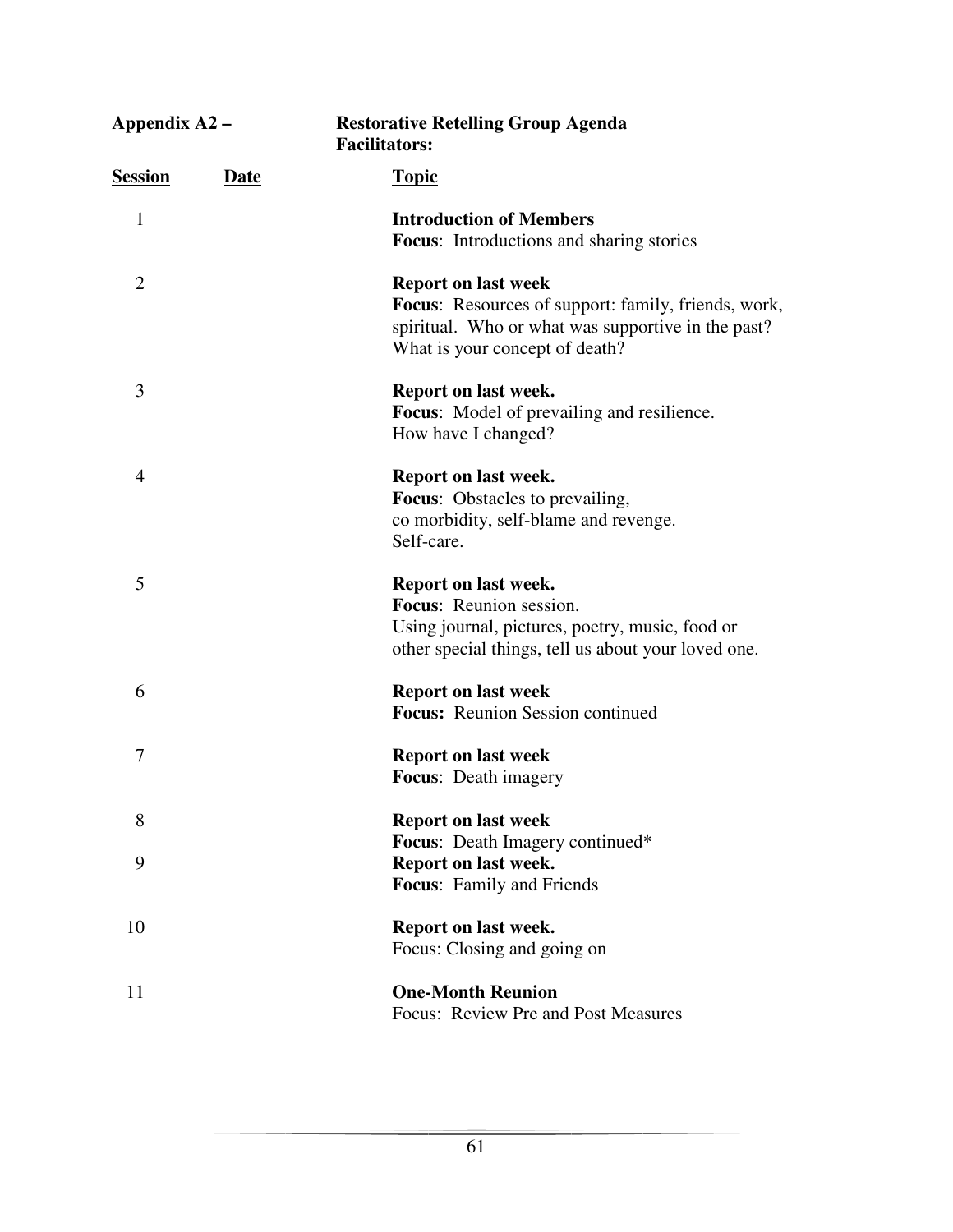# **Appendix A3 – Restorative Retelling Group Progress Notes**

# **Restorative Retelling Group Note**

**Patient Name:** 

**Date of Service:** 

**Length of Group Session:** minutes Session Number:

**Number of Group Members Present:** 

**Topic:** 

**Reported significant events and/or changes since last group:** 

**Response to homework (if any):** 

**Interventions and/or skills taught:** 

- € **Psycho-education**
- € **Identifying supports and skills for engaging support**
- € **Identifying and increasing self care**
- € **Emotion regulation**
- € **Correcting maladaptive cognitions (including re-self-blame, revenge, injustice, power and control, intimacy, etc.)**
- € **Creating trauma narrative/exposure/commemoration**
- € **Creating trauma narrative/exposure/death imagery**
- € **Skills training**
- € **Other:**

**Brief description of interventions in session:** 

**Patient participation:** *(Can include affect, level of engagement, progress, etc.)* 

**\_\_\_\_\_\_\_\_\_\_\_\_\_\_\_\_\_\_\_\_\_\_\_\_\_\_\_\_\_\_\_\_\_\_\_\_\_ \_\_\_\_\_\_\_\_\_\_\_\_\_\_\_\_\_\_\_** 

**Additional notes (optional):** 

**Homework (if any):** 

**Provider Name and Credential:** Date Signed: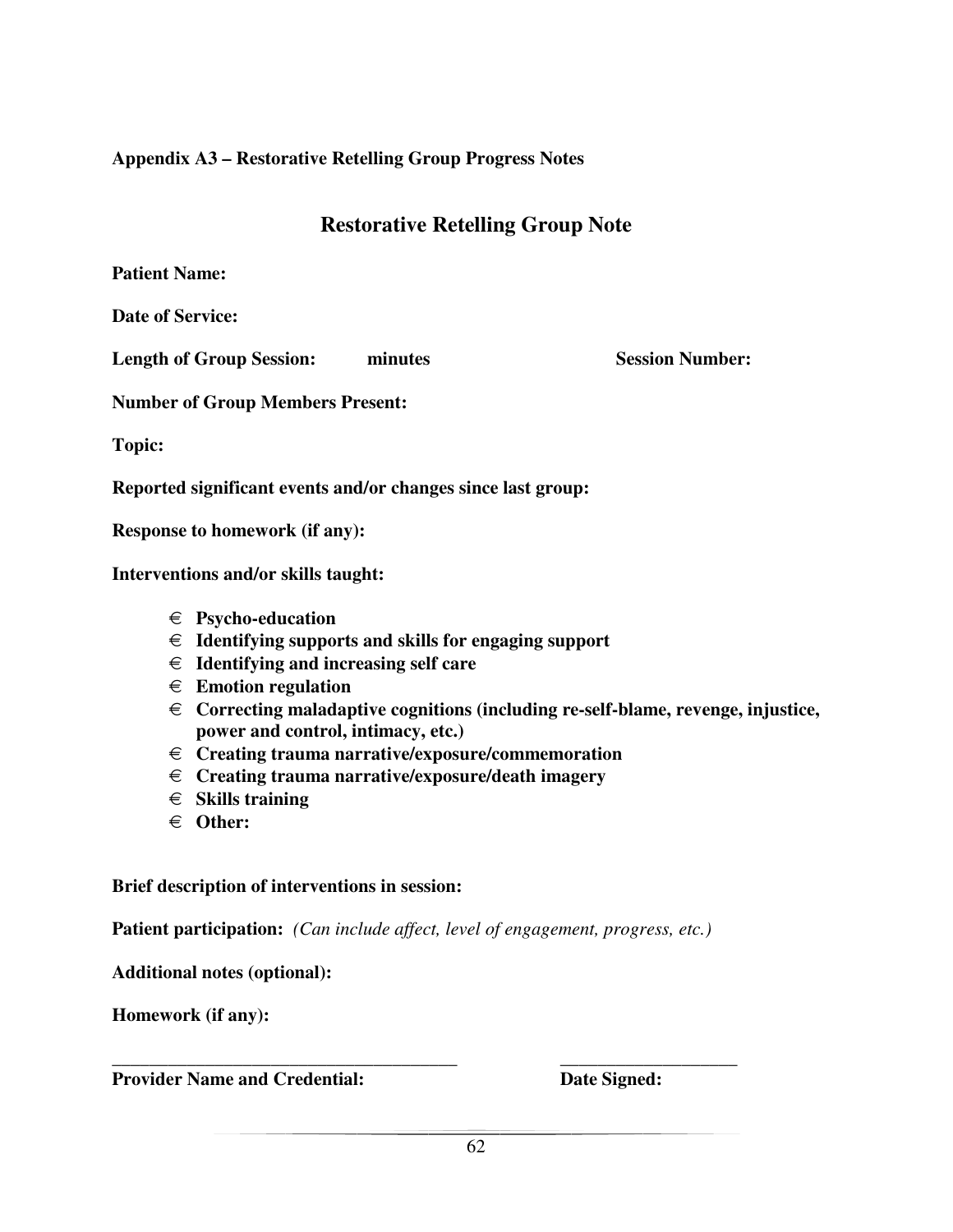

# **Appendix A4 – Restorative Retelling Group Evaluation** *(Sample)*

It has been a privilege to have you in the group. We hope that you have benefited from participating. Would you please make suggestions and give us your ideas and comments so we might improve this experience for others?

*Please feel free to write your comments on the other side.* 

# **The topics we covered were among the following:**

- **Introductions and sharing stories**
- **Feelings check-in prior to each session**
- **Relaxation practice**
- **Handouts**
- **Discussed sources of support**
- **Prevailing and resilience: how the death of your loved one has changed you**
- **Obstacles to prevailing: co-morbidity, self-blame and revenge**
- **Self-care**
- **Reunion session**
- **Death imagery**
- **Family and friends**
- **Resilience drawing, Closing and going on**
- 1. Which session, topic or speaker did you find to be the most helpful? What made this positive for you?
- 2. Which session, topic or speaker did you find to be the least helpful? Please tell us why.
- 3. Have you changed as a result of being in the group? How? See Changes Form to be completed by group members in Appendix.)
- 4. How could we improve the group to better meet your needs?

**Thank you for your participation in this group. It has been a privilege to come together with you these past weeks.**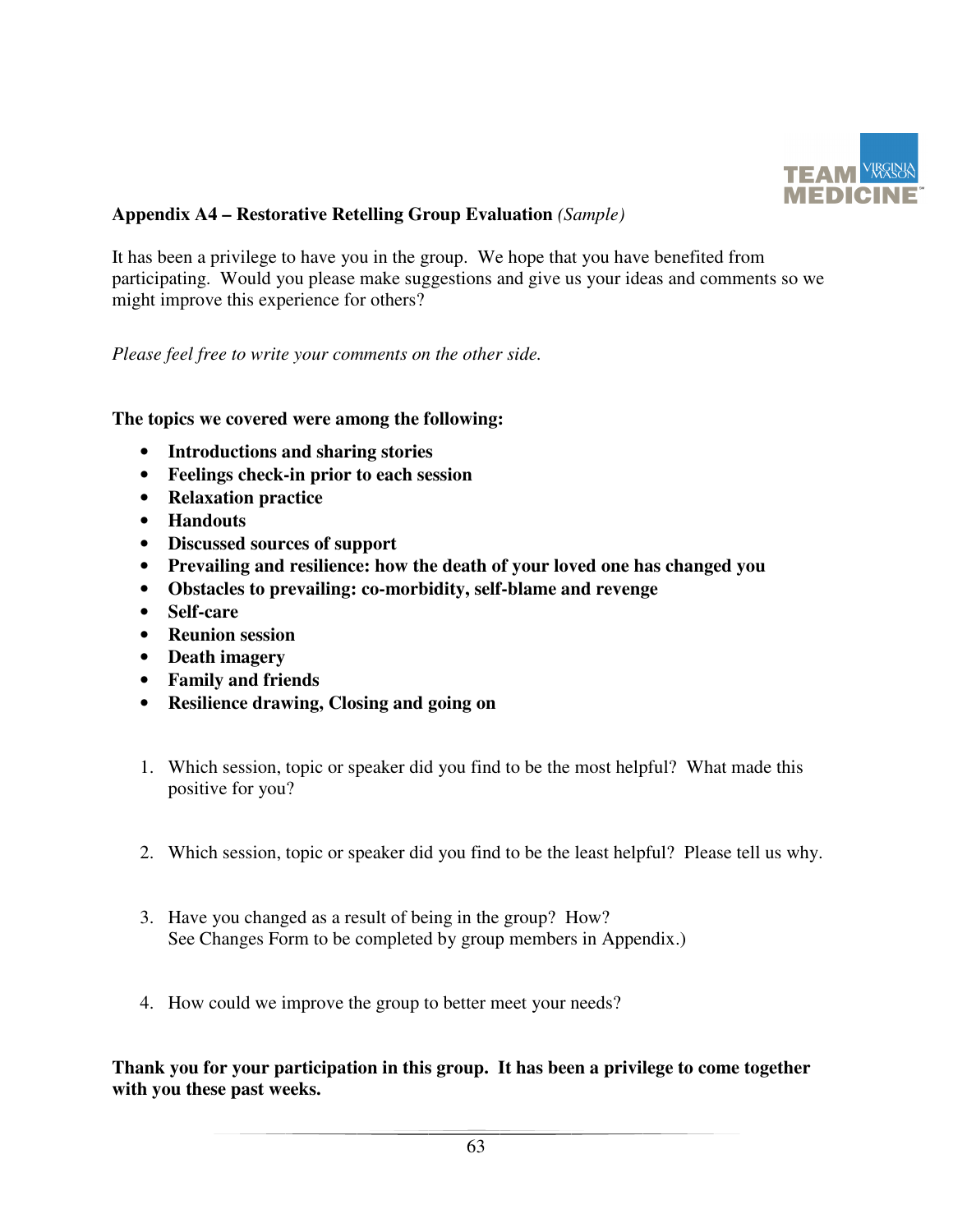**Appendix A5 – Changes Form** 



**Please let us know . . .** 

**Have you experienced any changes in your life since you started your sessions with us?**

| Attended: | Individual                                          | Group |     |                |
|-----------|-----------------------------------------------------|-------|-----|----------------|
|           | Can we share this with others if we omit your name? |       | Yes | N <sub>o</sub> |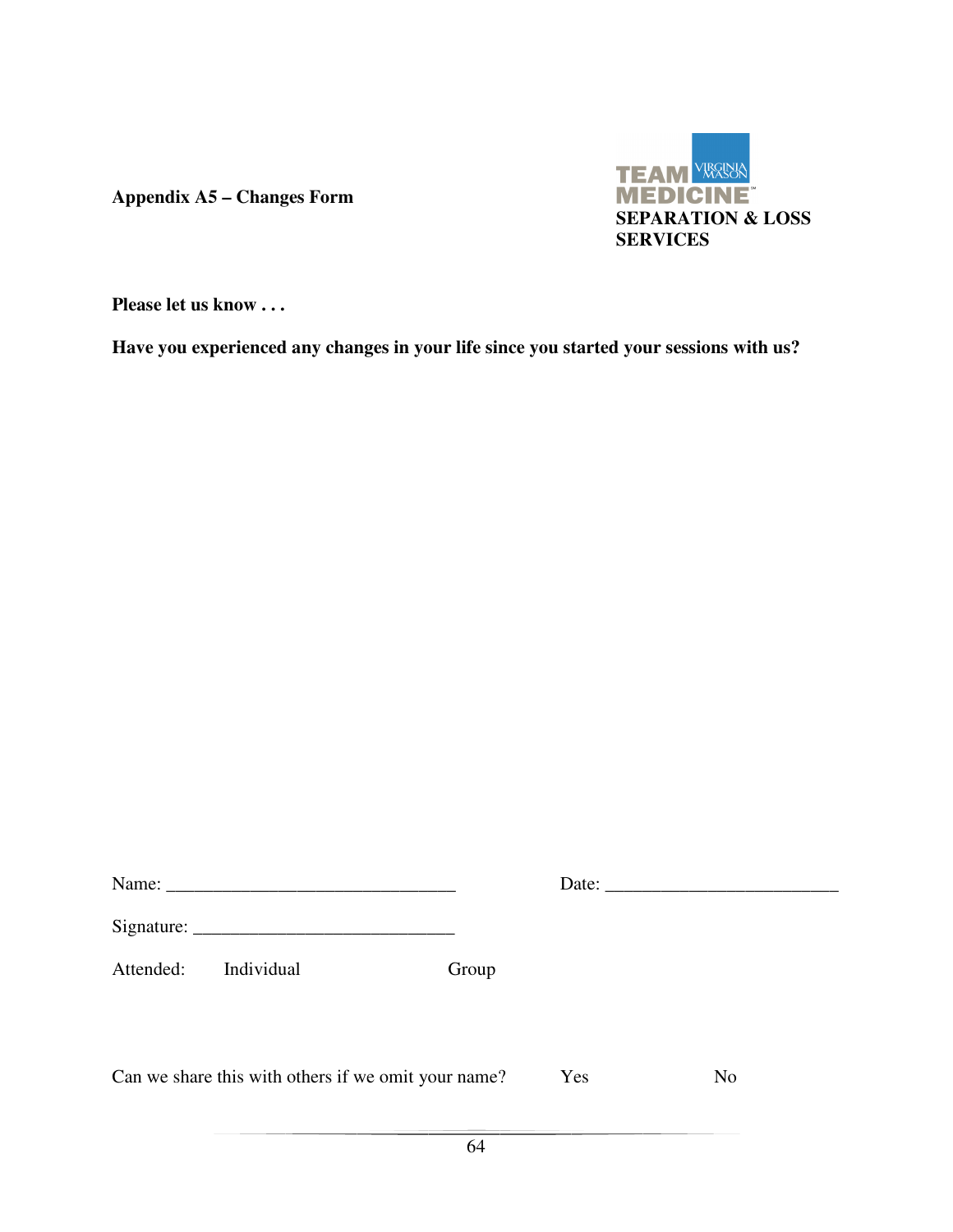# **Appendix A6 – Feelings Repertoire**

# **FEELINGS**

| Abandoned       | Faithful    | Lazy        | Talkative     |
|-----------------|-------------|-------------|---------------|
| Accomplished    | Fearful     | Light       | Tempted       |
| Adequate        | Foolish     | Lonely      | Tense         |
| Aggressive      | Frustrated  | Lost        | Thoughtful    |
| Anxious         | Free        | Loved       | Threatened    |
| Arrogant        | Furious     | Low         | Trustful      |
| <b>Bashful</b>  | Good        | Mad         | Unconcerned   |
| <b>Bitter</b>   | Generous    | Meditative  | Unconditional |
| <b>Bold</b>     | Gloomy      | Mean        | Undecided     |
| <b>Bored</b>    | Goofy       | Melancholic | Uneasy        |
| <b>Brave</b>    | Graceful    | Moody       | Unkind        |
| <b>Burdened</b> | Grieving    | Numb        | Unruly        |
| Calm            | Happy       | Pained      | Violent       |
| Capable         | Honored     | Panicked    | Vital         |
| Cheated         | Hopeful     | Paranoid    | Vulnerable    |
| Concerned       | Horrible    | Peaceful    | Vivacious     |
| Confident       | Helpless    | Pleased     |               |
| Curious         | Hurt        | Proud       |               |
| Determined      | Indifferent | Regretful   | Warm          |
| Disappointed    | Idiotic     | Relaxed     | Weepy         |
| Distracted      | Ignored     | Relieved    | Wicked        |
| Disturbed       | Infuriated  | Remorseful  | Withdrawn     |
| Divided         | Interested  | Restless    | Wonderful     |
| Doubtful        | Isolated    | Righteous   |               |
| Eager           | Jealous     | Sad         |               |
| Ecstatic        | Jerky       | Satisfied   |               |
| Energetic       | Jinxed      | Scared      |               |
| Envious         | Joyous      | Shocked     |               |
| Exasperated     | Judgmental  | Suspicious  |               |
| Exhausted       | Just        | Sympathetic |               |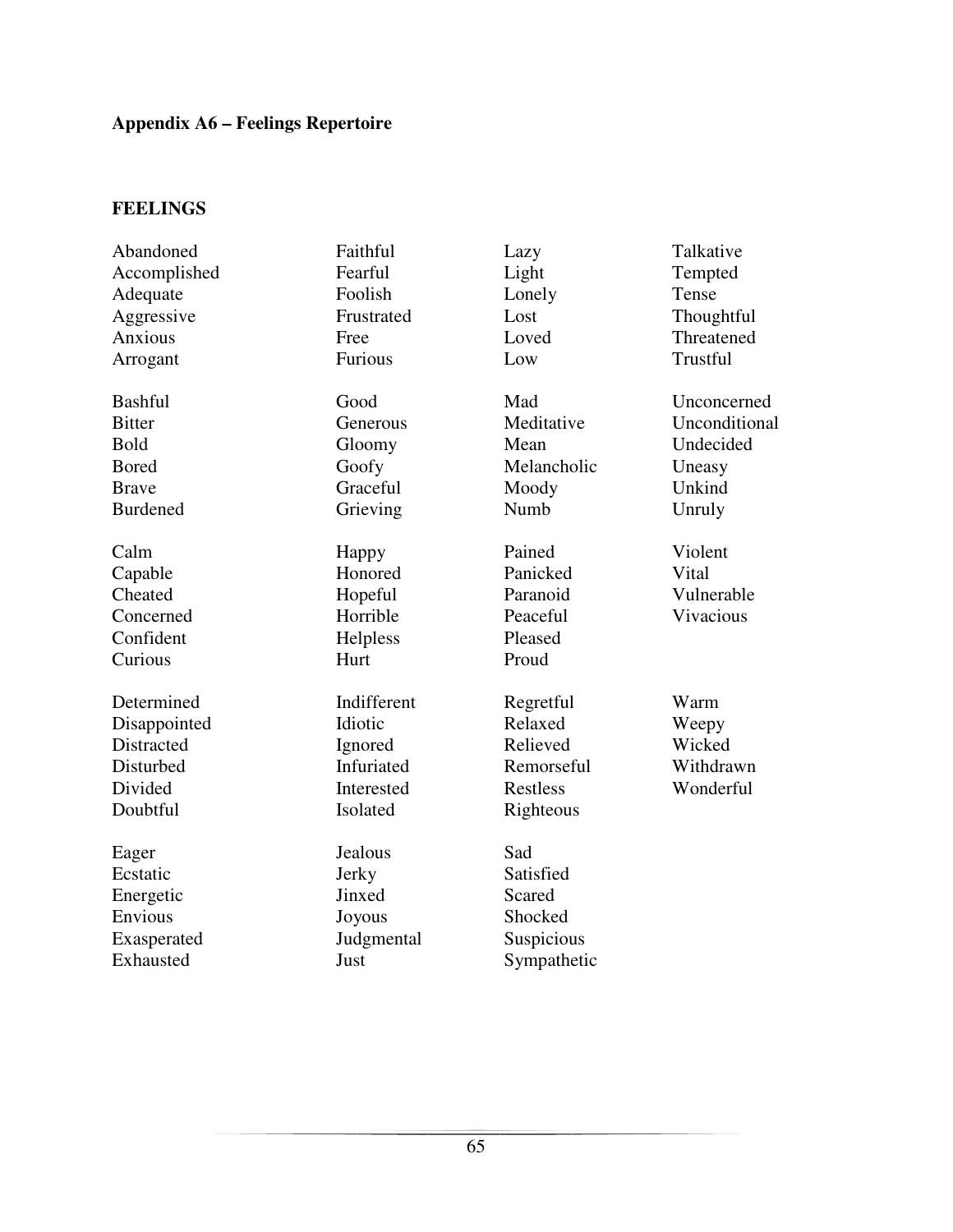# **Appendix A7 – Styles of Grieving**

# **Styles of Grieving Intuitive/Instrumental Grievers**

# **Instrumental Grievers**

- Are private they have less access to tears and minimal display of emotion but they are indeed grieving.
- Release of emotion is often through cognitive and behavioral pathways.
- They want manage their grief and so their preference is to talk about issues rather than feel the feelings.
- They describe their grief in cognitive or physical terms "It is as if I have been punched in the stomach", "It's gut wrenching", It's like a cold chill", "I'm wound like a top".
- They are practical, pragmatic, sequential problem solvers and they look for ways to fix their grief.
- Are action-oriented there is a need to be doing. Creative activities such as poetry, art, and music may provide an outlet for emotions, as well as volunteering or promoting a cause.
- Are future-focused their goal is to move efficiently through the grieving process to the other side.

# **Intuitive Grievers**

- Grief is experienced as intense feelings
- Feelings are expressed easily, comfortably and emotionally through tears.
- The outward expression of their grief mirrors their inner experience.
- They process their grief by telling and retelling the story/the narrative of the death/loss.
- They are natural meaning makers and so as they seek new identity after the loss they question its impact on the narrative of their story.
- They seek to understand the "why" in the loss.
- They often describe grief in emotional terms "I feel so sad", "I feel lost and afraid", "I feel vulnerable".

From "Grieving Beyond Gender" by Terry Martin and Kenneth Doka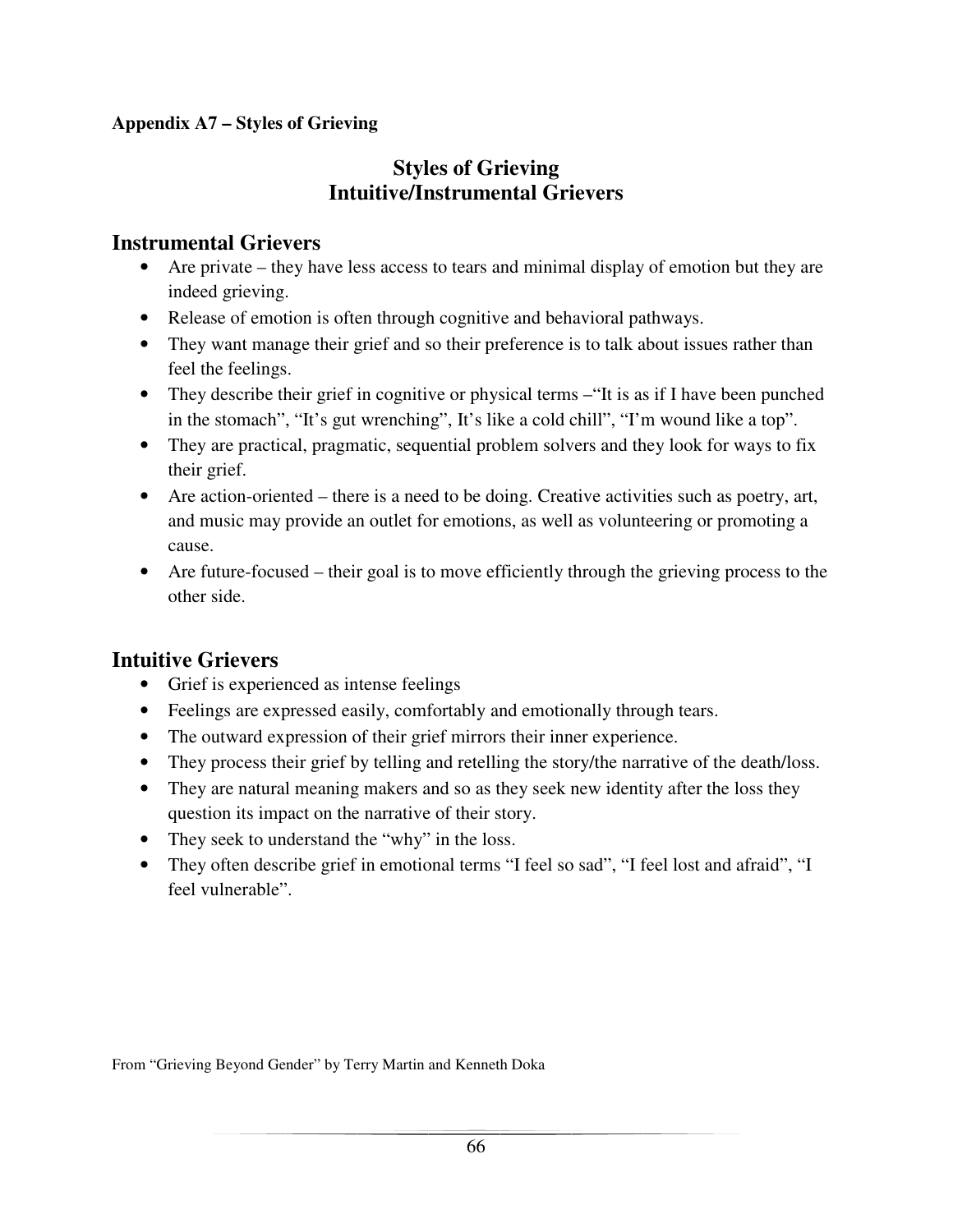# Common Responses in Traumatic Loss

### **Trauma Responses Community Community Community Community Community Community Community Community Community Community**

# Physical Physical

- Recurring feelings as if the just Change in sleep patterns
- Exaggerated startle response Digestive problems
- Anxiety, panic attacks Restlessness
- Extreme and/or enduring changes in Headache, muscle ache appetite • Fatigue
- Oversensitivity to noise Frequent sighing

# Emotional Emotional

- Intense and contradictory emotions Feelings of anger, guilt regret
- (e.g. rage/sorrow, sadness/relief) Feeling irritable
- 
- Feeling "frozen", overwhelmed Overwhelming sense of sadness
- 
- 

# Cognitive Cognitive

- Scattered thoughts Forgetfulness
- 
- Recurring imagery of the death Loss of time perception
- 
- 
- Avoidance of thinking or talking about familiar places what has happened, and/or of places and people associated with the event

# Spiritual Spiritual

- Shattered worldview no longer a Anger at God/Universe supposition of safety in the world • Loss of hope
- 
- Search for meaning, purpose

- 
- happened **•** Significant weight gain or loss
	-
	-
	-
	-
	-

- 
- 
- Feelings of revenge  **Crying at unanticipated times** 
	-
- Dissociation (feeling out-of-the-body) Intense loneliness and sense of isolation
- Hypervigilance, always on guard Need to repeatedly retell details of the loss

- 
- Ruminating or obsessive thinking Poor concentration and ability to focus
	-
- Nightmares Sense of unreality about the death
- Fear for own safety or the safety of Imagining hearing, seeing or smelling other loved ones the deceased loved one, especially in

- 
- 
- Change in spiritual beliefs Faith is often either shaken or strengthened

Adapted from Randie Clark, MA, CCC, and Avril Nagel, "When Your Child Dies"; Jack Jordan, PhD, "Traumatic Loss: New Understanding, New Directions".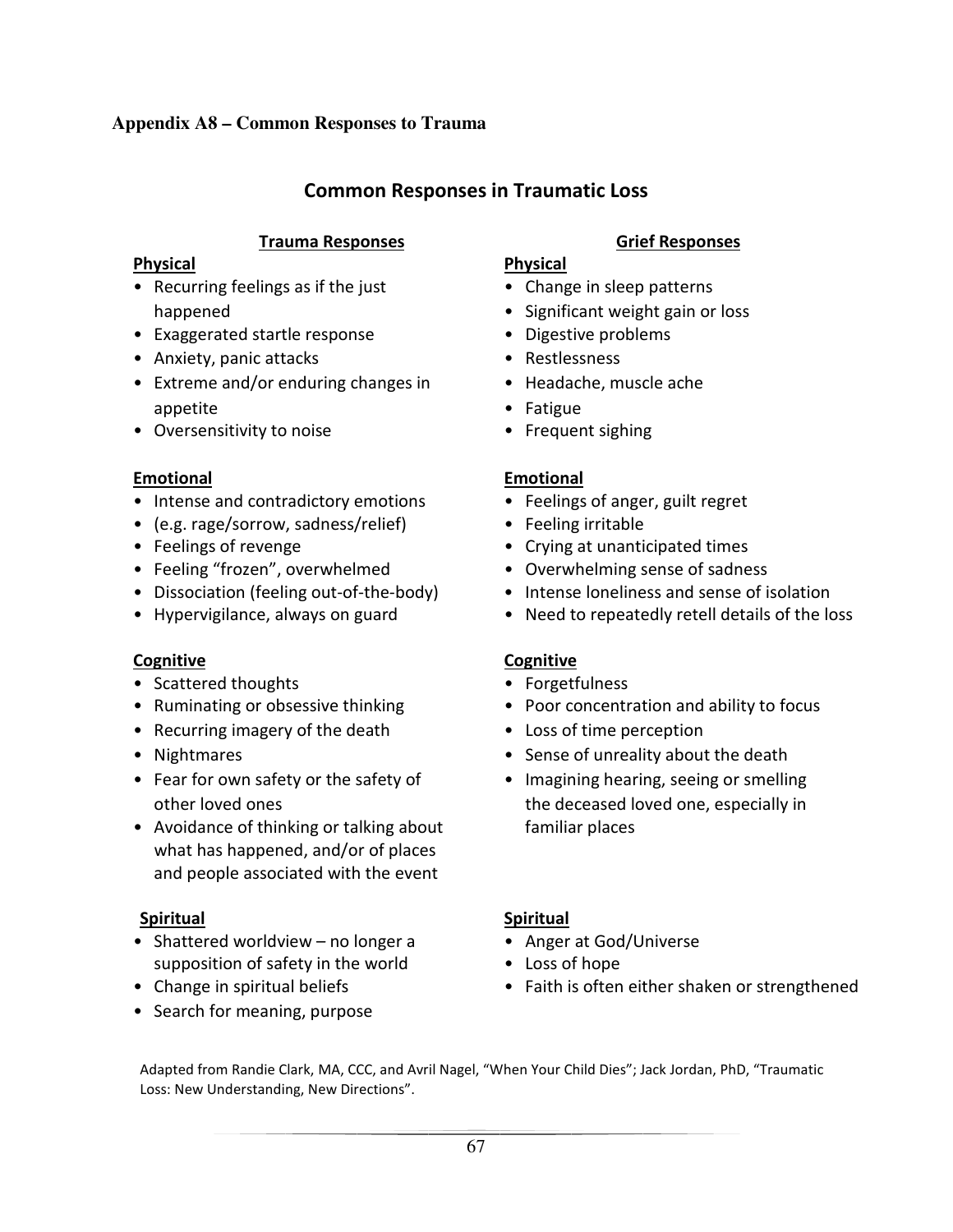### **Appendix A9**

### **How Have You Changed? Handout**

**As you look through the following list, consider how you've changed since the person you loved died. Are there others you might add?** 

#### **1. Physical**

- Significant weight gain/loss Decreased/no energy
- 
- Frequent illness Cancer
- 
- 
- Not enough sleep Sleep a lot
- 
- 
- Ache all the time

#### **2. Spiritual**

- No sense of direction Meaningless
- 
- No joy or pleasure No connection<br>• Sense that nothing matters No ritual • Sense that nothing matters
- Feel alone

#### **3. Emotional**

- Depressed mood No interests
- Despondent Hopeless
- 
- No routines No future
- 
- Not interested in family Easily frustrated
- 
- Can't concentrate Forgetful<br>• Rages/increased anger Mood swings • Rages/increased anger •  $\bullet$
- 
- Just drag through the days

#### **4. Productivity/Work**

- Became unemployed since the loss
- 
- No interest in work

#### **Financial**

- 
- 
- Things are out of control Don't care
- 
- Headaches Frequent accidents
	-
- Stomach problems Digestive problems
- Heart problems High blood pressure
	-
- No exercise Poor nutrition
- Eat irregularly Abusing substance(s)
	-
	-
	-
	-
	-
- No interest in friends<br>• No interest in activities<br>• No future<br>• No future
	-
- No dreams Not creative
	-
	-
	-
- Irritable No tolerance
	- Co-workers of no interest
	- Just hanging in there
- No ideas Feel trapped
- Don't spend any money Have spent way too much
- Behind in paying bills Have incurred late payment charges
	-

#### **Are there any other things you would add? How have you been dealing with these changes?**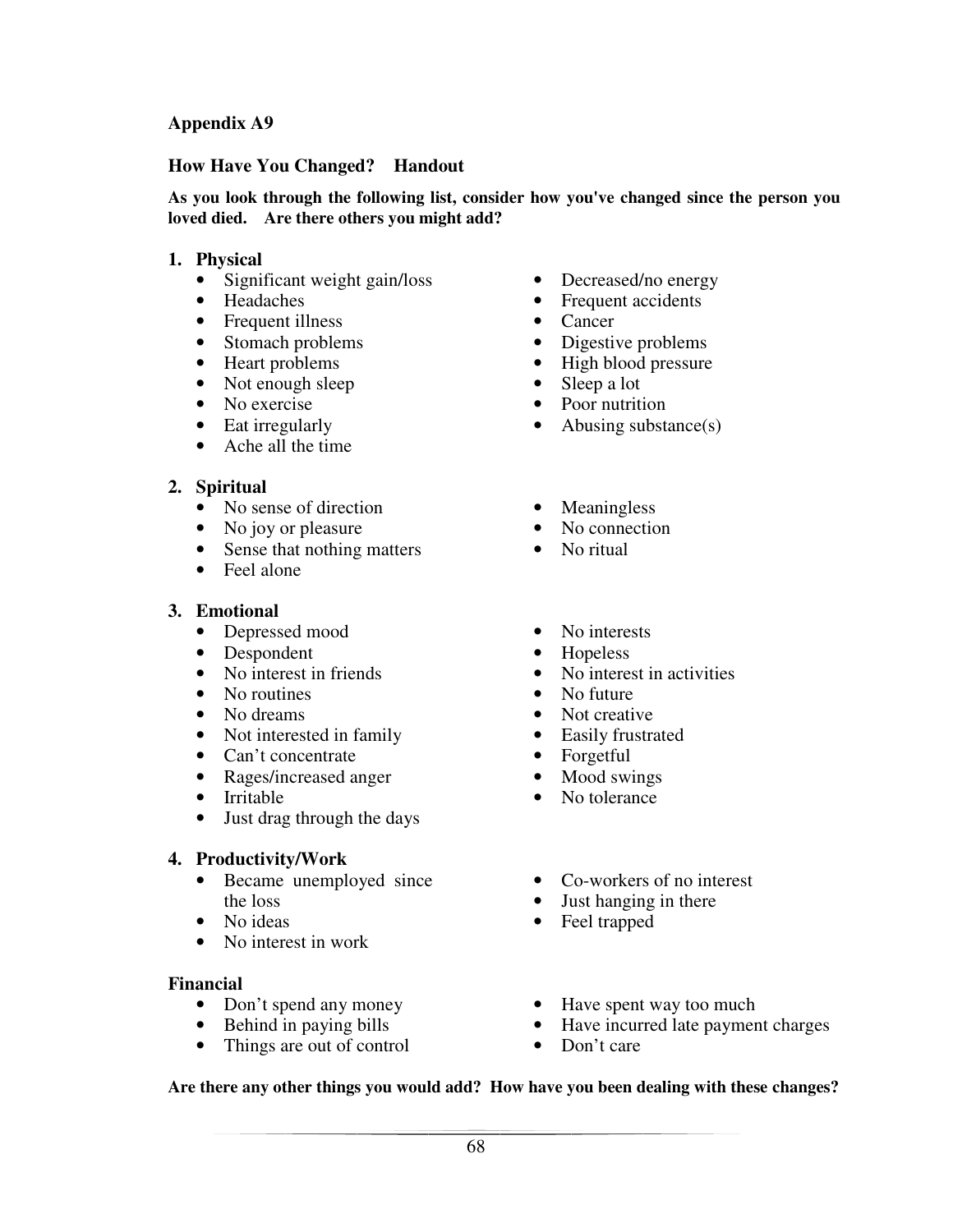# **Appendix A10 – The Lock Box Exercise**

# *The Lock Box*

**Sit back and take a few diaphragmatic breaths to be comfortable. You may wish to close your eyes as we go on this brief journey together.** 

**Imagine if you can, a box. It is completely of your own design. It could be an exotic carved wooden box from another culture; or it might be something quite simple, like a small metal box for filing…it's your choice, it's your design. It belongs only to you. [pause]** 

**Now, notice that there's a key in the lock on the box, as you approach it slowly. When you're ready, you can turn the key and open your box. Notice that it is quite empty, with plenty of room for storage and organizing things.** 

**And when you are ready, imagine if you can, yourself placing all that you may wish to store there: painful memories; perhaps disturbing images; maybe tears and overwhelming emotions about your own loss.** 

**Can you try to park them there for safekeeping…for now? [pause]** 

**And now, after you've been able to place at least some of these things there, can you see yourself step back from your box…key in hand. Take a good look at your key.** 

**And only when you are ready, imagine yourself closing the lid on your box and slowly relocking it for future visits. You can know that you are in charge of when you return to it; the privacy you have with re-visiting it; and with whom you can share the important contents.** 

**And now, if you can, take one more look at your box, and feel the key in your hand. And decide where you will store the key, knowing you can make the choices about when and where you'll return to your box, to unpack and explore what you've decided to place there. [pause]** 

**And now, when you're ready take three slow and easy deep breaths, and when you're ready, open your eyes and return to our group.** 

"The Lock Box" by John Powers, LICSW